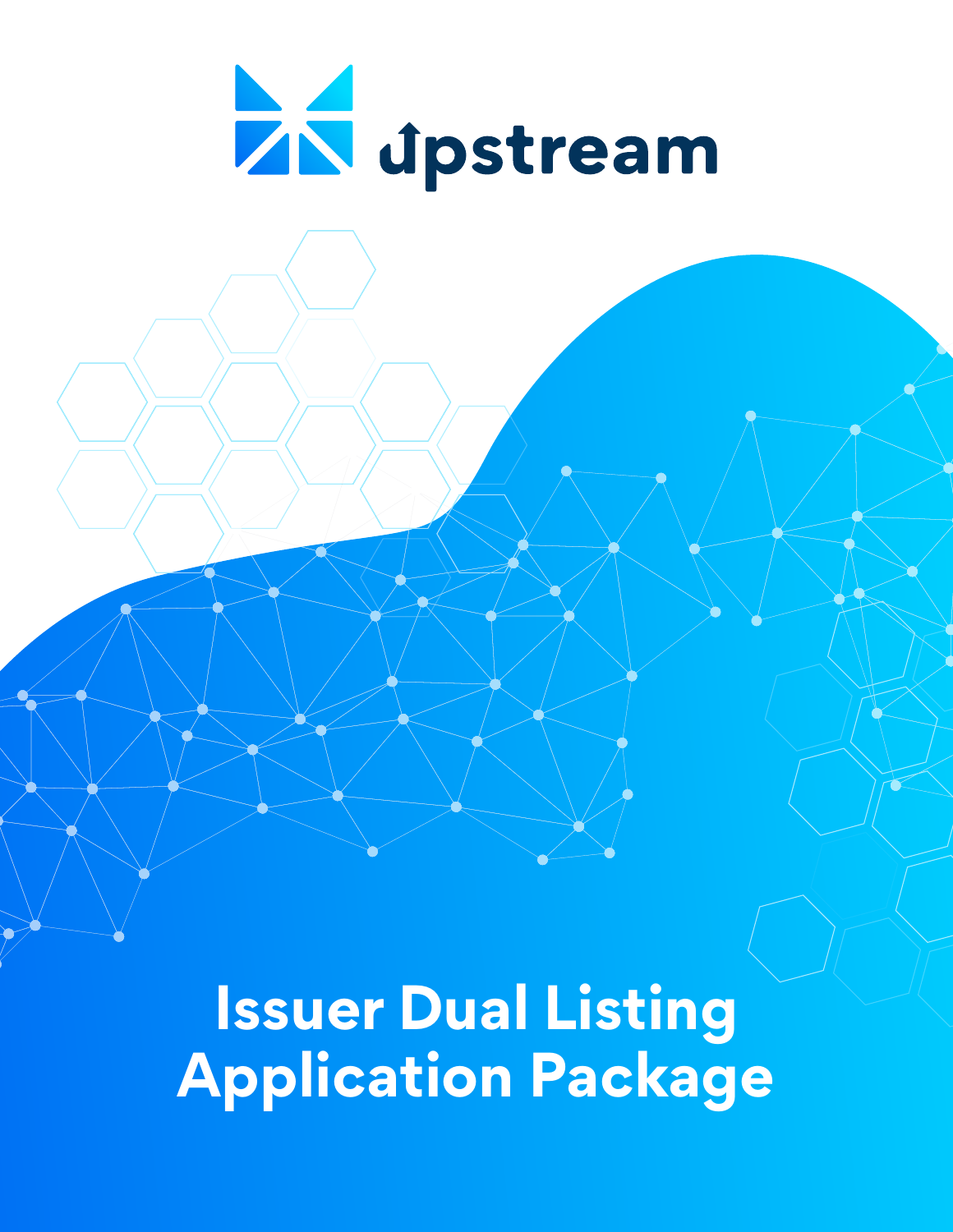# **Welcome to<br>
AN** dpstream

# **DUAL-LIST ON THE PREMIER GLOBAL EXCHANGE AND TRADING APP FOR DIGITAL SECURITIES!**

Congratulations! If you've made it to Upstream that means you've built a company that inspired your customers and fans to invest in your mission and grow alongside you. Now you're ready to take your company to the next level, provide liquidity for your investors, and offer your shares to a whole new set of global investors who can trade your company shares with digital currency and USD.

Enter Upstream—the next generation secondary market for your OTC securities to trade in realtime from a user-friendly trading app.

- $\vee$  Affordable & transparent fees
- ✓ Real-time trades & instant settlements
- ✓ Biometric-secured transactions
- ✓ Transparent market enforced by blockchain technology
- ✓ Advanced technology integrations

Welcome to the next generation of trading. Welcome to Upstream.



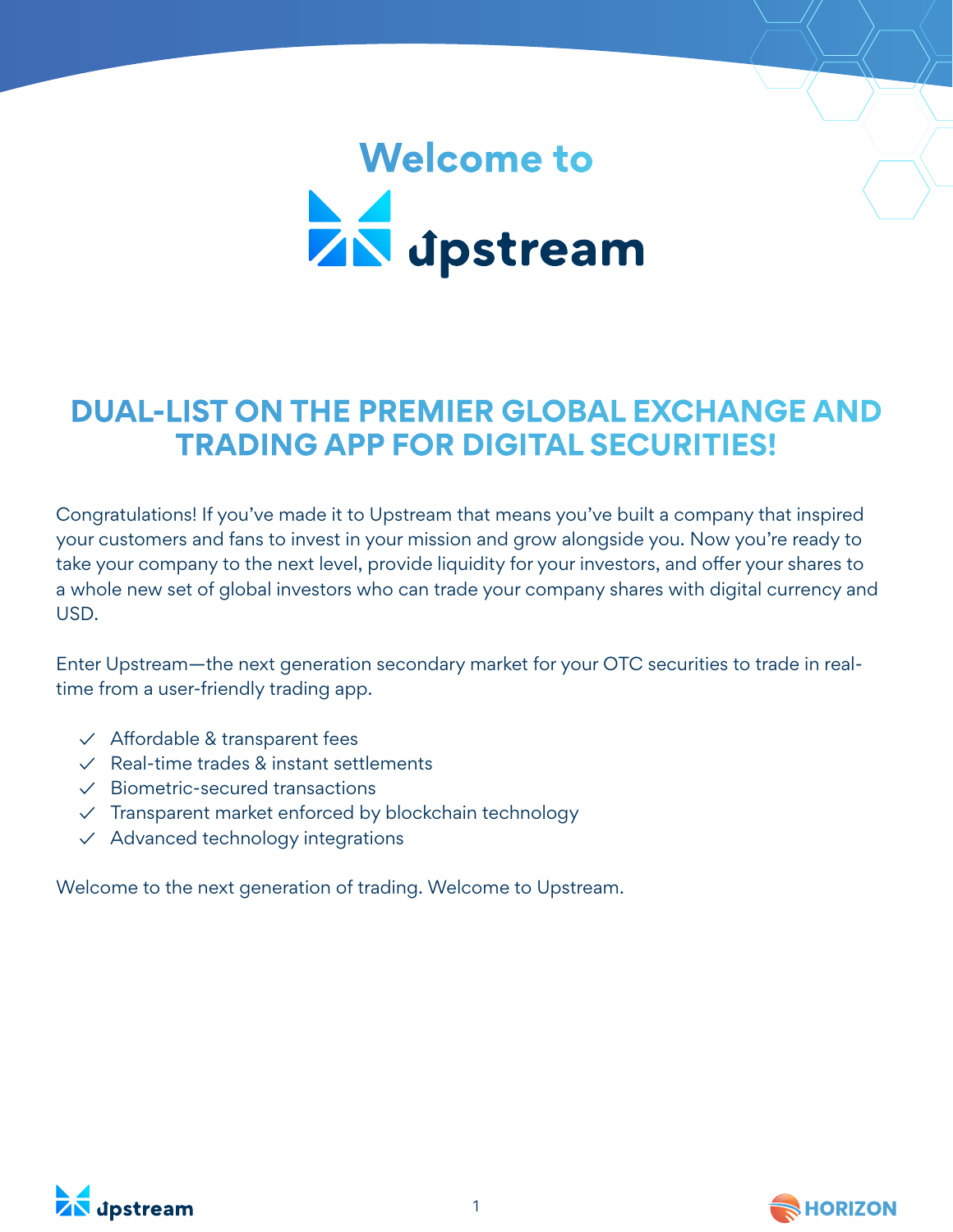# **The Upstream Marketplace**

This Issuer Listing Application Package is for OTC issuers looking for a marketplace to dual-list securities and reach a global audience that can use both digital currency and fiat to purchase your Company's shares. On the surface, Upstream offers global investors direct access to US equities through a real-time, secure, and intuitive trading app. Under the hood, Upstream introduces what we believe to be the future of trading featuring some of the highest levels of transparency, accessibility, and investor protections enforced using blockchain technology. These innovations include taking traditional equity and converting it to tokenized equity, offering shares on a public orderbook, and preventing predatory market practices like short selling.

## **Benefits for OTC Issuers**

#### Solves for deposit and trading issues

Upstream's US transfer agent deposit and legend lift technology solves for common deposit and custody roadblocks OTC issuers face.

#### Provides enhanced price discovery

Upstream is the first exchange to allow global investors access to US equities using digital currency in the form of USDC stablecoin. This enables issuers to reach modern-day investors and increase liquidity potential.

#### Unlocks global liquidity

Be part of the next generation exchange and trading app for digital securities and offer your shares to a whole new set of fans, investors, and traders.

#### Provides advanced technology integrations

Streamline shareholder management with Upstream's cap. table and dividend payment solutions; compliance onboarding integrations; and investor communication tools.

#### Low fee structure

Access all the perks of an app-based, overseas exchange while enjoying competitive listing and compliance fees.

# **We are a Regulated Market**

Upstream is a MERJ Exchange market, a National Securities Exchange licensed by the Republic of Seychelles, and an affiliate of the World Federation of Exchanges. MERJ Exchange Limited owns and operates the affiliated MERJ companies; MERJ Exchange, MERJ Clearing and Settlement Limited, and MERJ Depository and Registry Limited. Working together the MERJ family of companies provides a market for primary offerings and secondary trading that is seamlessly



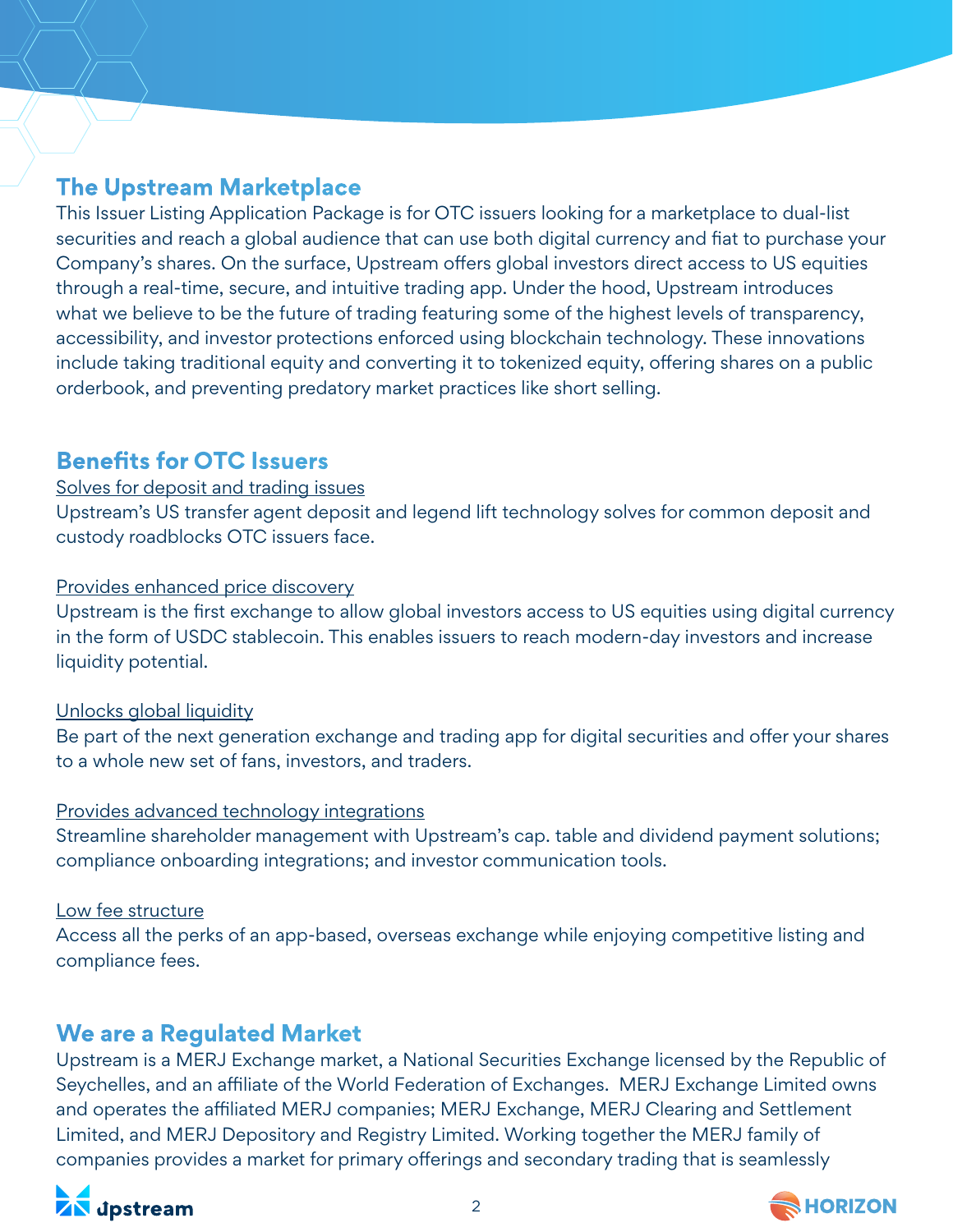integrated with execution, clearing, settlement and custody services.

MERJ is overseen and regulated by the Seychelles Financial Services Authority ("FSA"), which is responsible for enacting and enforcing financial service's regulations in the Republic of Seychelles. The Seychelles FSA also coordinates with the Financial Action Task Force to achieve the highest standards of international anti-money laundering requirements.

The following are the listing requirements to qualify to have your securities be dual-listed on the Upstream Exchange:

# **Initial Listing Requirements**

The issuer:

- 1. Must be currently listing on the OTC, NASDAQ or the NYSE
- 2. Must make available a prospectus, offering docs, Reg CF Filing, or other Global Crowdfunding document showing that a primary offering or placement of securities was conducted in compliance with applicable securities laws in an accepted jurisdiction
- 3. Must be reporting with the US SEC (Form 10K and 10-Q) or OTC Alternative Reporting Filing
- 4. Must follow the Upstream Reporting and Corporate Governance standards
- 5. Must have 2 or more independent directors on their board
- 6. Must have a transfer agent/registrar or cap table management system
- 7. The corporation and the corporation's officers and directors must agree to background investigation by Upstream
- 8. Must engage Sponsor Advisor

# **Reporting Standards for Initial Listing Disclosure**

Any of the following financial reporting standards are acceptable for the initial listing onto Upstream:

- 1. US Regulation A Reporting Standard
- 2. US Regulation CF Reporting Standard
- 3. EU Crowdfunding Standard
- 4. SEC Reporting Form 10-K and Form 10-Q
- 5. OTC Alternative Reporting Standard: Reviewed annual financials by a registered public auditor that is independent of the issuer and unaudited interim financial reports, prepared in accordance with IFRS or U.S. GAAP with the certification of the principal executive officer



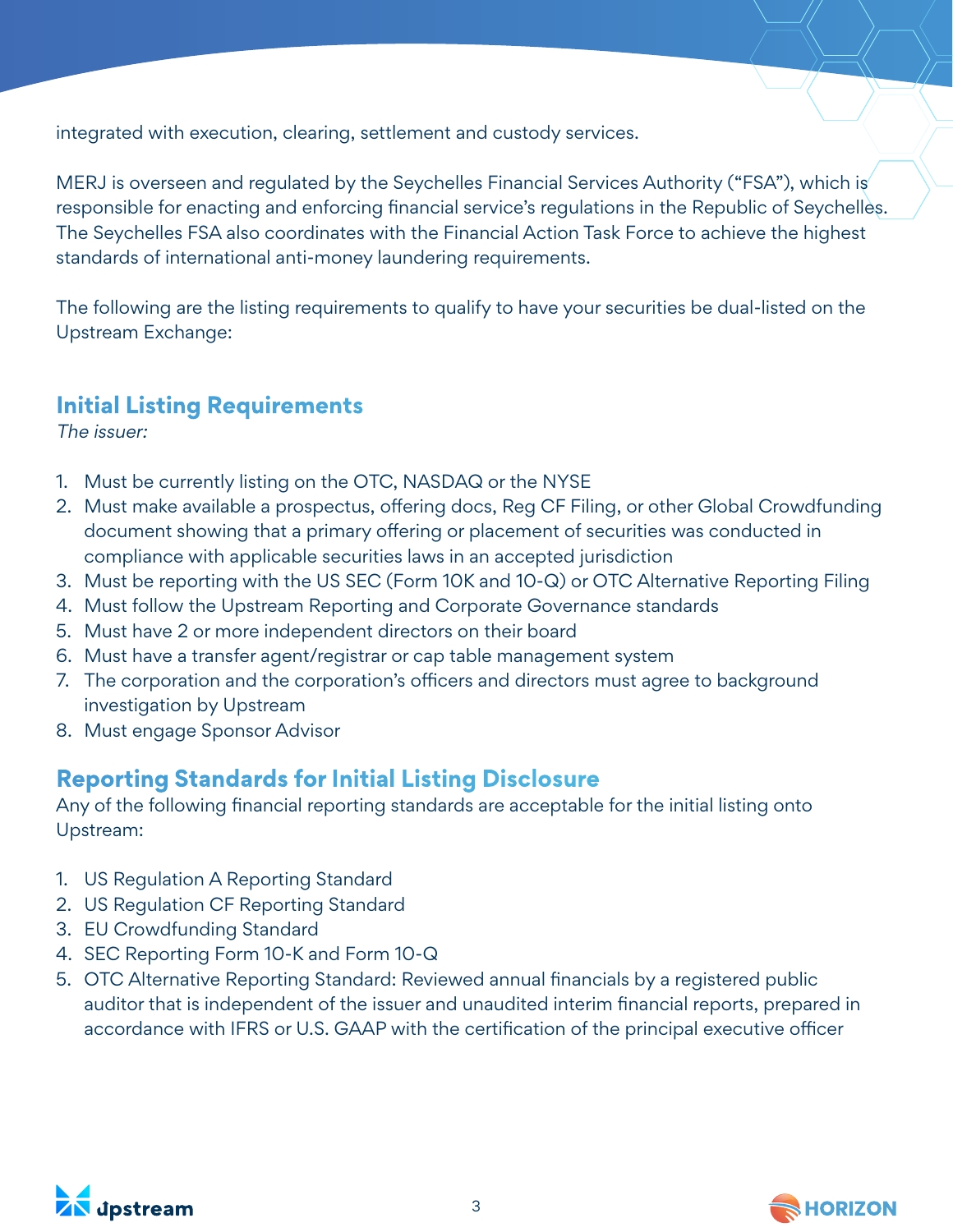# **Ongoing Listing Requirements**

To maintain your securities listed on the Upstream Exchange, the issuer:

- 1. Must report annual auditor reviewed financials
- 2. Must file annual report of operations (template will be provided)
- 3. Must report semi-annual management prepared financials every 6 months
- 4. Must have cash or available financing to support 12 months of operations or must show success in achieving funding milestones acceptable to Upstream
- 5. Must hold an annual shareholder meeting
- 6. Must maintain 2 or more independent directors on their board
- 7. Must coordinate corporate actions with the Sponsor Advisor
- 8. Must continue to follow the Upstream Reporting and Corporate Governance standards
- 9. The corporation, and its officers and directors, must maintain their good reputation

\*\*US SEC or OTC alternative disclosures satisfy ongoing listing requirements

## **Fees**

Upstream's listing fees are significantly less than other traditional exchanges and the annual fees are a fraction of those exchanges too! The fees are broken down in two parts: Sponsor Advisor Fees and Exchange Listing Fees.

**Initial Listing Fees:** The total initial listing fee is \$**20,000** as follows :

- 1. Sponsor Advisor Initial Listing Fee \$10,000
- 2. Exchange Listing Fee \$10,000
	- a. Initial Listing Fee \$2,500
		- b. New Issuer Fee \$2,500
		- c. Fixed Initial Fee \$5,000

**Annual Fees:** The annual listing fees for continued listing is **\$10,000** as follows .

- 1. Sponsor Advisor Annual Fee \$5,000
- 2. Exchange Listing Fee \$5,000

A non-refundable deposit of \$ 5,000 must be paid upon submission of the application for the Sponsor Advisor Fee. Upon final approval for listing, an initial listing fee of \$5,000 must be paid in full, as well as execution of the listing agreement. Each subsequent year, the Sponsor Advisor fee to maintain listing is \$5,000.

The initial listing fee of \$10,000 applies is due on approval only to the first year of listing. Each subsequent year, the fee to maintain listing is \$5,000. The annual listing fee must be paid in full at



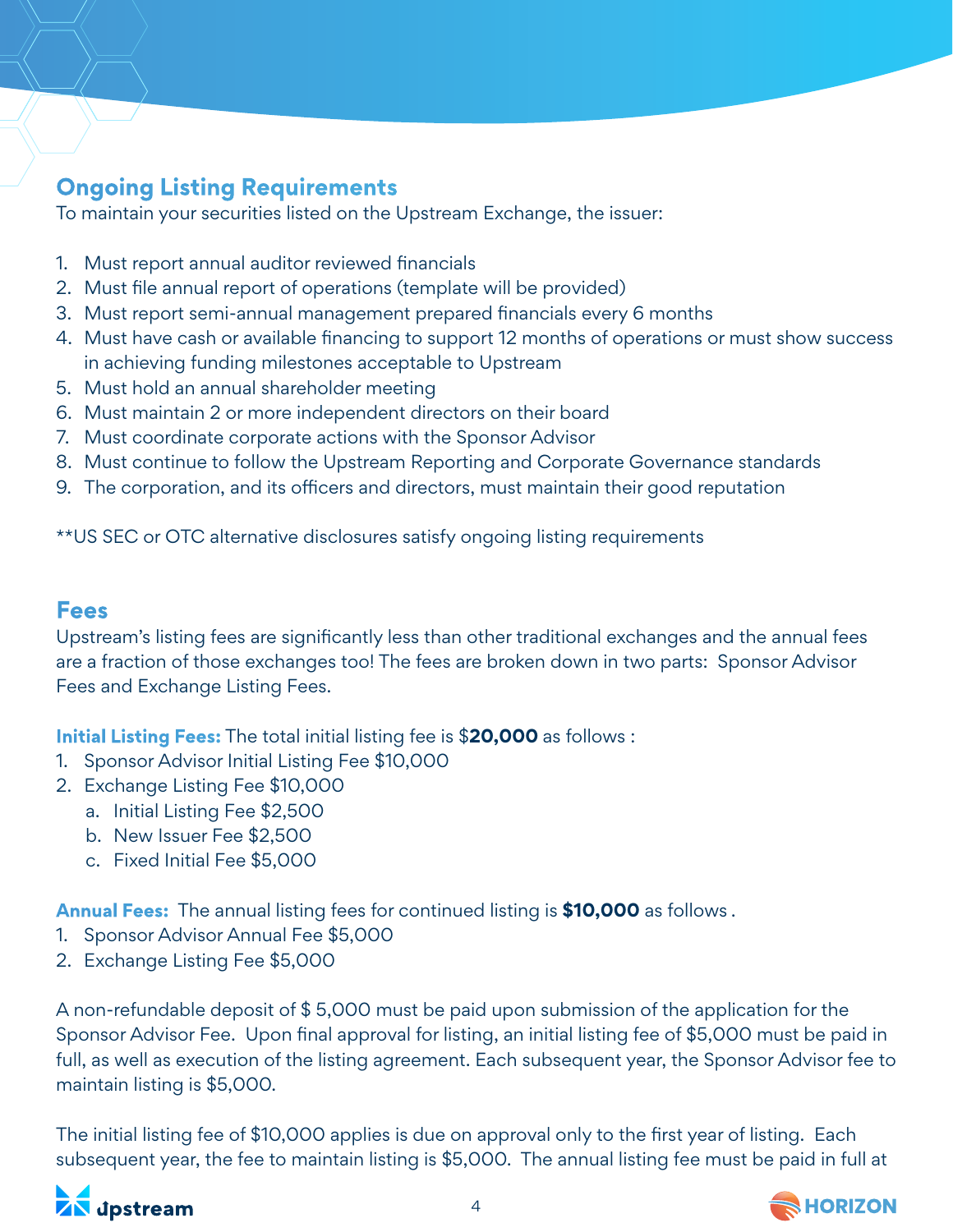the beginning of the new 12-month period. If at any time, the issuer falls out of compliance with the listing standards set forth in the listing agreement and is unable to cure the deficiency within 45 days then the issuer shall be delisted from Upstream and no refunds of listing fees shall be made. Annual and Initial listing fees may change at any time; however, fee increases will only apply upon renewal of a new 12-month period. In the event that your securities are removed from the Upstream, all investor positions will be transferred to the transfer agent and no longer quoted or traded on the Upstream.

**Delisting Fee:** In the event that your security is delisted, the delisting fee is \$5,000

\*\*Full list of corporate action fees and other fees are available in the MERJ Schedule of Fees and Charges.



# **1. Get a Sponsor-Advisor & Complete Listing Application**

#### **Get a Sponsor Advisor**

All issuers who list their securities onto the Upstream Board are assigned a Sponsor-Advisor firm to guide them through the onboarding process. The Sponsor-Advisor will assist your firm with all aspects of the listing process and ongoing compliance requirements. The Sponsor-Advisor is responsible to Upstream for assessing the suitability of a listing applicant and for ensuring that all rules and regulations of the exchange are followed.

#### **Complete and Return the Listing Application Package**

To list their securities onto the Upstream Board, issuers should fill out this form in its entirety and return to Upstream. This includes Section 1, Company Information, and Section 2, Personal Information. Please also return separate copies of the Personal Information Section for all your key senior officers and all members of your board of directors.



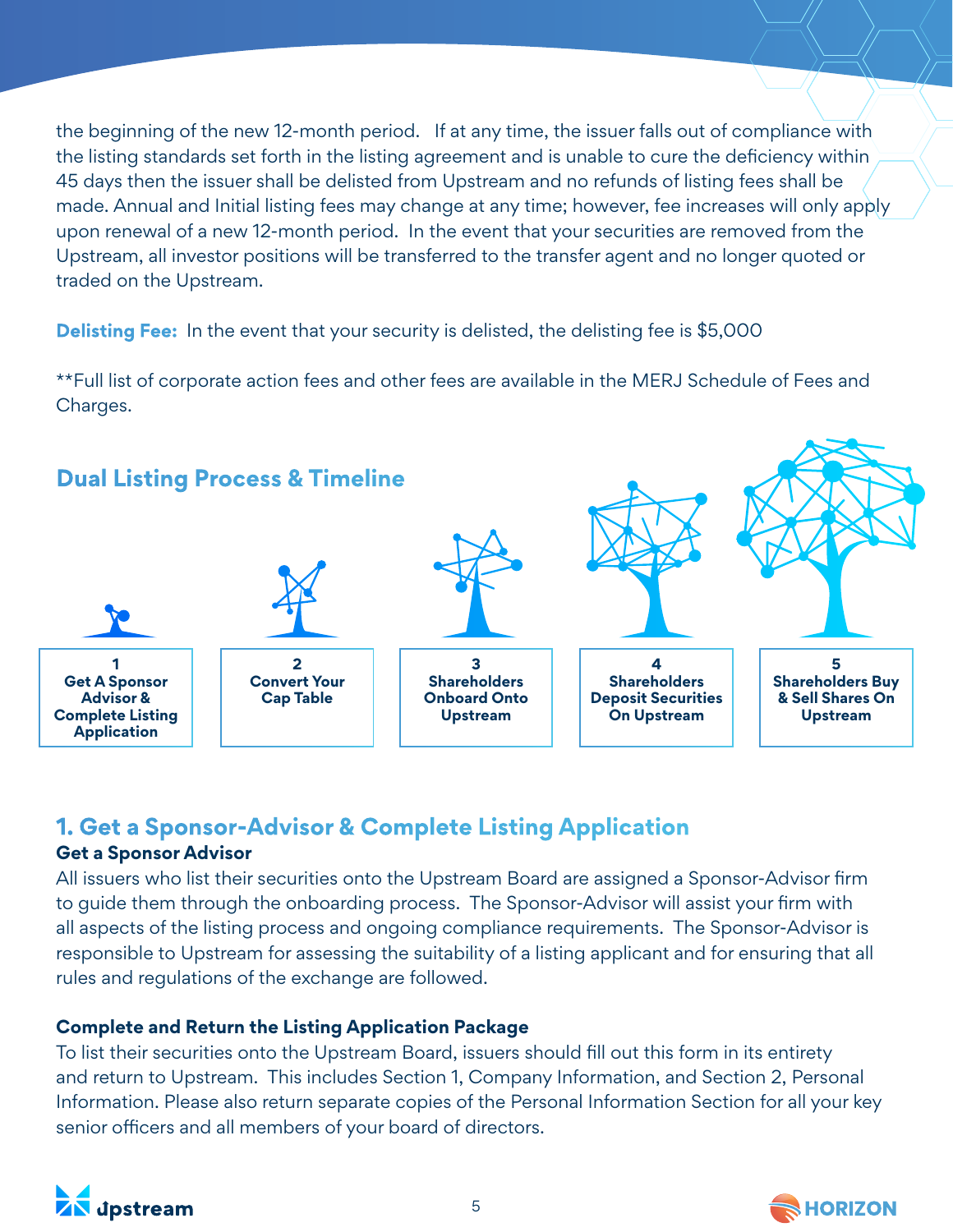Depending on the type of offering you previously completed, you will also need to provide us with your original registration or exemption documentation; SEC Filings or OTC Alternative Reporting disclosure; Qualified Offering Circular for Reg-A securities; Form C for Reg-CF securities; Reg D Private placement materials; or proof of compliance for Regulation on European Crowdfunding. The corporation will need to provide a complete capitalization table with the names, addresses, and current holdings of all your investors.

Finally, you must pay a non-refundable application fee of \$5000 which is a part of your total listing fee.

# **2. Cap Table Conversion**

We will work with your transfer agent to convert a portion of your cap table into digital securities. A deposit of stock can be made by any of the certificated shareholders who have held the shares the statutory period of time and comply with Rule 144. These shares become the dual-listed shares on Upstream.

# **3. International Shareholders Onboard Onto Upstream**

Shareholders download the Upstream app and complete the KYC/ AML onboarding process. Shareholders are then able to fund their accounts using USD or digital currency in the form of USDC stablecoin. US may liquidate only. Non-US shareholders may buy and sell shares freely.

# **4. Shareholders Deposit Securities Onto Upstream**

We will work with your shareholders to open upstream accounts and have the shares deposited directly into the shareholders' wallets on the upstream trading app. From the app, shareholders simply enter the ticker symbol and the number of shares they wish to deposit.

# **5. Shareholders Begin Trading**

Global investors will be able to buy and sell the shares on Upstream, controlling them directly from their smartphones. Issuers will be able to engage and communicate with shareholders directly on



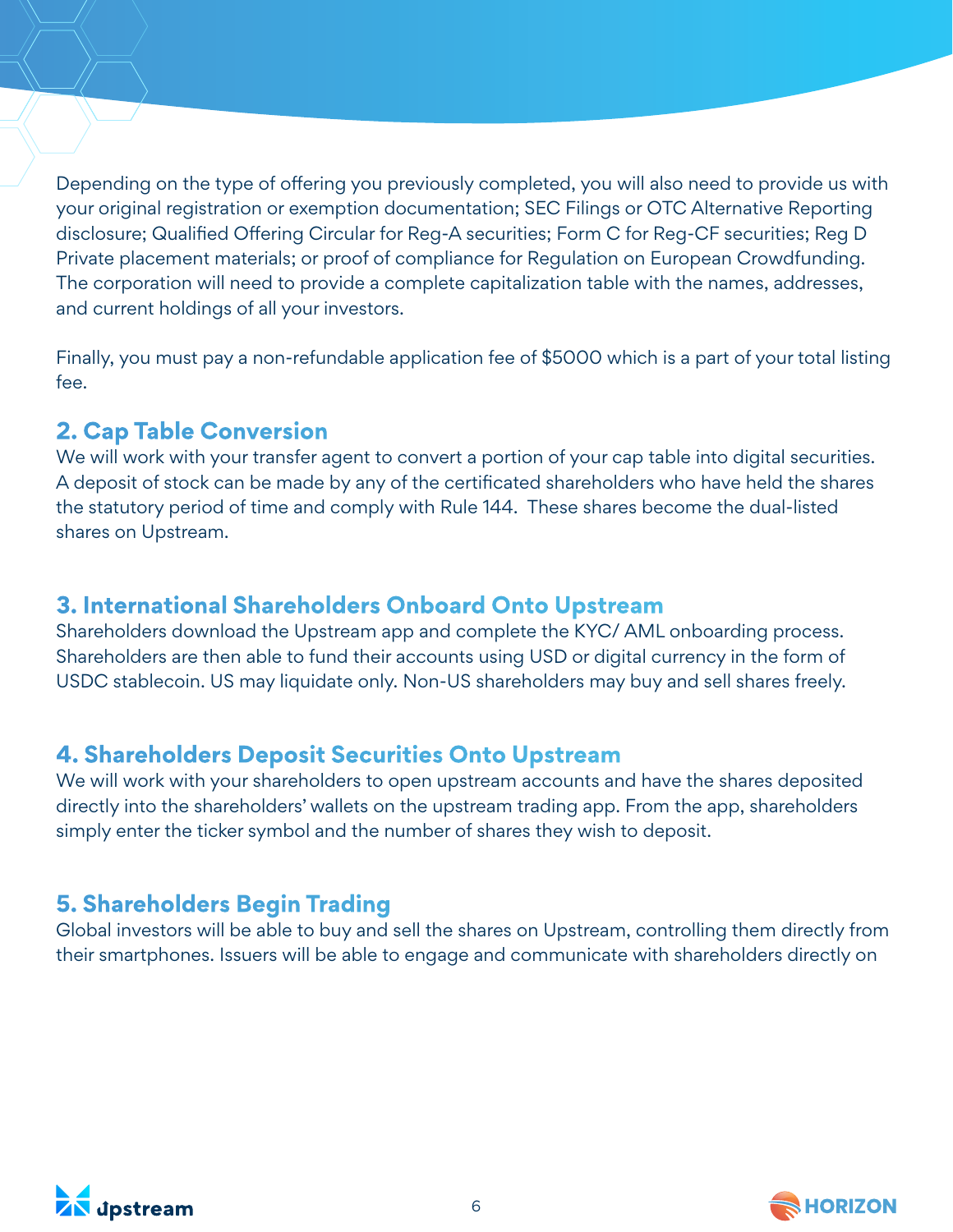## **Summary Timeline**

The listing process is divided into 4 stages and can take 36 to 65 days based upon review of the application and subsequent requests for additional information. See below for a view of what to expect:

#### **Stage 1: Application Filing (5-10 days)**

- a. Submit the Listing Application, including the Company Information Section and the Personal Information Sections
- b. Submit a current shareholder list
- c. Submit SEC Filings or OTC Alternative Reporting Disclosures Documents.
- d. Pay the Application Deposit

#### **Stage 2: Application Review & Submission of Any Additional Information (10-25 days)**

- a. Application Review by the Upstream Listing Committee (including a background and AML review on the issuer's directors and officers)
- b. Submission of additional documentation as necessary
	- i. Legal Opinion: From Issuers Counsel
	- ii. Auditor consent (if required)
	- iii. Transfer Agent/Registrar Confirmation
	- iv. Background investigation
- c. Submission of previous funding rounds summary including date of issuance, amount of issuance and price per share.

#### **Stage 3: Application Review and Decision (5-10 days upon completion of Stage 2)**

#### **Stage 4: Platform Integration and Launch (10-20 days after listing approval)**

- a. Pay the initial listing fee
- b. Execution of Listing Agreement
- c. Security integration onto the Trading Platform
- d. Submission, review, and approval of issuer's marketing materials (logo, graphics, executive summaries, social media copy, etc.)
- e. Press release to the media announcing the Commencement of Trading

# **Capital Table Management (Transfer Agents/Registrars)**

You will be required to engage a transfer agent or registrar that has been approved by Upstream. Alternatively, Upstream can provide you these services. No listing will be approved without



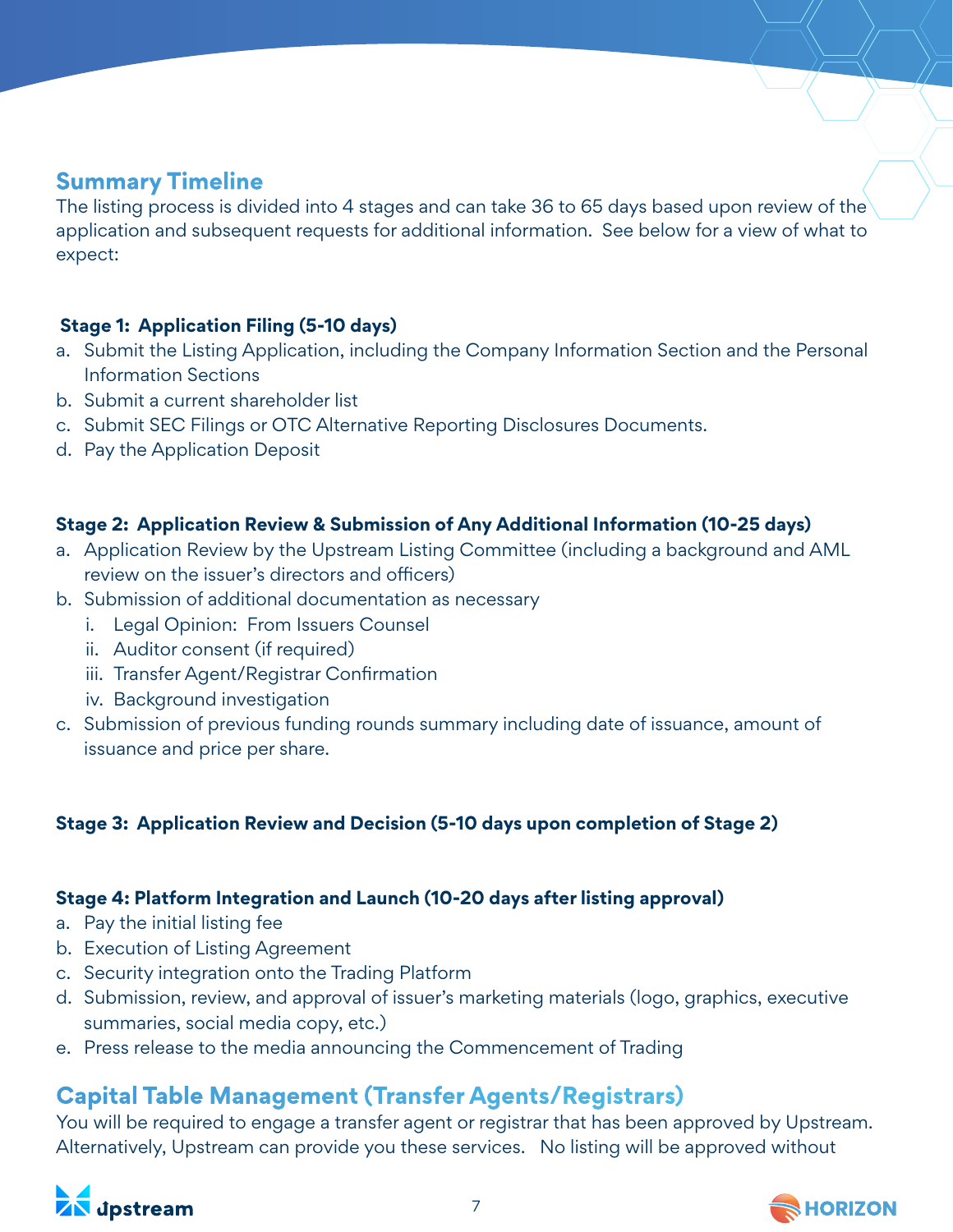approved cap table management.

## **Marketing Your Company's Shares**

By listing on Upstream, you're taking the next step to provide exit-liquidity to your shareholders and offer your shares to a whole new set of fans, investors, and traders.

To make the most of an Upstream listing, successful companies listed on Upstream will implement a strategic multi-channel marketing plan to continually inform existing investors and grow your investor community through email, social media, public relations (PR), and other digital marketing methods. We highly recommend that issuers put in place a robust marketing program using an IR and/or Marketing Firm covering the following areas:

- **• Email:** You should have an active email marketing platform in place to regularly communicate company updates, news and events to your shareholders.
- **• Website:** You should have a website that is easy to navigate and understand so that investors, alongside customers, can make informed decisions about your Company. The site should be optimized for relevant key words using Search Engine Optimization (SEO) so that investors may find your site using popular search engines.
- **• Social Media:** Engaging your investors across your social media channels is crucial to maintaining your community. Platforms such as LinkedIn, Facebook, Twitter, and a company blog should be leveraged to continually update and foster your community. Social media increases transparency and you can target relevant potential investors through these channels.
- **• Public Relations:** You should regularly put out news to create a favorable public brand image through paid or earned communications. Issuers should continually identify target audiences and tailor messages to target media outlets; participate in relevant events, and foster relationships with media.
- **• Upstream tools:** Issuers can take advantage of Upstream's in-app communication tools to post company updates and content in the global investor newsfeed or to existing shareholders.

#### **Upstream Benefits Packages**

As part of your listing with Upstream and to help you with your marketing goals, Upstream has secured discounted vendor services and marketing relationships to get your Company noticed.



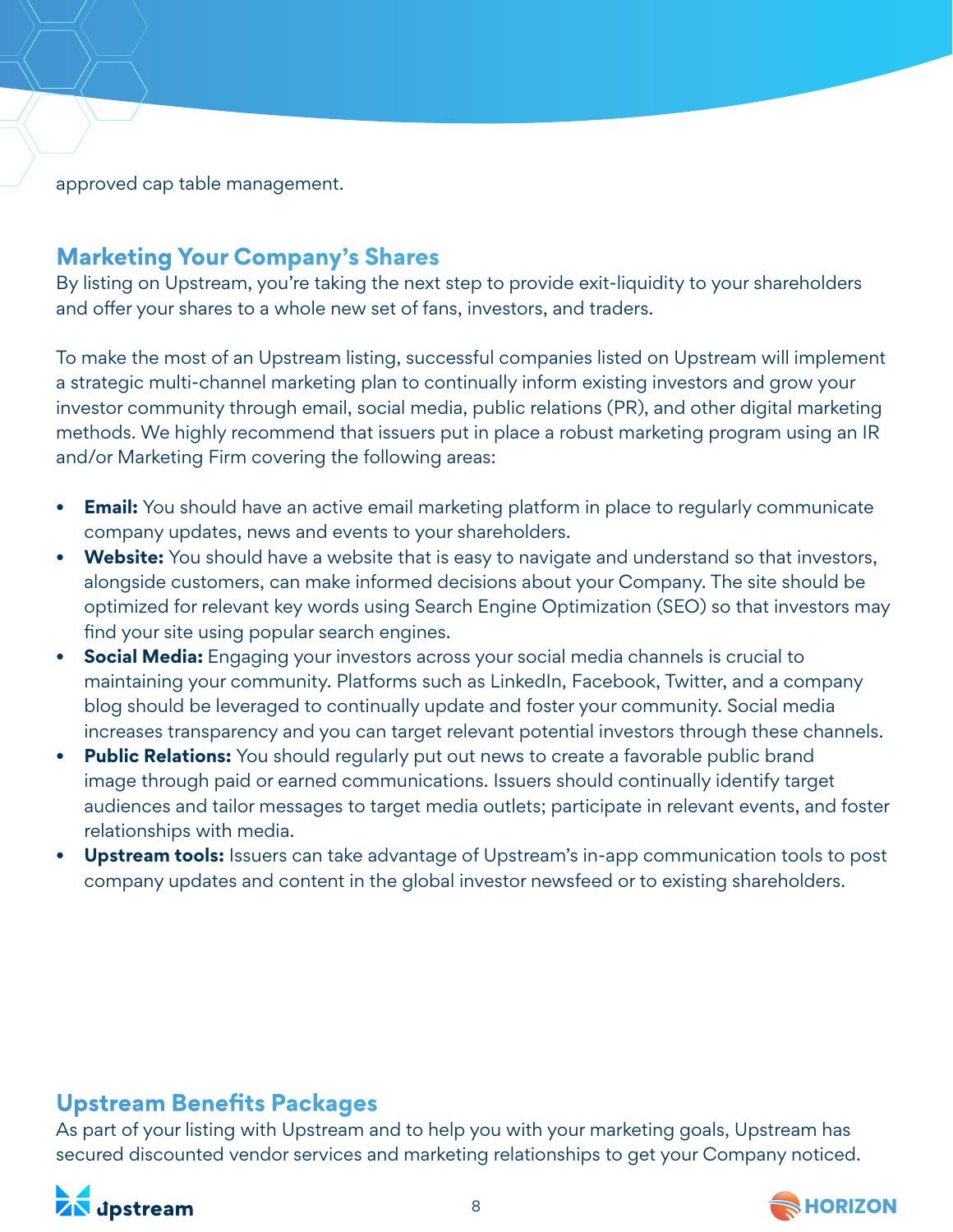Some of these benefits include:

Discounted Global Press Release Distribution with AccessWire Discounted Conference Presentation Packages with LD Micro Discounted Investor Website Creation Discounted Transfer Agent Services: Various Vendors



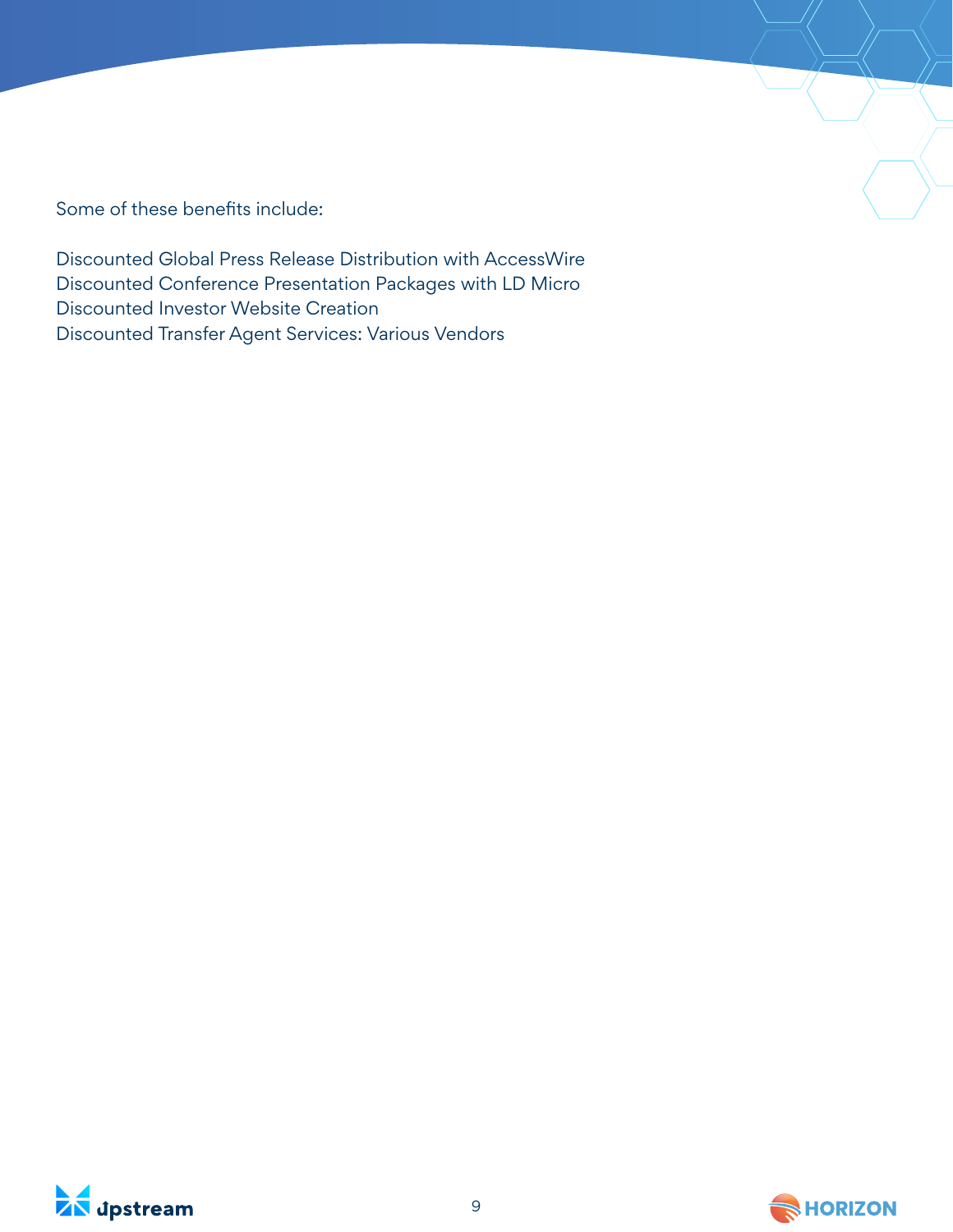# **ISSUER APPLICATION FOR DUAL-LISTING ONTO THE UPSTREAM EXCHANGE**



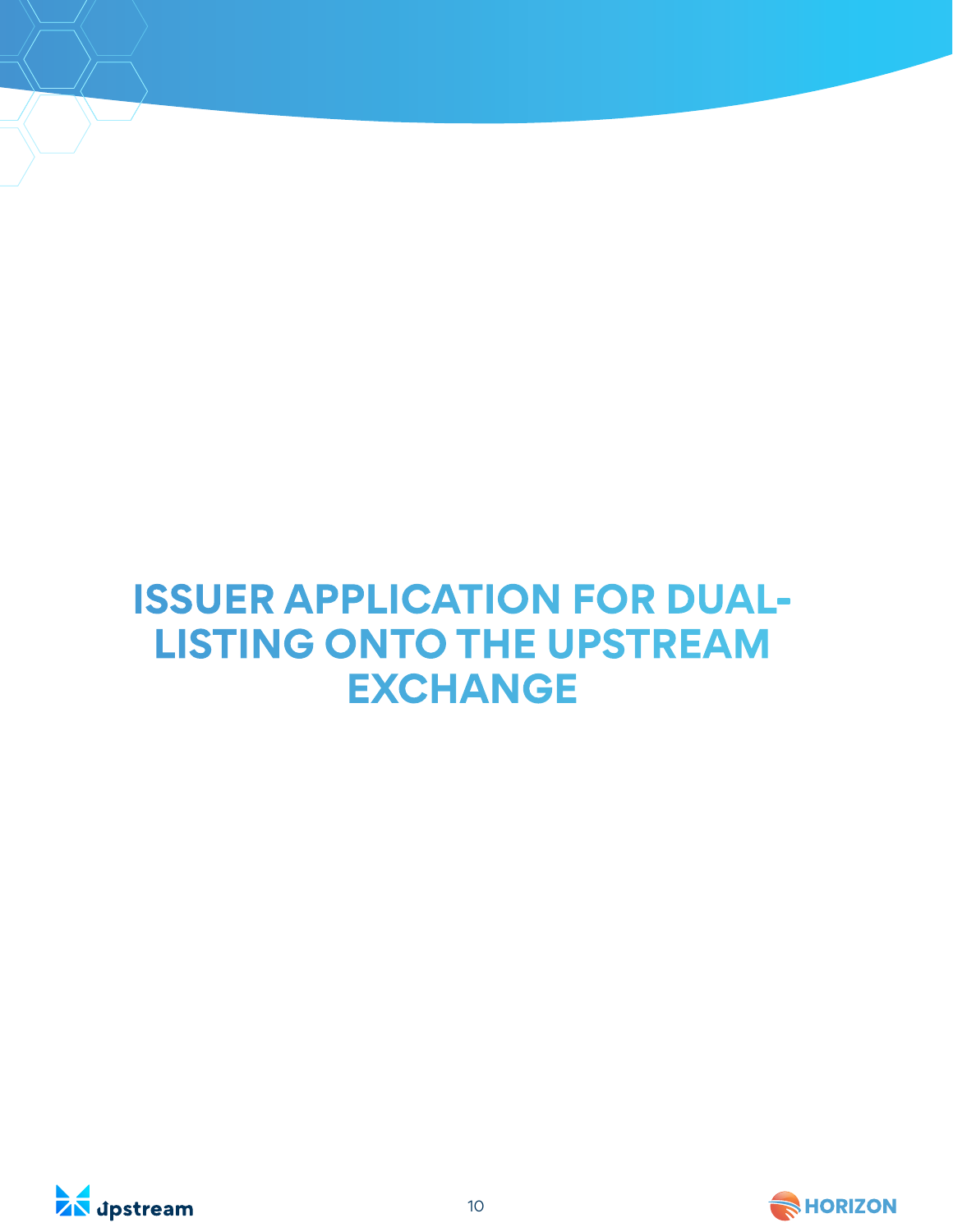# **ISSUER INFORMATION**

## **INSTRUCTIONS**

Upstream and Horizon Fintex Advisors requires submission of this Issuer Information Form from any firm that wants to list their securities onto the Upstream Exchange.

**All questions must have a response.** Failure to respond to all questions accurately and completely may result in the return of this application, may delay its, and/or may result in the denial of this application now, or the cancellation of your companies listing in the future.

If you answer "Yes" to any question in Section 10: Legal/Regulatory History, you must provide an explanation as requested. Upstream and/or Horizon Fintex Advisors may subsequently require you to provide additional information on this or any other aspect of your application

**Submission:** This Issuer Information Form and any exhibits or attachments must be signed, scanned, and emailed to **hello@upstream.exchange**.

**Transaction to occur on Upstream:**   $\Box$  Dual listing from OTC or other markets

- □ New issuer IPO
- $\Box$  Digital SPAC
- $\Box$  Secondary trading of private issuer



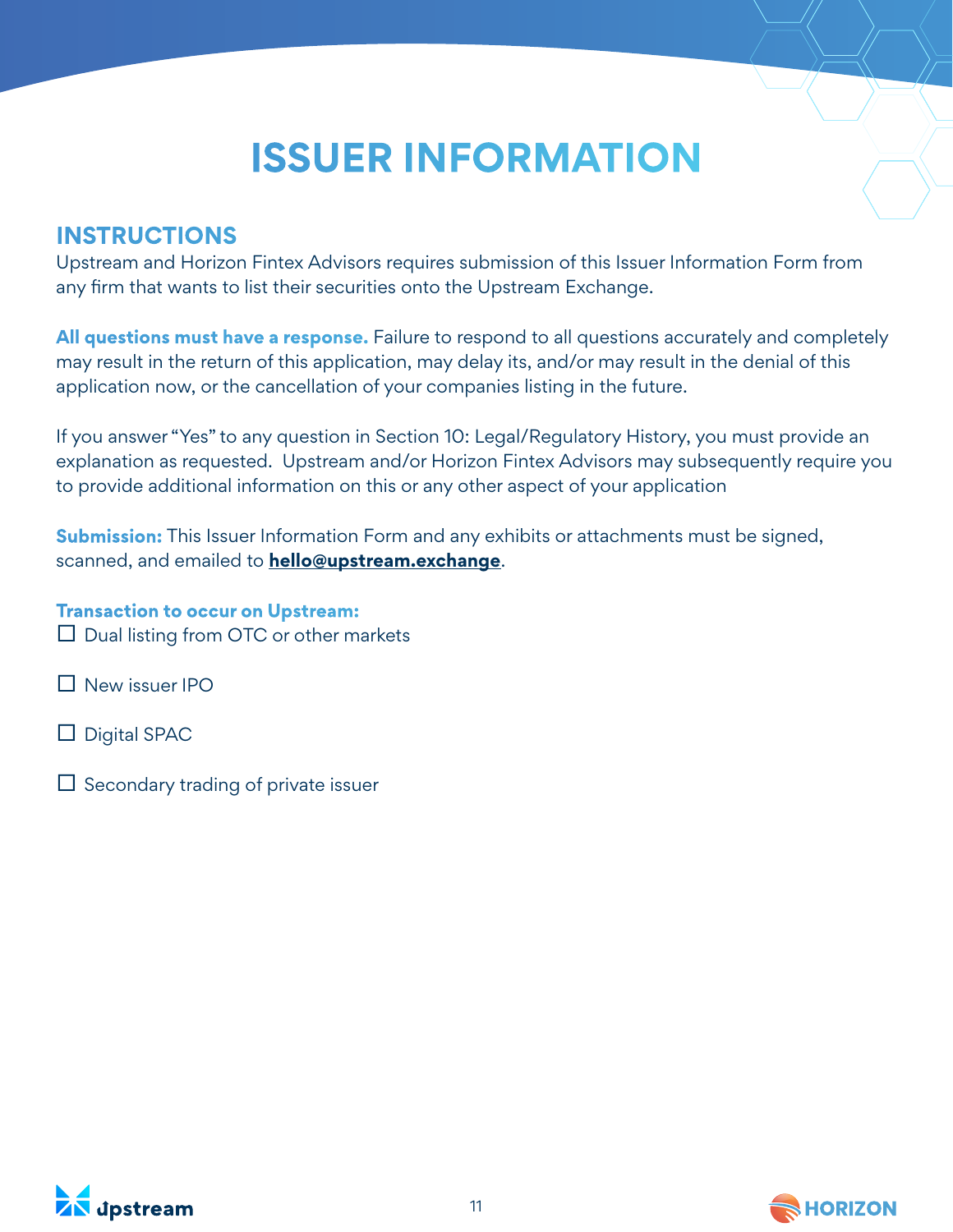| <b>Section 1 - General</b>                                                                              |
|---------------------------------------------------------------------------------------------------------|
|                                                                                                         |
| <b>Security Trading Symbol</b><br>(You may request up to 3 different 4-character symbols)               |
| <b>Address of Corporate Headquarters</b><br><u> 1989 - Johann Stoff, amerikansk politiker (d. 1989)</u> |
| ,我们也不会有什么。""我们的人,我们也不会有什么?""我们的人,我们也不会有什么?""我们的人,我们也不会有什么?""我们的人,我们也不会有什么?""我们的人                        |
|                                                                                                         |
|                                                                                                         |
|                                                                                                         |
|                                                                                                         |
|                                                                                                         |
|                                                                                                         |
|                                                                                                         |
| (if you do not have a CUSIP or ISIN code, we will assist you in obtaining one.)                         |



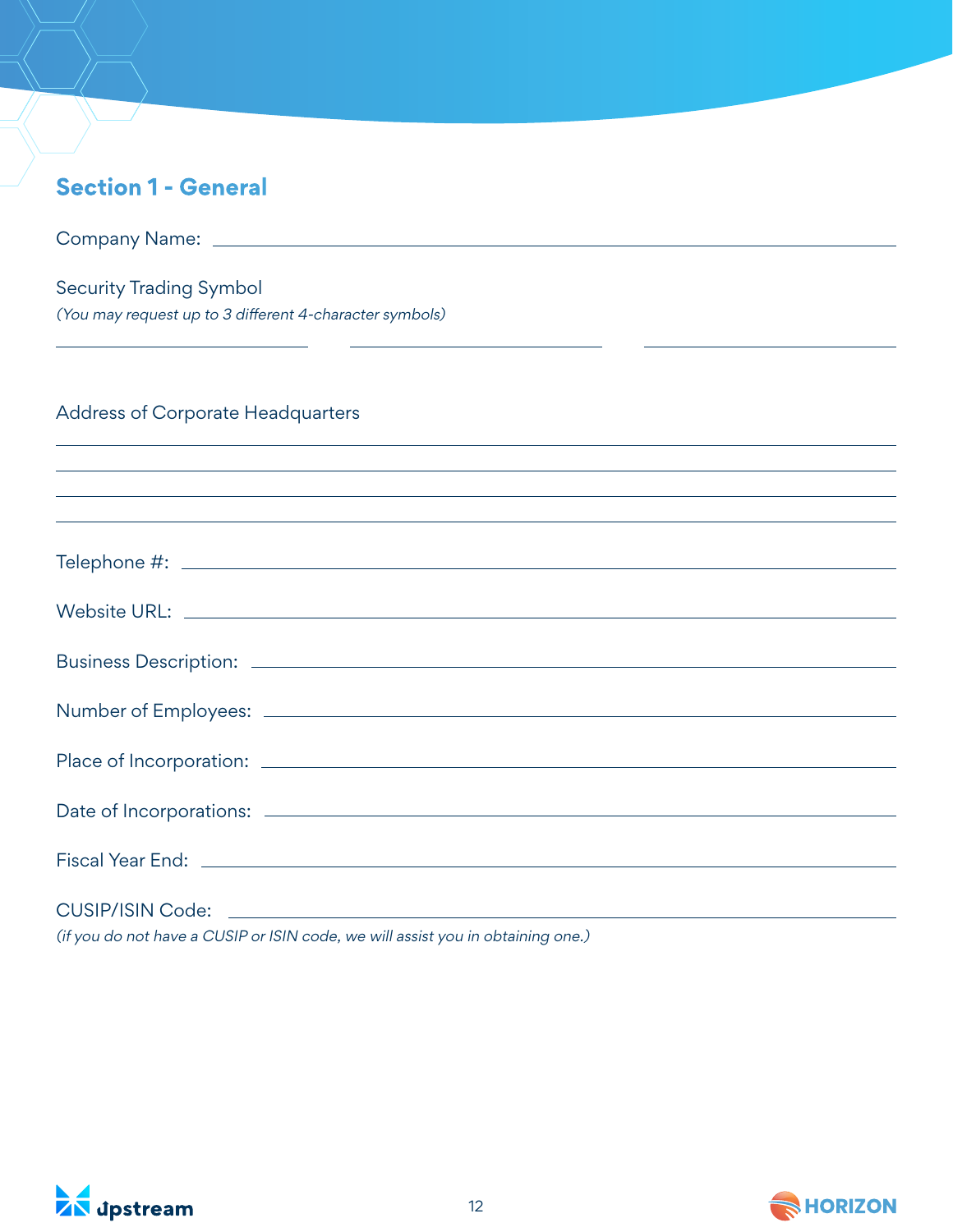# **Section 2 - Primary Contact Information**

Please provide contact information of the issuer's representative for all communication with Upstream.

# **Section 3 – Financing Information**

If your company conducted a financing or offering with a broker dealer or platform, please complete the information below.

| Number of Investors: <u>www.community.community.community.community.community.com</u> |
|---------------------------------------------------------------------------------------|
|                                                                                       |



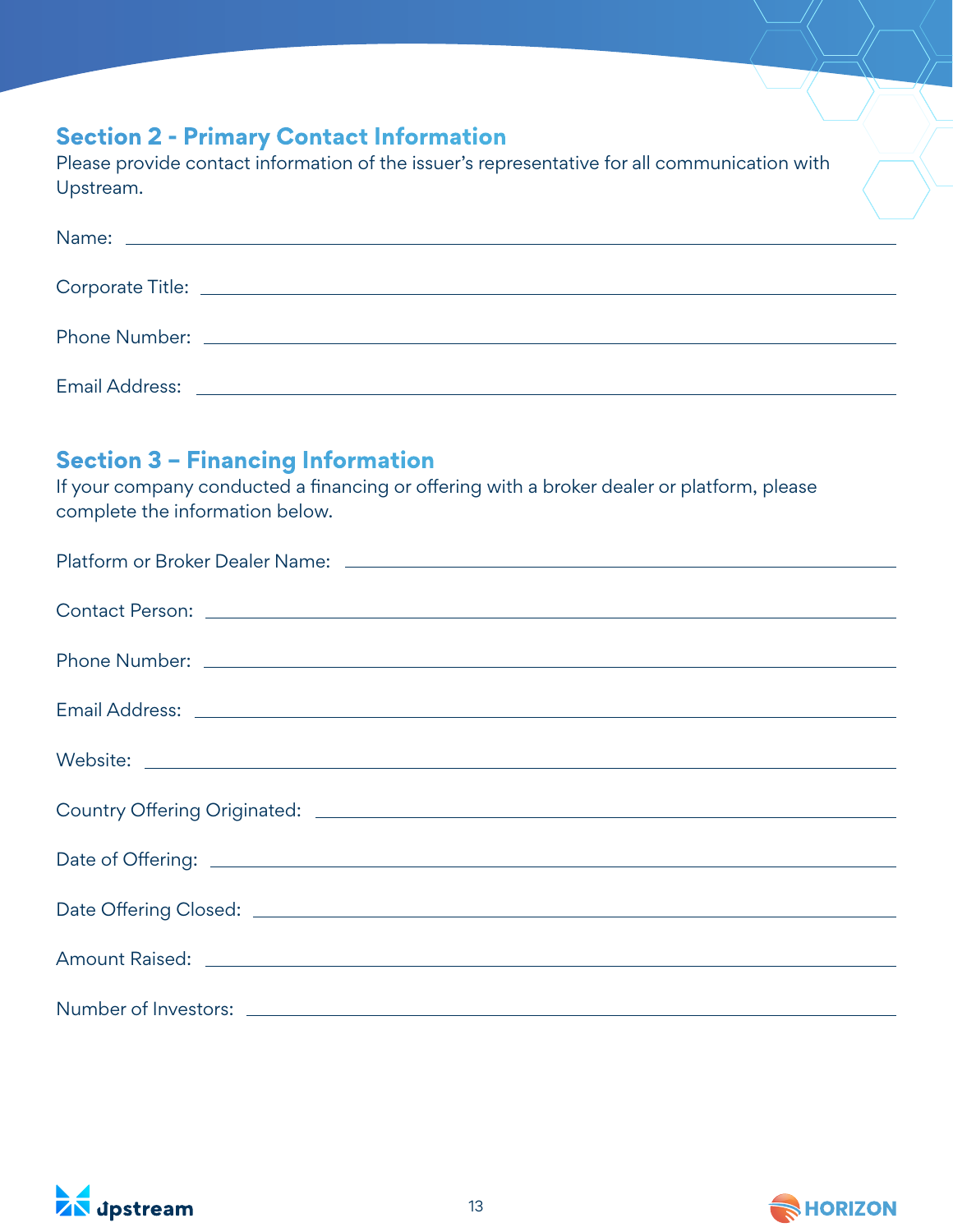# **Section 4 - Referral Information**

If your company was referred to UPSTREAM by another company, please complete the information below.

# **Section 5 - Listing Eligibility**

To be eligible for the Upstream platform, the Company must have operations and may not be subject to any Bankruptcy or reorganization proceedings. The Company must be duly organized, validly existing and in good standing under the laws of each jurisdiction in which the Company is organized or does business.

- 1. Indicate which of the following registrations or exemptions apply to your firm:
- $\square$  SEC Reporting or OTC Alternative Disclosure Standard
- $\Box$  Regulation A Reporting Company: The Company is subject to the reporting obligations under Tier 2 of US Regulation A under the Securities Act.
- $\Box$  Regulation CF Reporting Company: The Company is subject to the reporting obligations under US Regulation Crowdfunding under the Securities Act.
- $\Box$  Alternative Reporting Company: The Company is not subject to local jurisdiction reporting requirements
- $\Box$  European Crowdfunding Company: The Company is subject to the reporting obligations in compliance with Regulation on European Crowdfunding.



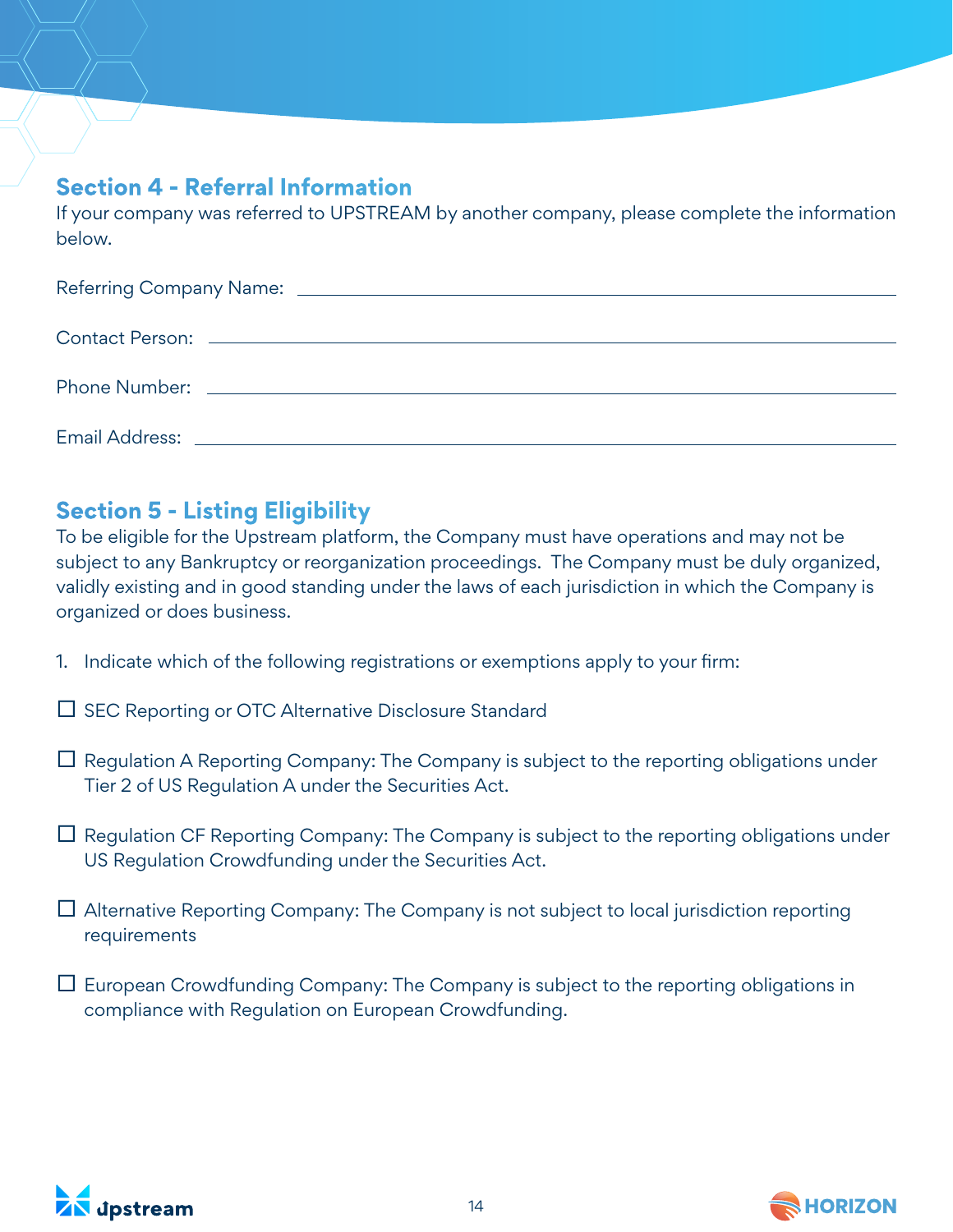2. Indicate whether the Company has auditor reviewed balance sheets as of the end of each of the two most recent fiscal years, or as of a date within 135 days if the Company has been in existence for less than two fiscal years, and audited statements of income, cash flows and changes in stockholders' equity for each of the fiscal years immediately preceding the date of each such audited balance sheet (or such shorter period as the Company has been in existence), with each such financial disclosure made in accordance with U.S. GAAP or IFRS and including all matters of which the Company is aware that are relevant to the Company's ability to continue as a going concern, including, without limitation, significant conditions and events and the Company's plans to mitigate such conditions and events.

Yes. No.

3. Indicate whether the Company has unaudited interim financial reports, prepared in conformance with U.S. GAAP or IFRS, including a balance sheet as of the end of the Company's most recent fiscal quarter, and income statements, statements of changes in stockholders' equity and statements of cash flows for the interim period up to the date of such balance sheet and the comparable period of the preceding fiscal year.

Yes. No.

4. Does the Company have a board of directors that includes at least 2 Independent Directors\*?

Yes. No.

\*an independent director refers to a member of the board who does not have a material relationship with the Company and is neither part of its executive team nor involved in the day-to-day operations of the Company.

5. Does the Company have an Audit Committee, a majority of the members of which are Independent Directors?

Yes. No.

6. Does the Company conduct annual shareholders' meetings and make annual financial reports available to its shareholders at least 15 calendar days prior to such meetings?

Yes. No.



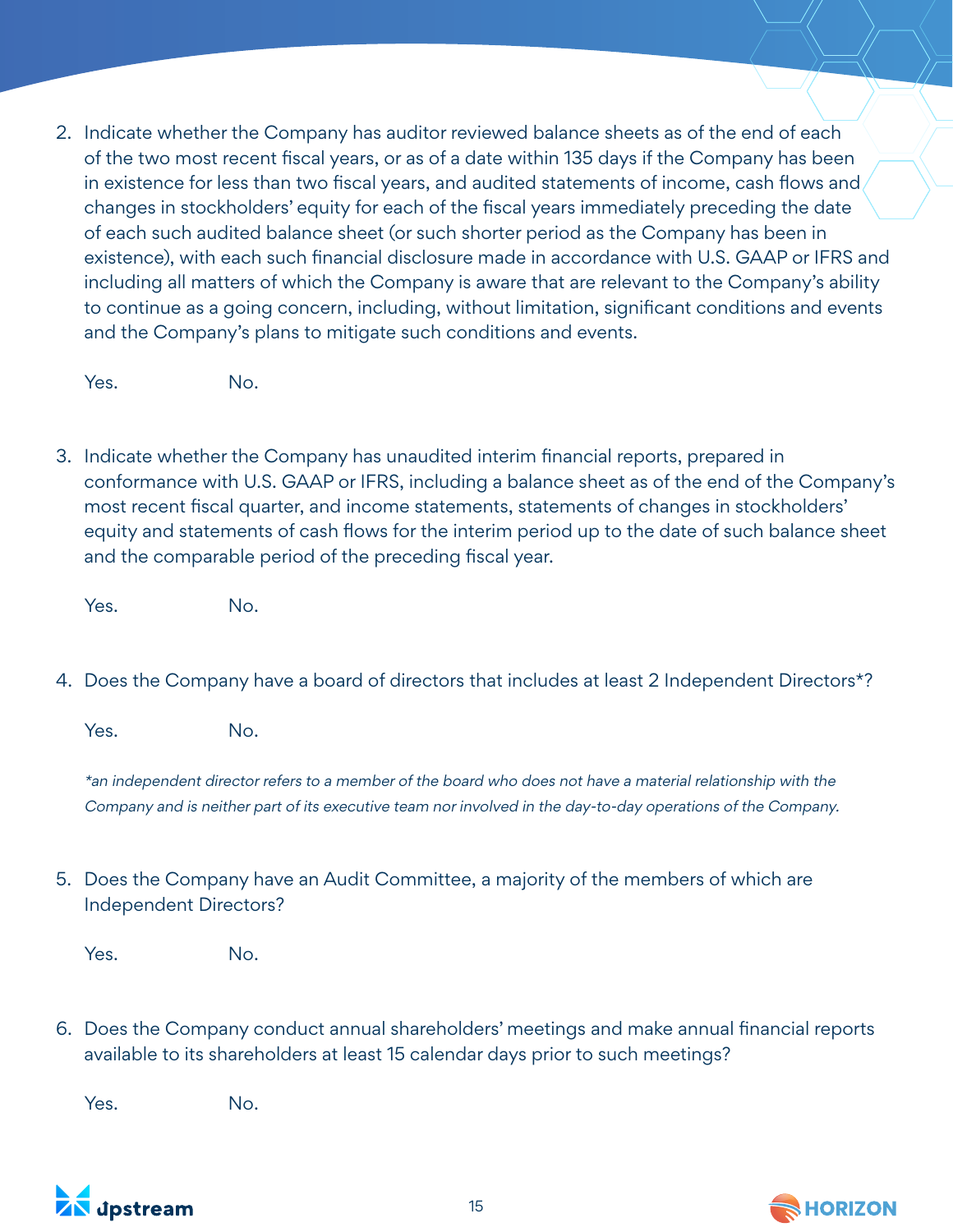# **Section 6 - Service Providers and Company Contacts**

#### **1. Accountant/Auditor**

| 2. Securities Counsel       |
|-----------------------------|
|                             |
|                             |
|                             |
|                             |
|                             |
|                             |
| 3. Other Counsel (Optional) |
|                             |
|                             |
|                             |
|                             |
|                             |
|                             |



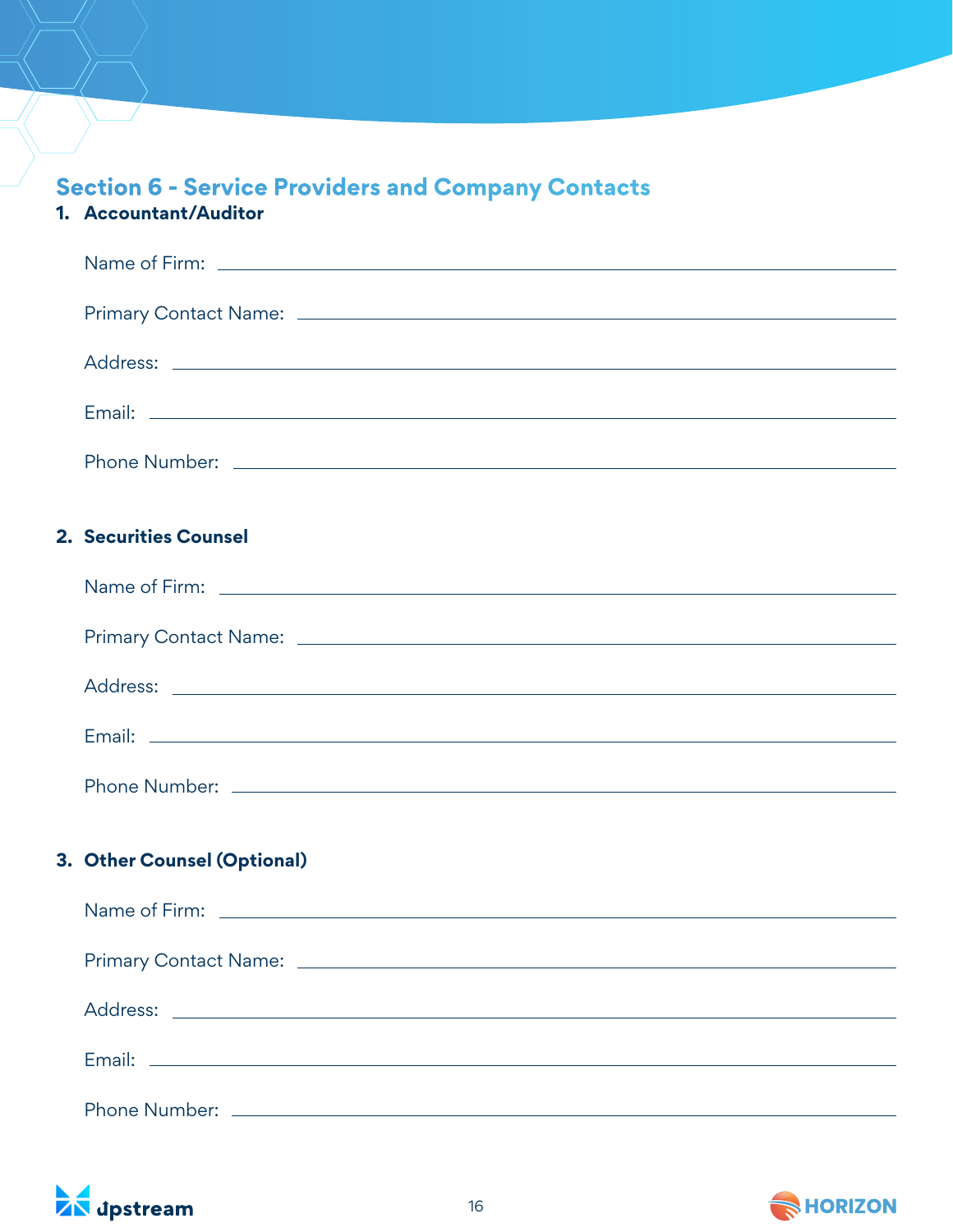#### **4. Investment Bank (Optional)**

| Phone Number: The contract of the contract of the contract of the contract of the contract of the contract of the contract of the contract of the contract of the contract of the contract of the contract of the contract of |  |
|-------------------------------------------------------------------------------------------------------------------------------------------------------------------------------------------------------------------------------|--|

#### **5. Transfer Agent/Registrar (must be registered/ approved by Upstream)**

|               | Name of Firm: <u>_____________________________</u> |  |  |
|---------------|----------------------------------------------------|--|--|
|               |                                                    |  |  |
|               | Address: ___________________________               |  |  |
|               |                                                    |  |  |
| Phone Number: |                                                    |  |  |

#### **6. IR/Marketing Firm**

| Name of Firm: Name of Firm:  |                                                                                                                      |  |
|------------------------------|----------------------------------------------------------------------------------------------------------------------|--|
| <b>Primary Contact Name:</b> | <u> 1989 - Johann Stein, mars an deutscher Stein und der Stein und der Stein und der Stein und der Stein und der</u> |  |
| Address:                     |                                                                                                                      |  |
|                              |                                                                                                                      |  |
| Phone Number:                |                                                                                                                      |  |

#### **6. OTC PAL**



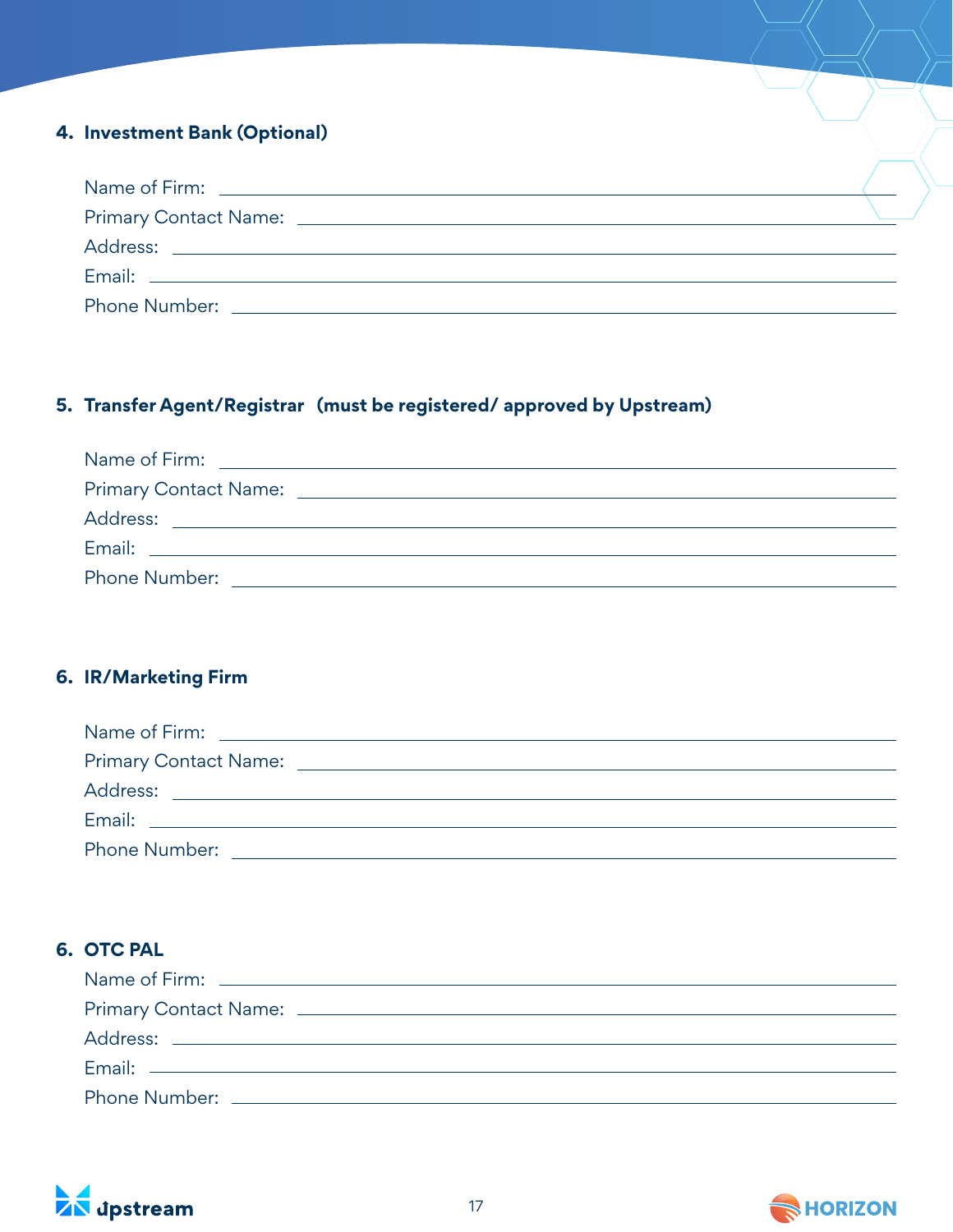□ **Yes, I have authorized this Transfer Agent to provide information directly to Upstream (required).** By checking this box, you acknowledge that you have authorized your Transfer Agent to provide to Upstream and/or Horizon Fintex Advisors upon its request information related to the Company's securities, including but not limited to, shares authorized, shares issued and outstanding, and share issuance history.

#### **Section 7 - Identity Verification of Company Officers, Directors and Control Persons**

Upstream and/or Horizon Fintex Advisors may use the information below to conduct verification and public records searches of the contacts listed on this page. We will not share this information with any third party, except in response to an order or request from a court, securities regulator or governmental agency.

For each of the contacts, submit a completed Directors and Officers Questionnaire.

#### **Company Officers:**

| <b>Position</b>                  | Full Legal Name Date of Birth Home Address Email Address |  | <b>Phone Number</b> |
|----------------------------------|----------------------------------------------------------|--|---------------------|
| Chief<br>Executive<br>Officer    |                                                          |  |                     |
| Chief<br>Financial<br>Officer    |                                                          |  |                     |
| Chief<br>Operating<br>Officer    |                                                          |  |                     |
| Investor<br>Relations<br>Officer |                                                          |  |                     |
|                                  |                                                          |  |                     |



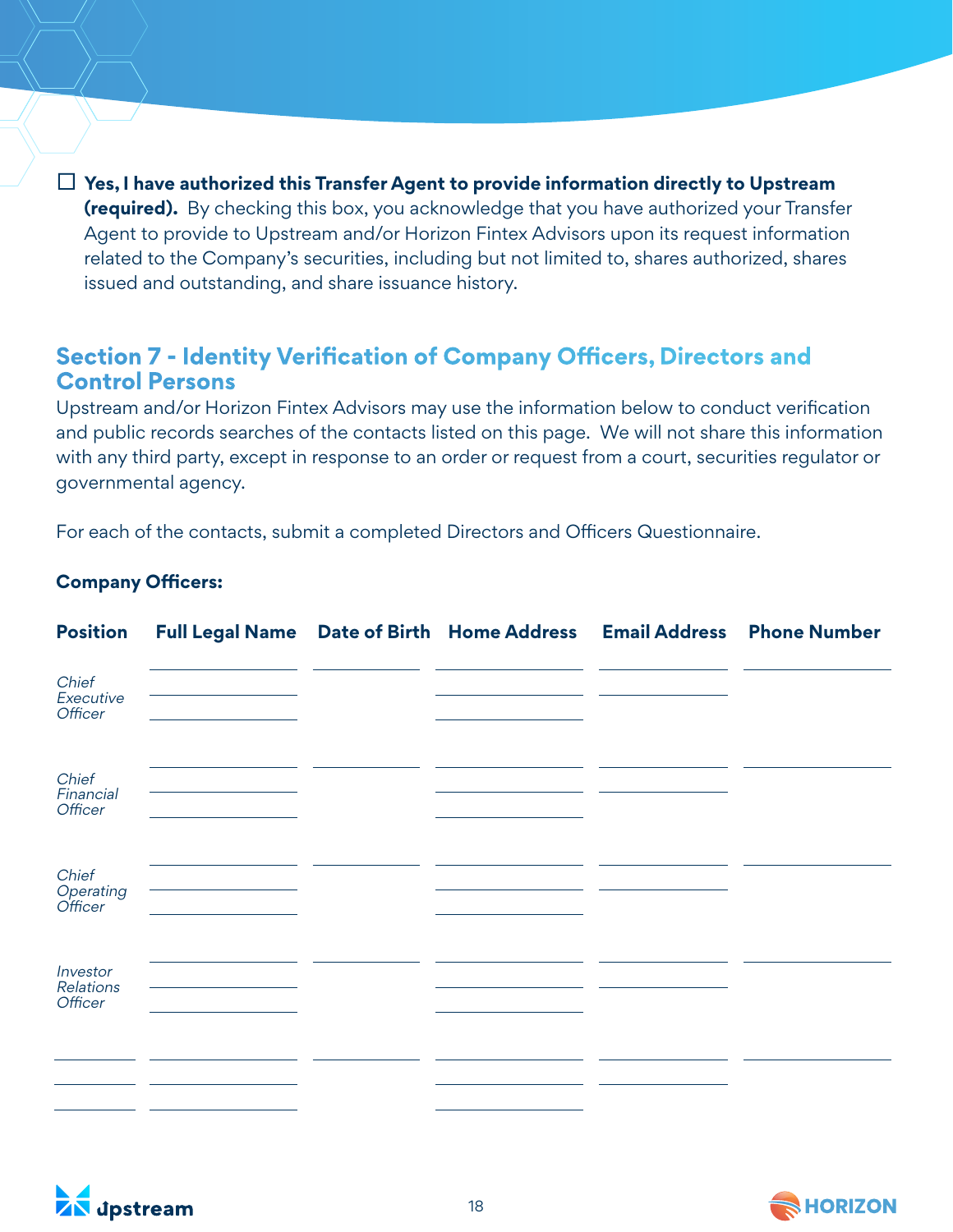| Position Full Legal Name Date of Birth Home Address Email Address Phone Number                                       |  |                                                      |  |
|----------------------------------------------------------------------------------------------------------------------|--|------------------------------------------------------|--|
| <u> 1989 - Johann John Stone, markin film yn y brenin y brenin y brenin y brenin y brenin y brenin y brenin y br</u> |  |                                                      |  |
| <u> 1989 - Johann John Stone, mars et al. (</u>                                                                      |  |                                                      |  |
|                                                                                                                      |  | <u> 1989 - Johann John Stone, mars eta inperiodo</u> |  |
|                                                                                                                      |  |                                                      |  |
|                                                                                                                      |  |                                                      |  |
| <u> 1989 - Johann John Stone, markin film yn y brenin y brenin y brenin y brenin y brenin y brenin y brenin y br</u> |  |                                                      |  |
|                                                                                                                      |  |                                                      |  |
|                                                                                                                      |  |                                                      |  |

#### **Members of the Board of Directors:**

| <b>Full Legal Name</b><br>Chairman: | <b>Date of Birth</b> | <b>Home Address</b> | <b>Independent Director (Y/N)</b> |
|-------------------------------------|----------------------|---------------------|-----------------------------------|
|                                     |                      |                     |                                   |
| Members:                            |                      |                     |                                   |
|                                     |                      |                     |                                   |
|                                     |                      |                     |                                   |
|                                     |                      |                     |                                   |
|                                     |                      |                     |                                   |



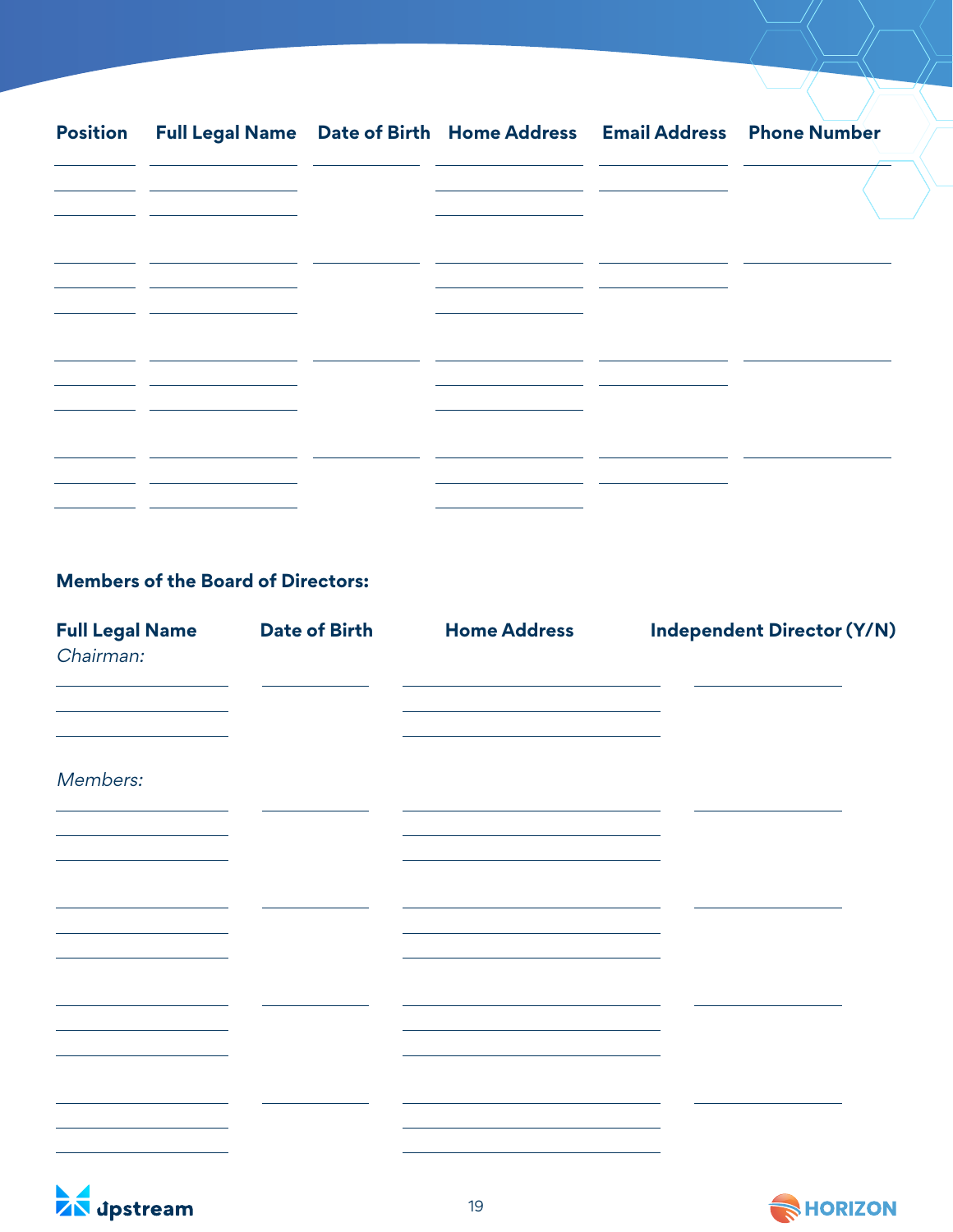| <b>Full Legal Name</b><br>Members: | <b>Date of Birth</b> | <b>Home Address</b>                                                                                                                                                                                               | <b>Independent Director (Y/N)</b> |
|------------------------------------|----------------------|-------------------------------------------------------------------------------------------------------------------------------------------------------------------------------------------------------------------|-----------------------------------|
|                                    |                      | <u> 1989 - Johann Stein, marwolaethau a bhann an t-Amhair an t-Amhair an t-Amhair an t-Amhair an t-Amhair an t-A</u><br>the control of the control of the control of the control of the control of the control of |                                   |
|                                    |                      |                                                                                                                                                                                                                   |                                   |
|                                    |                      | <u> 1989 - Johann Stein, mars an de Brasilia (b. 1989)</u>                                                                                                                                                        |                                   |
|                                    |                      |                                                                                                                                                                                                                   |                                   |
|                                    |                      |                                                                                                                                                                                                                   |                                   |
|                                    |                      |                                                                                                                                                                                                                   |                                   |

## **Section 8 - Security Ownership of Management and Control Persons:**

Complete this section for all officers and directors who beneficially own<sup>1</sup> any class of the Company's equity securities as well as other beneficial owners of more than five percent (5%) of **any class** of the Company's equity securities. **If any beneficial owner is a corporate entity, please list the name of the entity and names of the person(s) owning or controlling that corporate entity.**

| <b>Full Legal Name Home Address Title of Class</b><br>(and any aliases) |    | <b>Number of Shares</b><br><b>Owned of Class</b> | <b>Percentage Ownership</b><br>of Class |
|-------------------------------------------------------------------------|----|--------------------------------------------------|-----------------------------------------|
|                                                                         |    |                                                  |                                         |
|                                                                         |    |                                                  |                                         |
|                                                                         |    |                                                  |                                         |
|                                                                         |    |                                                  |                                         |
|                                                                         |    |                                                  |                                         |
| <b>ZN</b> dpstream                                                      | 20 |                                                  | <b>SHORIZON</b>                         |

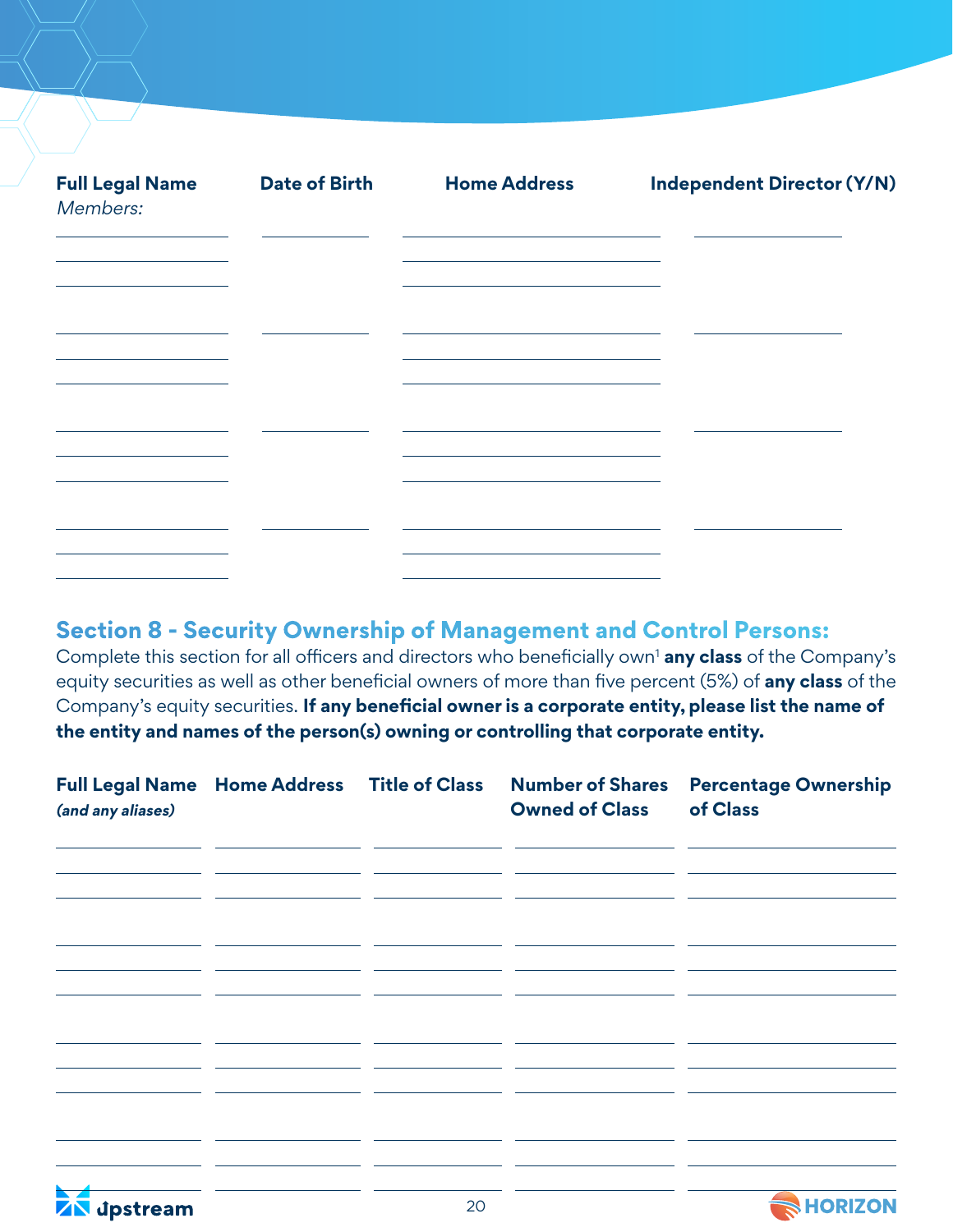**Number of Shares** Percentage Ownership **Full Legal Name Home Address Title of Class Number of Shares Owned of Classof Class (and any aliases)**   $\mathbf{r}$  $\mathbf{r}$  $\sim$  $\overline{a}$  and  $\overline{a}$  $\overline{a}$  $\mathbb{R}^{\mathbb{Z}}$  $\overline{a}$  and  $\overline{a}$  $\overline{a}$ 

# **Section 9 - Description of Securities**

Provide a separate answer for each type of security.

#### **1. Security level information.**

| Share Type (e.g. common, preferred, debt, utility) ______________________________ |  |
|-----------------------------------------------------------------------------------|--|
|                                                                                   |  |
|                                                                                   |  |
|                                                                                   |  |
|                                                                                   |  |
|                                                                                   |  |
| Number of Beneficial Shareholders                                                 |  |



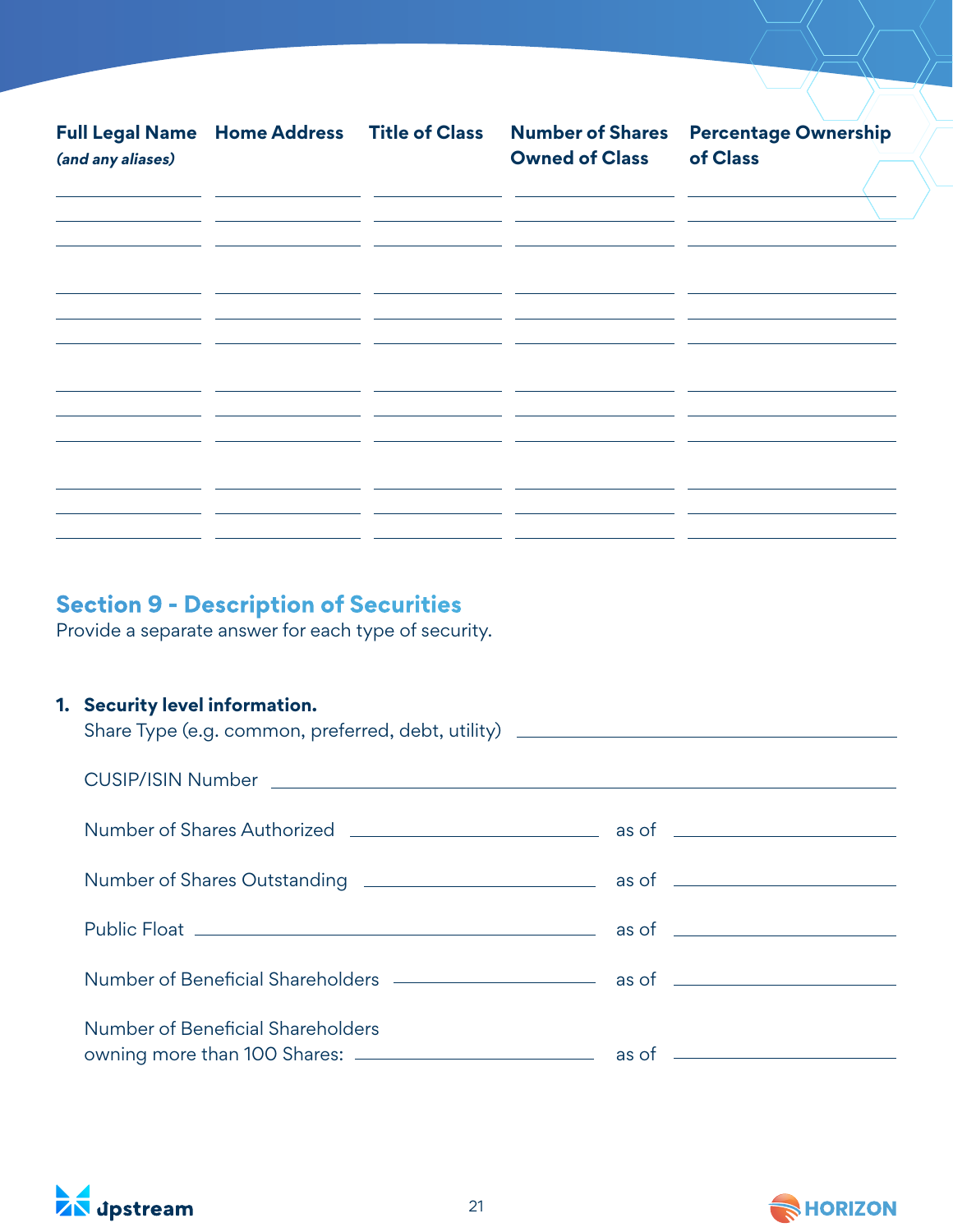#### **2. The securities entitle holder(s) to differential voting rights, dividends payments, or other preferences.**

Yes. No.

If yes, provide a description of such rights and the names of the shareholders who own the preferential shares.

#### **3. The securities are currently listed or traded on a market, either in the U.S. or outside the U.S.**

Yes. No.

If yes, list all applicable markets.

If you require more space than provided on this page, please attach a supplementary page for the requested information.



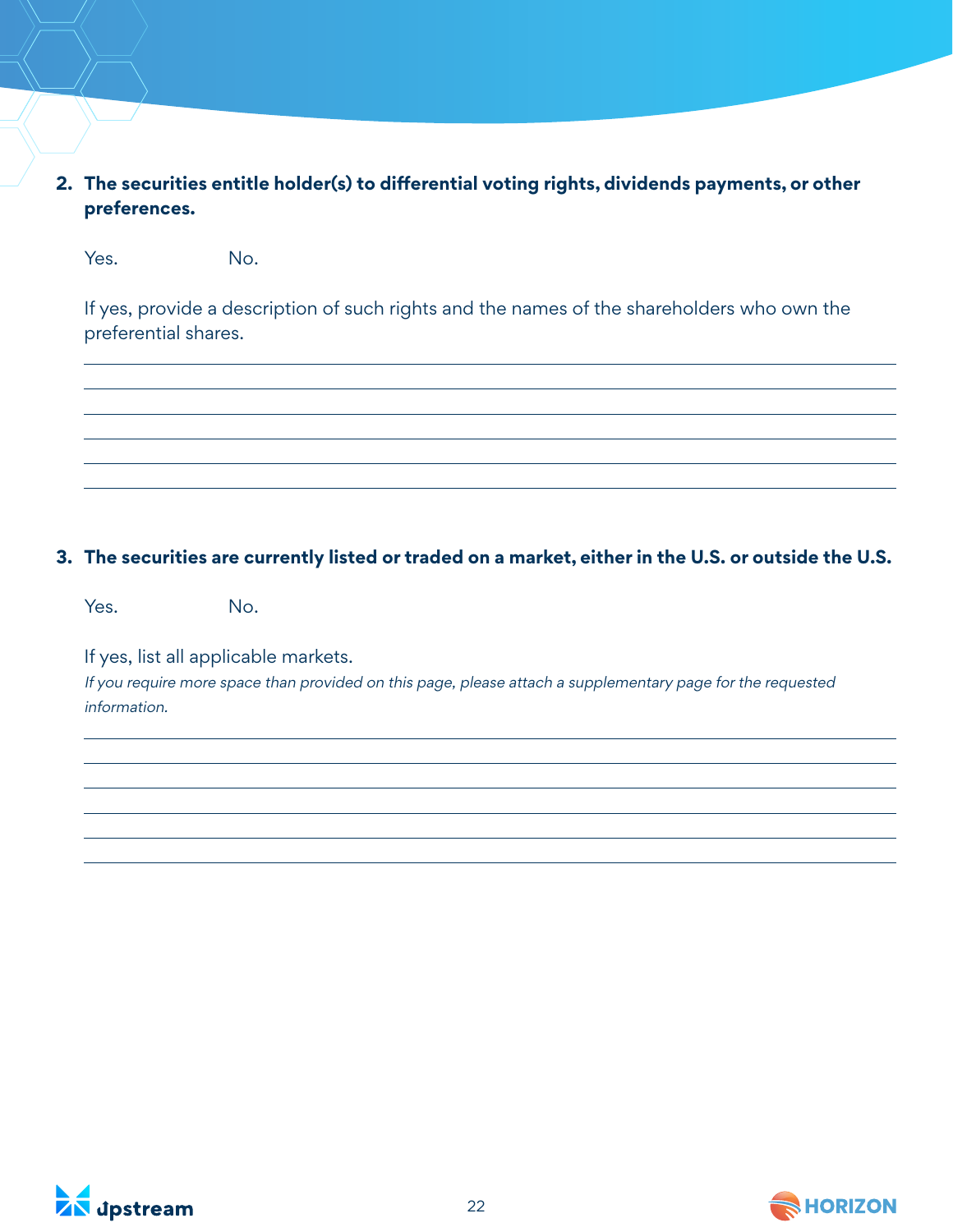# **Section 10 - Legal/Disciplinary History**

Provide a detailed description of any current, past, pending or threatened legal proceeding (e.g., investigations, lawsuits, litigation, arbitration, hearings, or any other legal or administrative proceedings) for each of the following:

The Company, its predecessors and subsidiaries (required only for proceedings within the past ten years);

Past Officers and Directors of the Company, its predecessors and subsidiaries (required only for proceedings within the past five years).

Failure to disclose any of the foregoing may result in the denial of this Application. In connection with any of the responses to items 1 and 2 above, Upstream and/or Horizon Fintex Advisors may request additional information, such as official documents, letters, and orders.

The legal and disciplinary history of each person listed as Company Officer, Director or Control Person must be provided on the Personal Information Form for each such person.



 $\overline{a}$ 

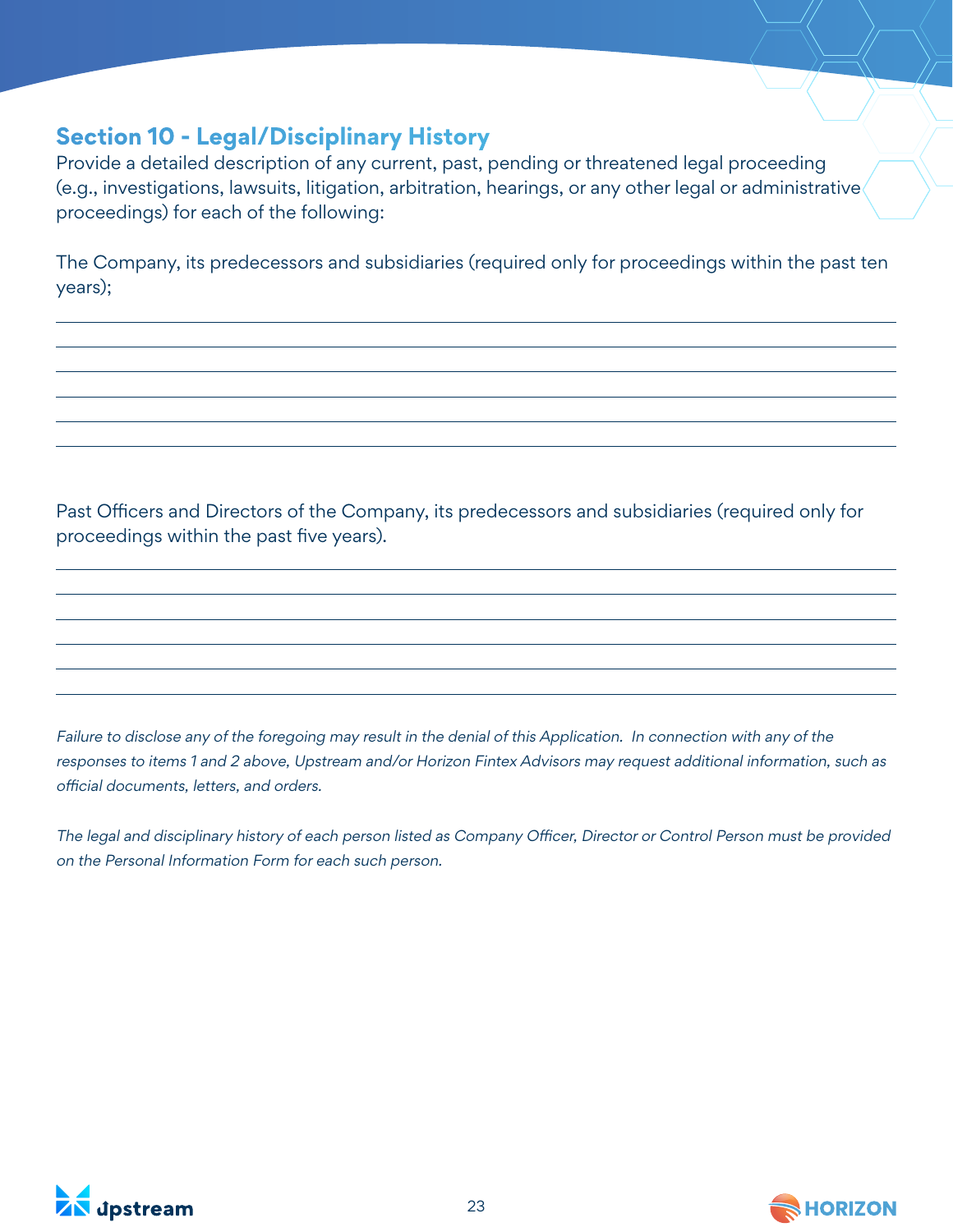## **Section 11 - Signature**

I certify that the information contained in this Upstream Listing Application is true and correct and does not omit any material facts.

I will notify Upstream and/or Horizon Fintex Advisors promptly of any material changes.

Signature of Authorized Company Officer:

| Date:         |  |  |  |
|---------------|--|--|--|
|               |  |  |  |
| Company Name: |  |  |  |



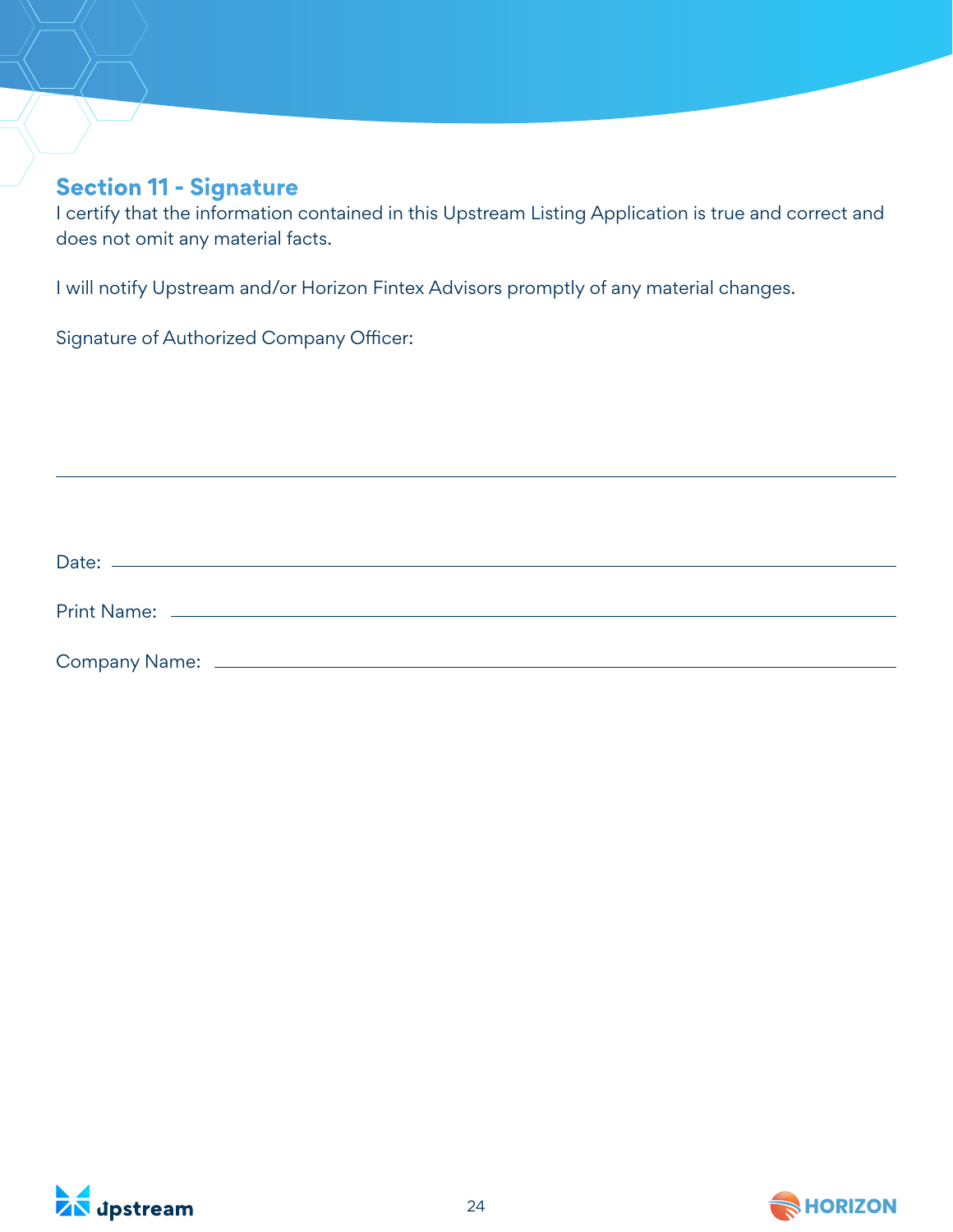# **ISSUER APPLICATION FOR DUAL LISTING ONTO THE UPSTREAM EXCHANGE**



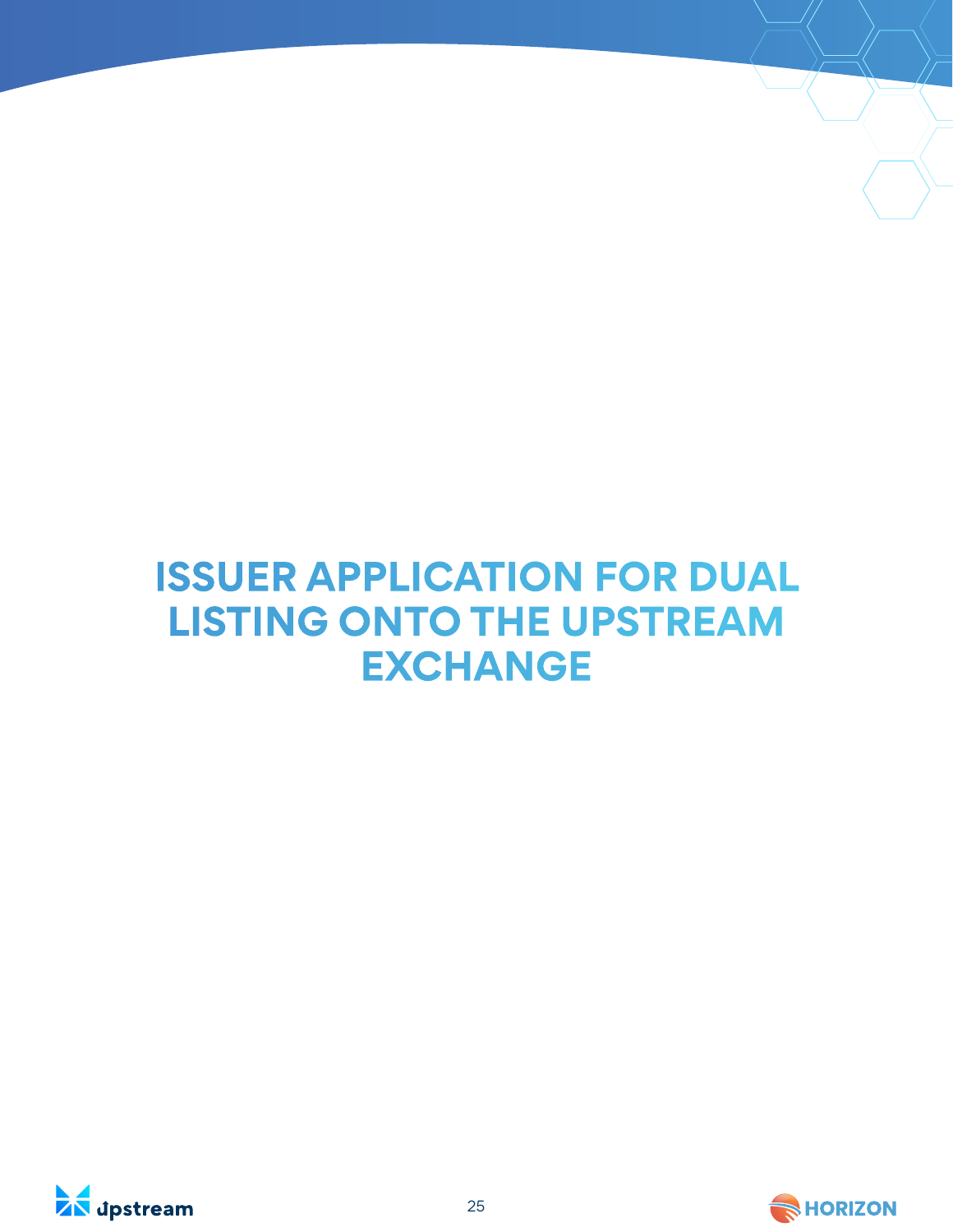# **PERSONAL INFORMATION FORM**

# **INSTRUCTIONS**

Upstream and/or Horizon Fintex Advisors requires submission of the Personal Information Form (PIF) for each and every key individual associated with Companies in the following situations:

- **• Uncertificated Securities Issuers and Applicants**  Officers, directors and Control Persons, others upon request
- **• Sponsor Applicants**
- **• Change of Control** Upstream and/or Horizon Fintex Advisors may request a PIF for individuals connected to any company undergoing a change of control.
- **Ongoing Compliance or Surveillance Reviews** Upstream and/or Horizon Fintex Advisors may request a PIF for individuals connected to any company in relation to an ongoing review related to any surveillance or compliance concerns.
- From time to time, Upstream and/or Horizon Fintex Advisors may require submission of a PIF form by service providers, including investors relations, promoters, attorneys, etc.

Separate Personal Information Forms must be completed and submitted for each individual named in Section C of the Issuer Information Form.

**All questions must have a response.** Failure to respond to all questions accurately and completely may result in the return of the PIF, may delay the processing of the related application, and/or may result in the denial of the application or removal of the Company from Upstream and/or Horizon Fintex Advisors.

If you answer "Yes" to any question in Section 2: Disclosure Information, you must provide an explanation as requested. Upstream and/or Horizon Fintex Advisors may subsequently require you to provide additional information on the Personal Information Form - Additional Disclosure Reporting.

**Submission:** This Personal Information Form and any exhibits or attachments must be signed, scanned, and emailed to **hello@upstream.exchange**.



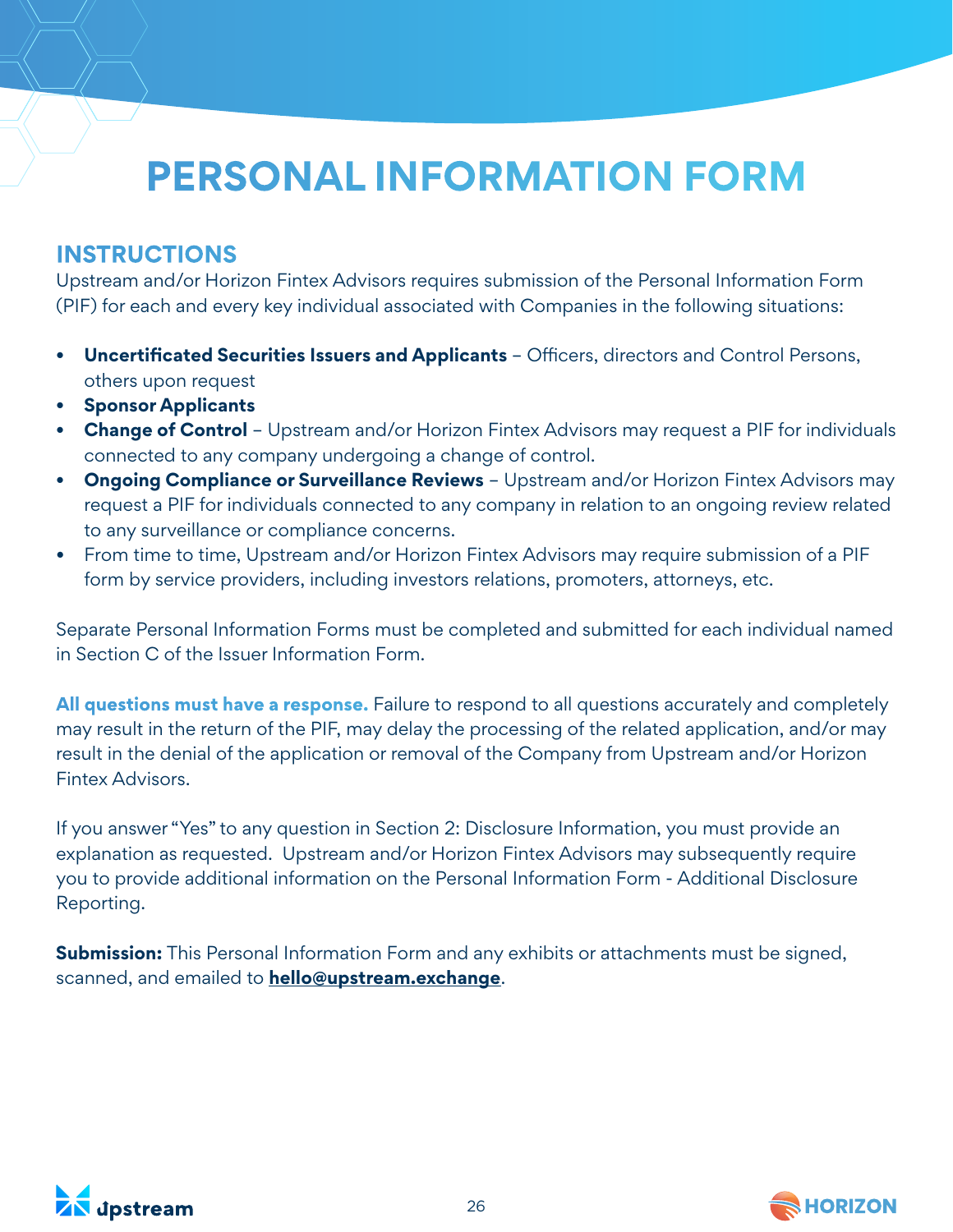# **Section 1 - Personal Information**

*A* dpstream

| Other names - Please list any other names currently or previously known by, including legal names,<br>assumed names or nicknames:<br><u> 1989 - Johann Stoff, deutscher Stoffen und der Stoffen und der Stoffen und der Stoffen und der Stoffen und de</u>            |                |                             |
|-----------------------------------------------------------------------------------------------------------------------------------------------------------------------------------------------------------------------------------------------------------------------|----------------|-----------------------------|
| ,我们也不能在这里的时候,我们也不能在这里的时候,我们也不能会不能会不能会不能会不能会不能会不能会不能会不能会不能会。<br>第2012章 我们的时候,我们的时候,我们的时候,我们的时候,我们的时候,我们的时候,我们的时候,我们的时候,我们的时候,我们的时候,我们的时候,我们的时候,我                                                                                                                       |                |                             |
|                                                                                                                                                                                                                                                                       |                |                             |
|                                                                                                                                                                                                                                                                       |                |                             |
| Residential History - Provide all residential addresses for the past five years, starting with your<br>current principal residential address. If you are unable to identify the complete address, the<br>municipality, state/province and country must be identified. |                |                             |
| STREET ADDRESS, CITY, STATE/PROVINCE, ZIP CODE FROM<br><b>&amp; COUNTRY</b>                                                                                                                                                                                           | <b>MM YYYY</b> | <b>TO</b><br><b>MM YYYY</b> |
|                                                                                                                                                                                                                                                                       |                |                             |

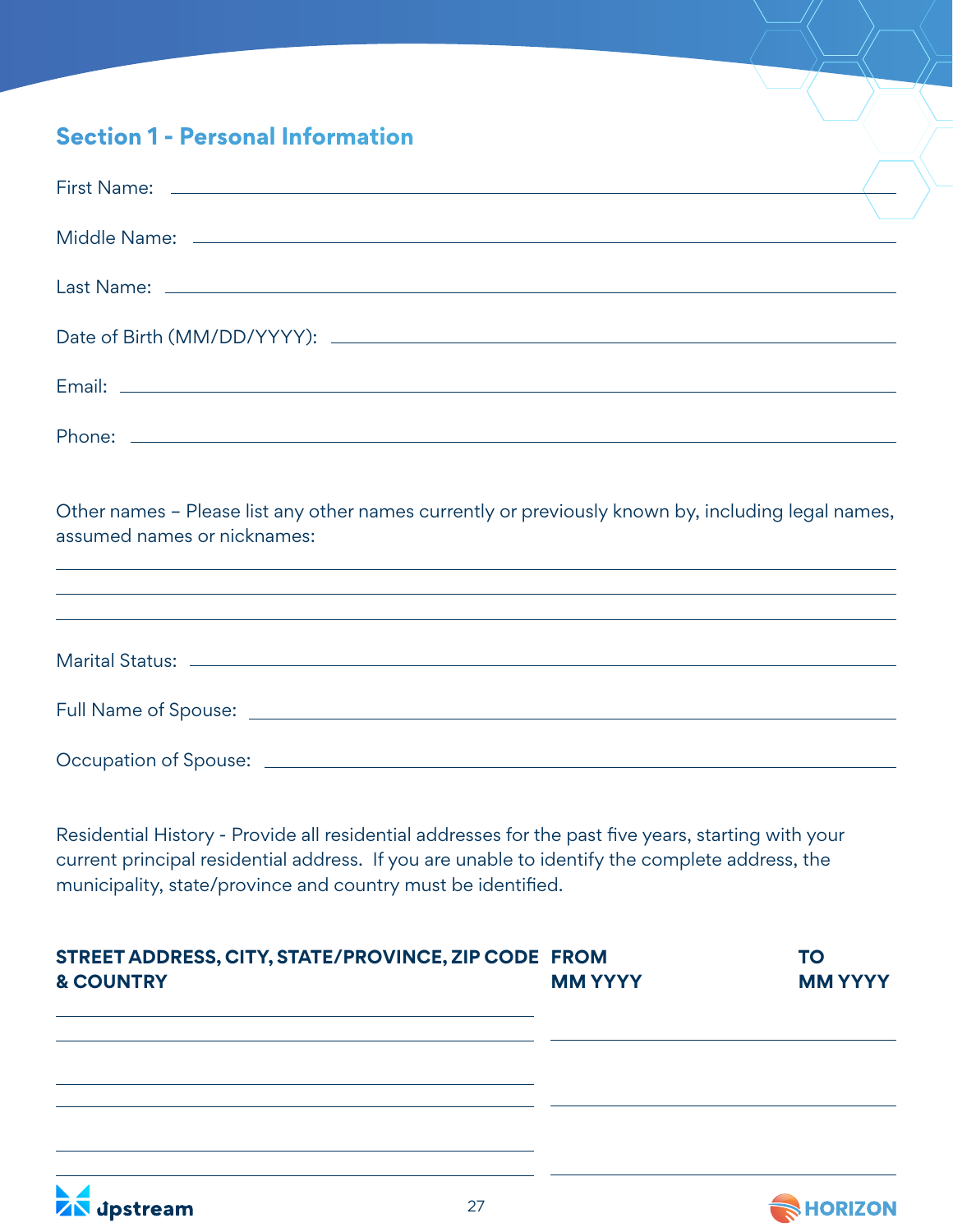# **Section 2 - Associated Company, Issuer or Service Provider**

|                            | Present or Planned position with the Company. Check all that apply: |
|----------------------------|---------------------------------------------------------------------|
| $\Box$ Director            | Date appointed/elected (MM/DD/YYYY): _________                      |
| $\Box$ Officer             |                                                                     |
| $\Box$ 5% Beneficial Owner |                                                                     |
| $\Box$ Other               |                                                                     |

Securities Holdings. List all securities holdings in the Company, including options, for which you, or an entity in which you have an ownership interest, hold a beneficial interest, including the amounts held, percentage interest and whether the certificates or other documents evidencing the securities contain a legend (1) stating that the shares have not been registered under the Securities Act and (2) setting forth or referring to restrictions on transferability and sale of the shares.

| <b>NAME AND CLASS OF</b> | <b>AMOUNT HELD AND</b>                                                                                               |                                                                                                                       |
|--------------------------|----------------------------------------------------------------------------------------------------------------------|-----------------------------------------------------------------------------------------------------------------------|
| <b>SECURITY</b>          | <b>PERCENTAGE INTEREST</b>                                                                                           | <b>LEGEND DETAILS</b>                                                                                                 |
|                          |                                                                                                                      | <u> 1989 - Andrea Santa Alemania, amerikana amerikana amerikana amerikana amerikana amerikana amerikana amerikana</u> |
|                          | <u> 1989 - Andrea San Andrea San Andrea San Andrea San Andrea San Andrea San Andrea San Andrea San Andrea San An</u> |                                                                                                                       |
|                          |                                                                                                                      |                                                                                                                       |
|                          |                                                                                                                      |                                                                                                                       |
|                          |                                                                                                                      |                                                                                                                       |
|                          |                                                                                                                      |                                                                                                                       |
|                          |                                                                                                                      |                                                                                                                       |



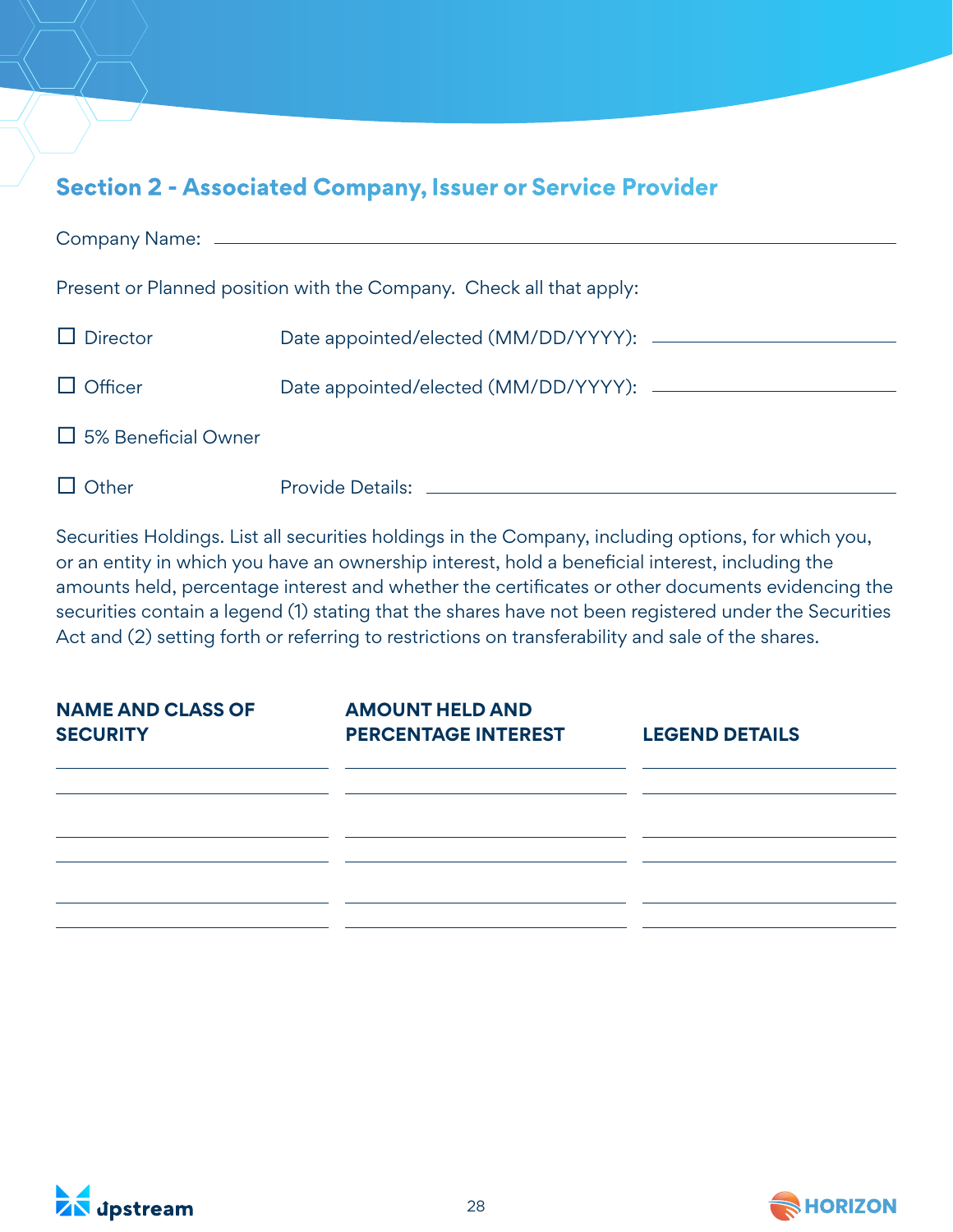# **Section 3 - Citizenship**

| Are you a U.S. Citizen? |                                                                                  |  |
|-------------------------|----------------------------------------------------------------------------------|--|
| Yes.                    | No.                                                                              |  |
|                         | If Yes, provide your U.S. Social Security number (first 5 digits): _____________ |  |
|                         | Do you hold citizenship in any country other than the U.S.?                      |  |
| Yes.                    | No.                                                                              |  |
|                         |                                                                                  |  |
|                         | Provide passport or another identification number for the country(ies): ______   |  |
|                         |                                                                                  |  |

# **Section 4 - Employment History**

Provide your employment history for the ten years immediately prior to the date of this Personal Information Form, starting with your current employment. Use an attachment if necessary.

|                                                                                                                        | <b>EMPLOYER NAME EMPLOYER ADDRESS POSITION HELD MM YYYY</b>                                                                                                                                                                                                                                           |                                                                                                                                                                    | <b>FROM</b>                                                           | <b>TO</b><br><b>MM YYYY</b> |
|------------------------------------------------------------------------------------------------------------------------|-------------------------------------------------------------------------------------------------------------------------------------------------------------------------------------------------------------------------------------------------------------------------------------------------------|--------------------------------------------------------------------------------------------------------------------------------------------------------------------|-----------------------------------------------------------------------|-----------------------------|
|                                                                                                                        | <u> 1999 - Andrea Santana, Amerikaansk politik (d. 1989)</u><br><u> 1989 - Andrea Andrea Andrea Andrea Andrea Andrea Andrea Andrea Andrea Andrea Andrea Andrea Andrea Andrea Andr</u>                                                                                                                 |                                                                                                                                                                    |                                                                       |                             |
|                                                                                                                        | <u> 1999 - Johann John Stone, mars and de format de la provincia de la provincia de la provincia de la provincia</u><br><u> 1990 - Jan James Sandarík (f. 1980)</u>                                                                                                                                   |                                                                                                                                                                    |                                                                       |                             |
|                                                                                                                        | <u> 1990 - Jan James James Barnett, amerikan personal (h. 1980).</u>                                                                                                                                                                                                                                  |                                                                                                                                                                    |                                                                       |                             |
| ______                                                                                                                 | <u> 2002 - Jan Barristo, Amerikaanse politiker (h. 1982).</u><br><u> The Common School and The Common School and The Common School and The Common School and The Common School and The Common School and The Common School and The Common School and The Common School and The Common School and </u> |                                                                                                                                                                    | <u> 2002 - Jan James James Barnett (</u>                              |                             |
|                                                                                                                        | <u> 1990 - Jan James James Sandarík (f. 1980)</u>                                                                                                                                                                                                                                                     |                                                                                                                                                                    | <u> 1989 - Andrea Station Barbara, Amerikaansk politiker († 1908)</u> |                             |
| <u> 1980 - Jan James James Barnett, francuski politik (</u>                                                            | the control of the control of the control of the control of the control of                                                                                                                                                                                                                            | <u> 1989 - Johann Harry Barn, mars a</u><br><u> 1989 - John Harry Barn, mars and de la partie de la partie de la partie de la partie de la partie de la partie</u> |                                                                       |                             |
| <u> 1989 - John Harry Barnett, mars ar yn y brening yn y brening yn y brening yn y brening yn y brening yn y breni</u> | <u> 1989 - Johann Harry Barn, mars and de Branch and de Branch and de Branch and de Branch and de Branch and de Br</u>                                                                                                                                                                                | <u> The Common School and Common School and Common School and Common School and Common School and Common School and</u>                                            |                                                                       |                             |



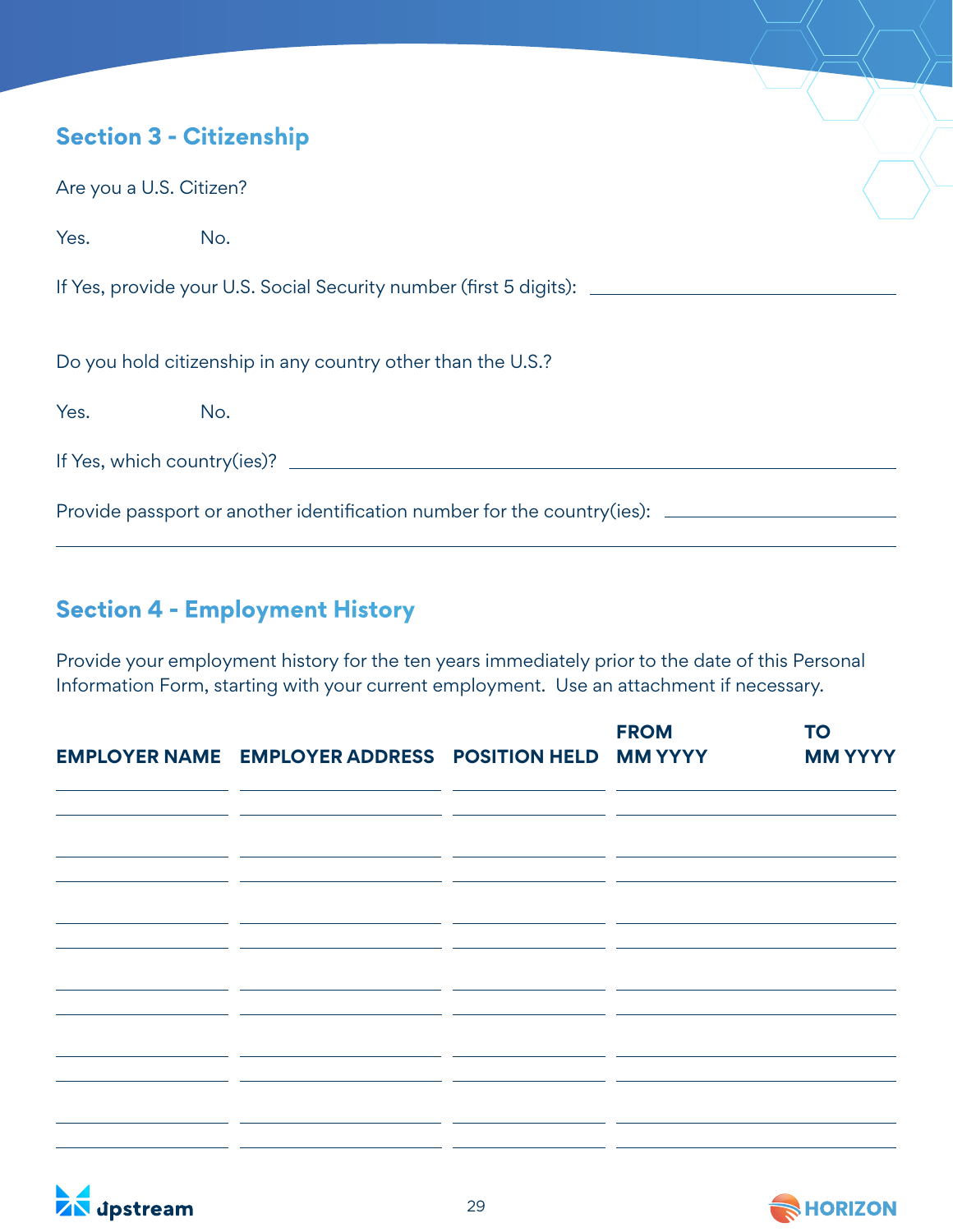# **Section 5 - Involvement with other Issuers**

Are you, or have you during the last ten years ever been, in any jurisdiction, an officer, director, promoter, Control Person or consultant for any issuer of securities?

Yes. No.

If Yes, provide the names of each issuer and the markets on which their securities were traded (e.g., NYSE, NASDAQ, NYSE MKT, OTC Markets, European Markets, private). State the position(s) held and the period(s) during which you held the position(s). Use an attachment if necessary.

|                                                                                                                       | NAME OF ISSUER MARKET TRADED ON POSITION HELD MM YYYY                                                                                                                                                                                                                |                                                                                                                                                                                                                                                                                                                                                                    | <b>FROM</b>                                                  | <b>TO</b><br><b>MM YYYY</b> |
|-----------------------------------------------------------------------------------------------------------------------|----------------------------------------------------------------------------------------------------------------------------------------------------------------------------------------------------------------------------------------------------------------------|--------------------------------------------------------------------------------------------------------------------------------------------------------------------------------------------------------------------------------------------------------------------------------------------------------------------------------------------------------------------|--------------------------------------------------------------|-----------------------------|
|                                                                                                                       | <u> 1990 - Andrea Galleri, amerikan basar basar dan berasal dalam basa dalam basa dalam basa dalam basa dalam ba</u><br><u> 1999 - Andrea Andrea Andrea Andrea Andrea Andrea Andrea Andrea Andrea Andrea Andrea Andrea Andrea Andrea Andr</u>                        |                                                                                                                                                                                                                                                                                                                                                                    |                                                              |                             |
| <u> The Common State Common</u>                                                                                       | <u> 1989 - John Harry Barn, fransk politik (d. 1989)</u><br><u> 1989 - Johann Harry Harry Barn, mars and de final and design and design and design and design and design and </u><br>the contract of the contract of the contract of the contract of the contract of | <u> The Common State Common State Common State Common State Common State Common State Common State Common State Common</u><br><u> The Common State Common State Common State Common State Common State Common State Common State Common State Common State Common State Common State Common State Common State Common State Common State Common State Common S</u> |                                                              |                             |
|                                                                                                                       | <u> 1990 - Andrea Andrea Andrea Andrea Andrea Andrea Andrea Andrea Andrea Andrea Andrea Andrea Andrea Andrea Andr</u>                                                                                                                                                |                                                                                                                                                                                                                                                                                                                                                                    |                                                              |                             |
|                                                                                                                       | <u> 1999 - Jan James Alexandro III (m. 1918)</u>                                                                                                                                                                                                                     |                                                                                                                                                                                                                                                                                                                                                                    | <u> 1989 - Andrea Santana, martxa eta batarra (h. 1989).</u> |                             |
|                                                                                                                       |                                                                                                                                                                                                                                                                      |                                                                                                                                                                                                                                                                                                                                                                    |                                                              |                             |
| <u> 1989 - John Harry Harry Harry Harry Harry Harry Harry Harry Harry Harry Harry Harry Harry Harry Harry Harry H</u> |                                                                                                                                                                                                                                                                      | <u> 1989 - Johann Barnett, fransk politik (</u>                                                                                                                                                                                                                                                                                                                    |                                                              |                             |
|                                                                                                                       | <u> and the second second second</u><br><u> 1990 - Jan James James</u><br><u> 1989 - Johann John Stone, markin sammen og med større og med større og med større og med større og med større</u>                                                                      |                                                                                                                                                                                                                                                                                                                                                                    | __<br>__                                                     |                             |



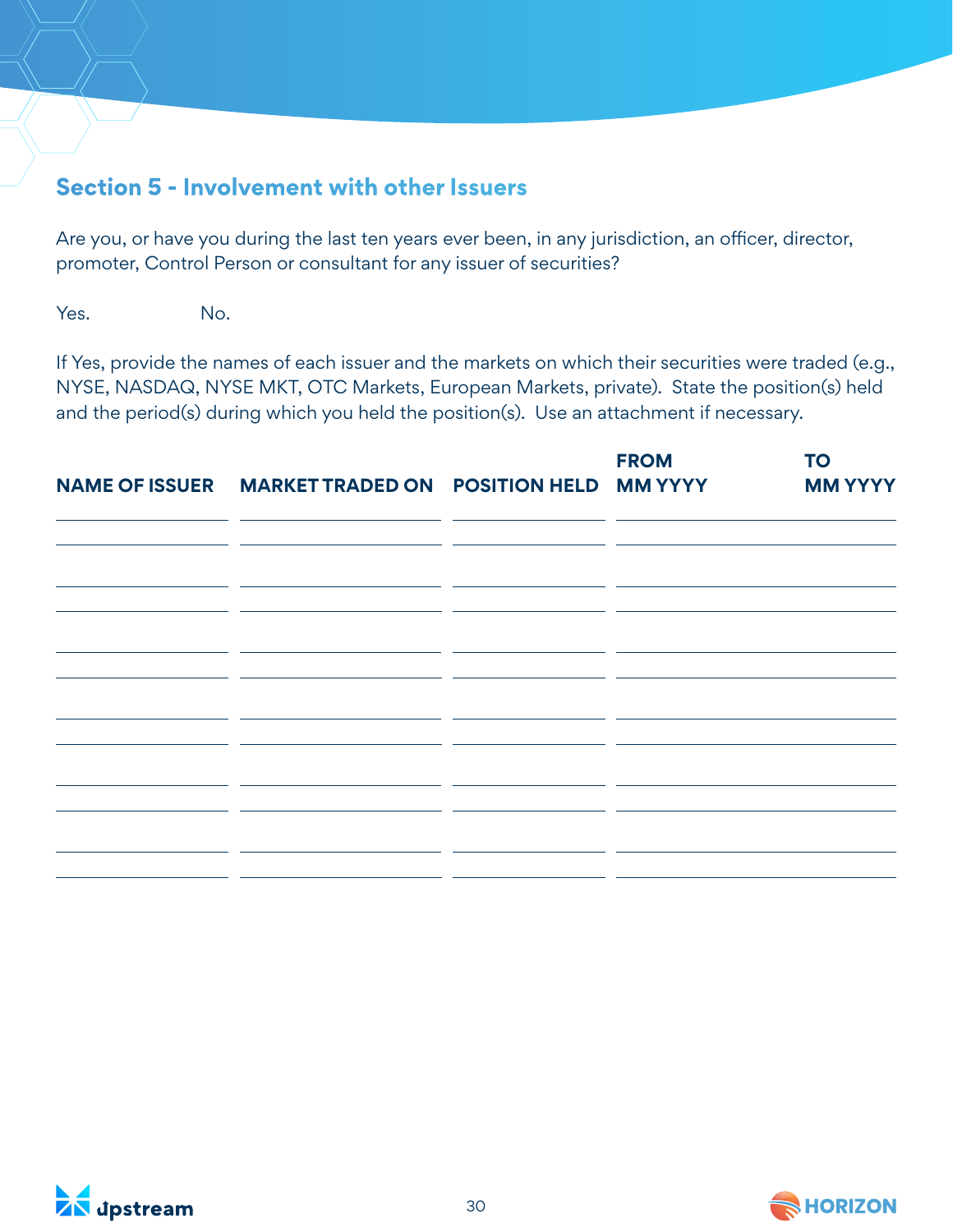# **Section 6 - Professional Designations and Memberships**

SRO, FSA, FINRA or SEC Registration – Have you ever been a licensed registered representative with FINRA or registered as an investment advisor with the SEC or a U.S. state or any SRO (including as a listing sponsor or similar) in any securities exchange, professional body or selfregulatory organization (SRO), including details of membership

Yes. No.

If Yes, provide the CRD number and/or SEC Number or SRO number:

Professional Designations and Licenses - Provide any additional professional designation, licenses, affiliations, and associations to which you belong. Attorneys, include all Bar affiliations and memberships, past or present.

| <b>PROFESSIONAL DESIGNATION GRANTOR OF DESIGNATION DATE GRANTED</b><br><b>AND MEMBERSHIP NUMBER</b> | <b>AND JURISDICTION</b> | <b>MM DD YYYY</b> | <b>ACTIVE?</b><br><b>YES/NO</b> |
|-----------------------------------------------------------------------------------------------------|-------------------------|-------------------|---------------------------------|
|                                                                                                     |                         |                   |                                 |
|                                                                                                     |                         |                   |                                 |
|                                                                                                     |                         |                   |                                 |
|                                                                                                     |                         |                   |                                 |
|                                                                                                     |                         |                   |                                 |



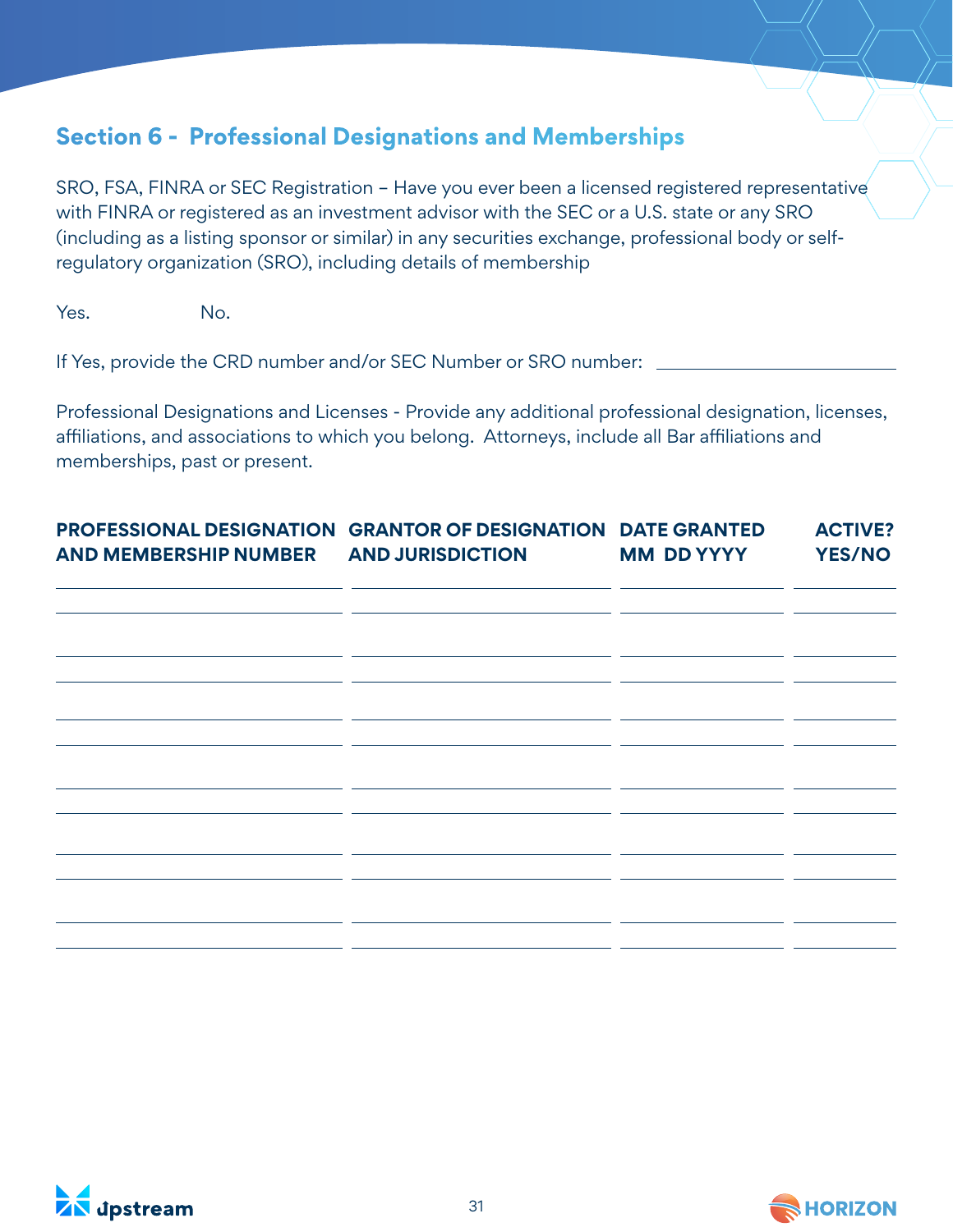# **Section 7 - Education History**

Provide your post-secondary (after high school) educational history, starting with the most recent:

| <b>SCHOOL</b> | <b>LOCATION</b>                                                                 | <b>DEGREE OR DIPLOMA</b> | <b>YEAR OBTAINED</b> |
|---------------|---------------------------------------------------------------------------------|--------------------------|----------------------|
|               |                                                                                 |                          |                      |
|               | the contract of the contract of the contract of the contract of the contract of |                          |                      |
|               |                                                                                 |                          |                      |
|               |                                                                                 |                          |                      |

# **Section 8 – Disclosures: Criminal Actions**

a. Have you or any Affiliate ever been convicted of or pled guilty or nolo contendere ("no contest") in a U.S. federal or International, state, province, non-U.S. or military court to a misdemeanor involving: (i) investments or an investment-related business, (ii) any fraud, false statements or omissions, (iii) wrongful taking of property, (iv) bribery, (v) perjury, (vi) forgery, (vii) counterfeiting, (viii) extortion, or (ix) a conspiracy to commit any of these offenses?

Yes. No.

b. In the past ten years:

- i. Have you or any Affiliate been convicted of or pled guilty or nolo contendere ("no contest") in a U.S. federal or International, state, province, non-U.S. or military court to any felony? Yes. No.
- ii. Have you or any Affiliate been charged with any felony? Yes. No.
- iii. Have you or any Affiliate been charged with a misdemeanor listed in Question 8(A) above? Yes. No.

If you answered "YES" to any item in this Part 8, please explain:



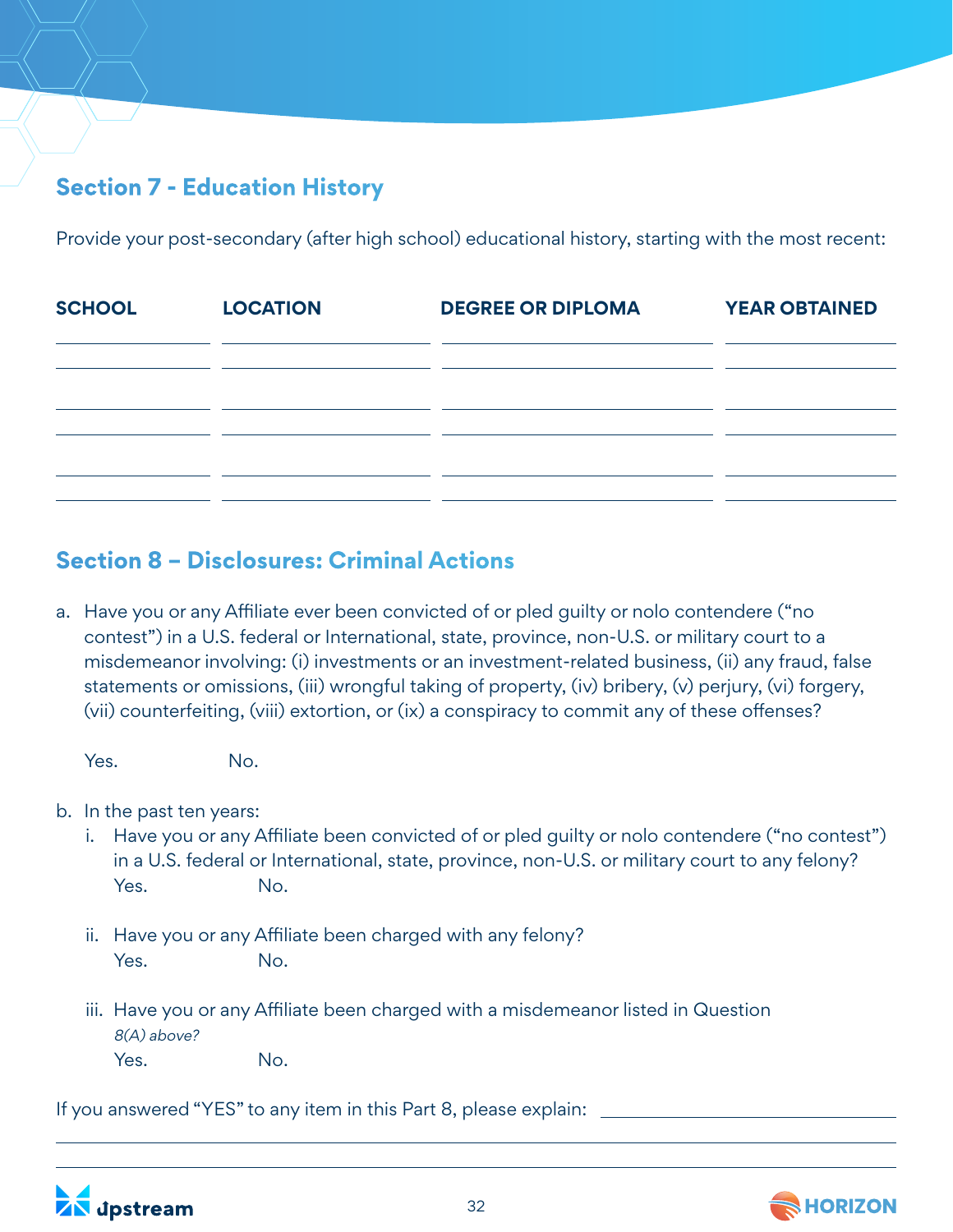# **Section 9 – Disclosures: Regulatory Actions**

- a. Has the U.S. Securities and Exchange Commission (SEC), the U.S. Commodity Futures Trading Commission (CFTC), FINRA or any other self-regulatory organization or commodities exchange, any other federal regulatory agency, any state regulatory agency, or any SRO or foreign financial regulatory authority ever:
	- i. Subjected you or any Affiliate to an investigation, hearing or Proceeding of any nature or kind?

Yes. No.

ii. Found you or any Affiliate to have made a false statement or omission, or been dishonest, unfair or unethical?

Yes. No.

iii. Found you or any Affiliate to have been involved in a violation of investment-related statutes or regulations?

Yes. No.

iv. Found you or any Affiliate to have been a cause of an investment-related business having its authorization to do business denied, suspended, revoked or restricted?

Yes. No.

v. Entered an Order against you or any Affiliate in connection with an investment- related activity?

Yes. No.

vi. Imposed a civil money penalty on you or any Affiliate, or ordered you or any Affiliate to cease and desist from any activity?

Yes. No.

vii. Denied, expelled, suspended, restricted or revoked your registration, license, membership or any Affiliate's registration, license or membership, or otherwise prevented you or any Affiliate, from associating with an investment-related business or restricted your activity or any Affiliate's activity?

Yes. No.



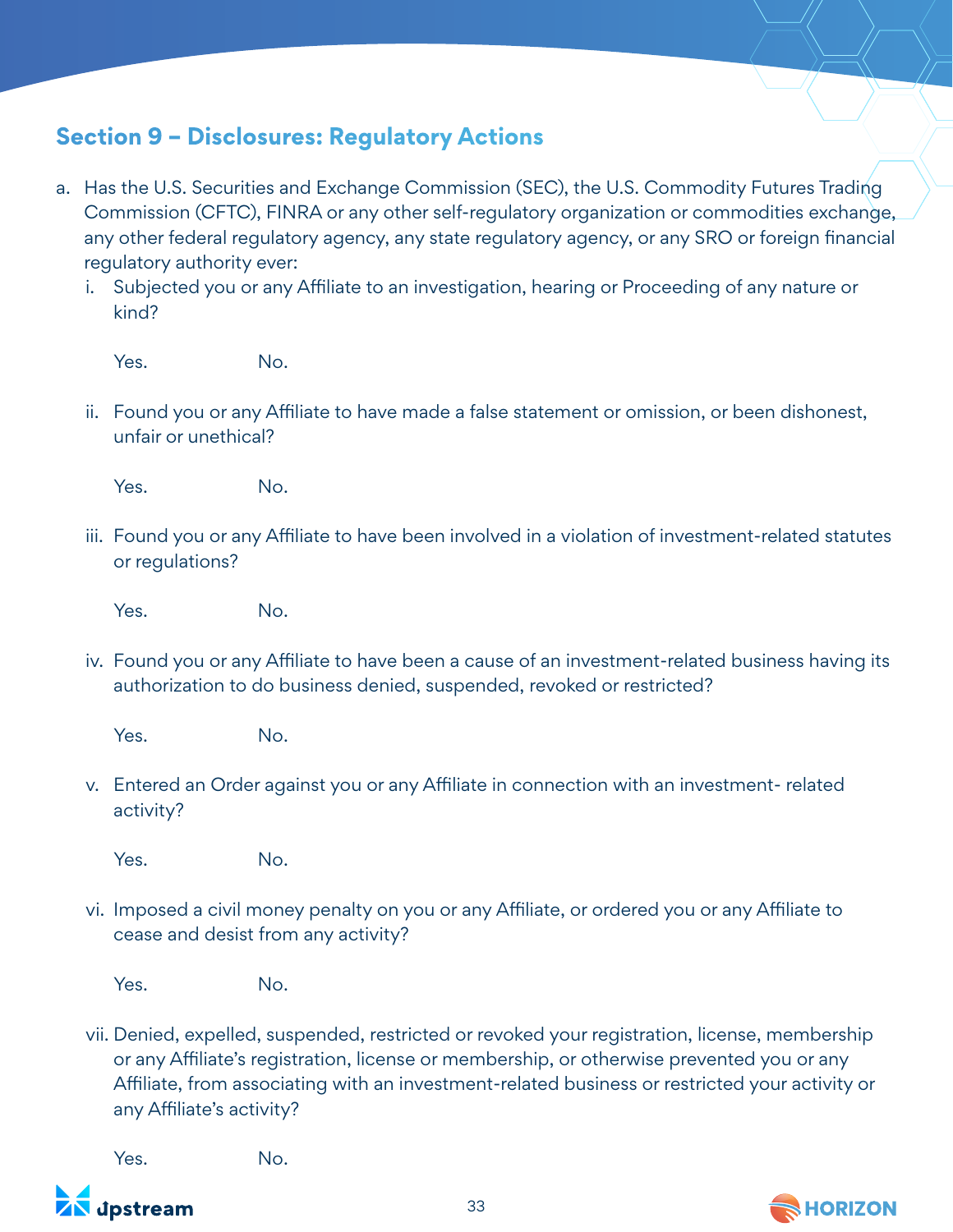viii.Prohibited or disqualified you or any Affiliate from acting as a director or officer of an issuer of securities?

Yes. No.

#### b.

i. Has an authorization granted to you or any Affiliate to act as an attorney, accountant, or federal contractor ever been revoked or suspended?

Yes. No.

ii. Are you or an Affiliate now the subject of any regulatory Proceeding that could result in a "yes" answer to any part of Question 9(A) above?

Yes. No.

iii. Have you or any Affiliate ever entered into a settlement agreement with a self-regulatory organization, attorney general or comparable official or body, in any jurisdiction, in a matter that Involved actual or alleged fraud, theft, deceit, misrepresentation, conspiracy, breach of trust, breach of fiduciary duty, insider trading, unregistered trading in securities or exchange or commodity futures contracts, illegal distributions, failure to disclose material facts or changes or similar conduct, or any other settlement agreement with respect to any other violation of securities legislation or the rules of any self-regulatory organization or commodities exchange?

Yes. No.

If you answered "YES" to any item in this Part 9, please explain:



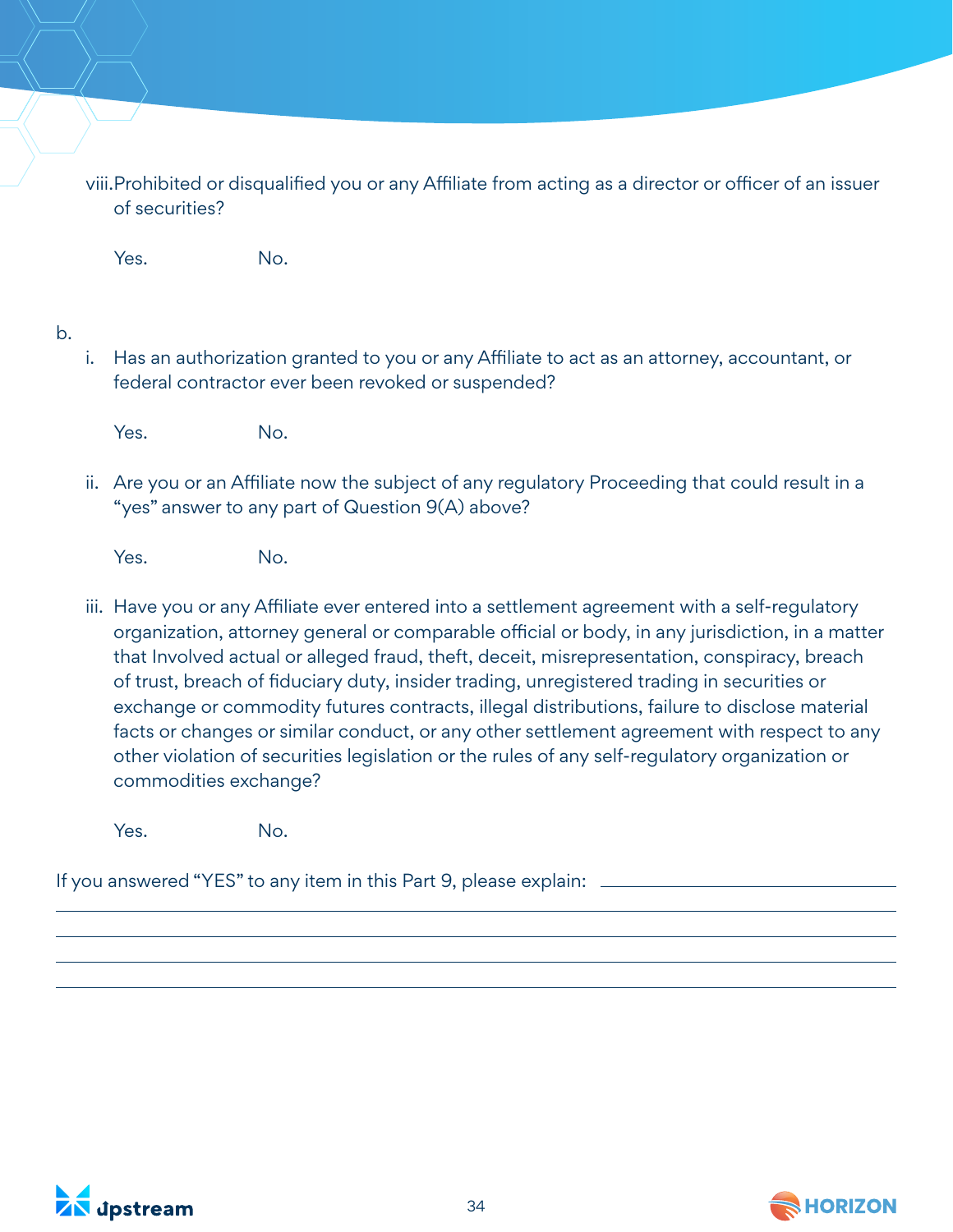# **Section 10 – Disclosures: Civil Proceedings**

#### **a. CIVIL JUDGMENT AND INJUNCTIONS**

Has a court in any jurisdiction in the past ten years: Enjoined you or an Affiliate, in connection with any investment-related activity?

Yes. No.

Found you or an Affiliate Involved in a violation of investment-related statutes or regulations?

Yes. No.

Dismissed, pursuant to a settlement agreement, an investment-related civil action brought by a state or foreign financial regulatory authority against you or an Affiliate?

Yes. No.

#### **2. CURRENT CLAIMS**

i. Are you or an Affiliate now the subject of any civil Proceeding or a claim that could result in a "yes" answer to any part of Question 10(A)?

If you answered "YES" to any item in this Part 10, please explain:



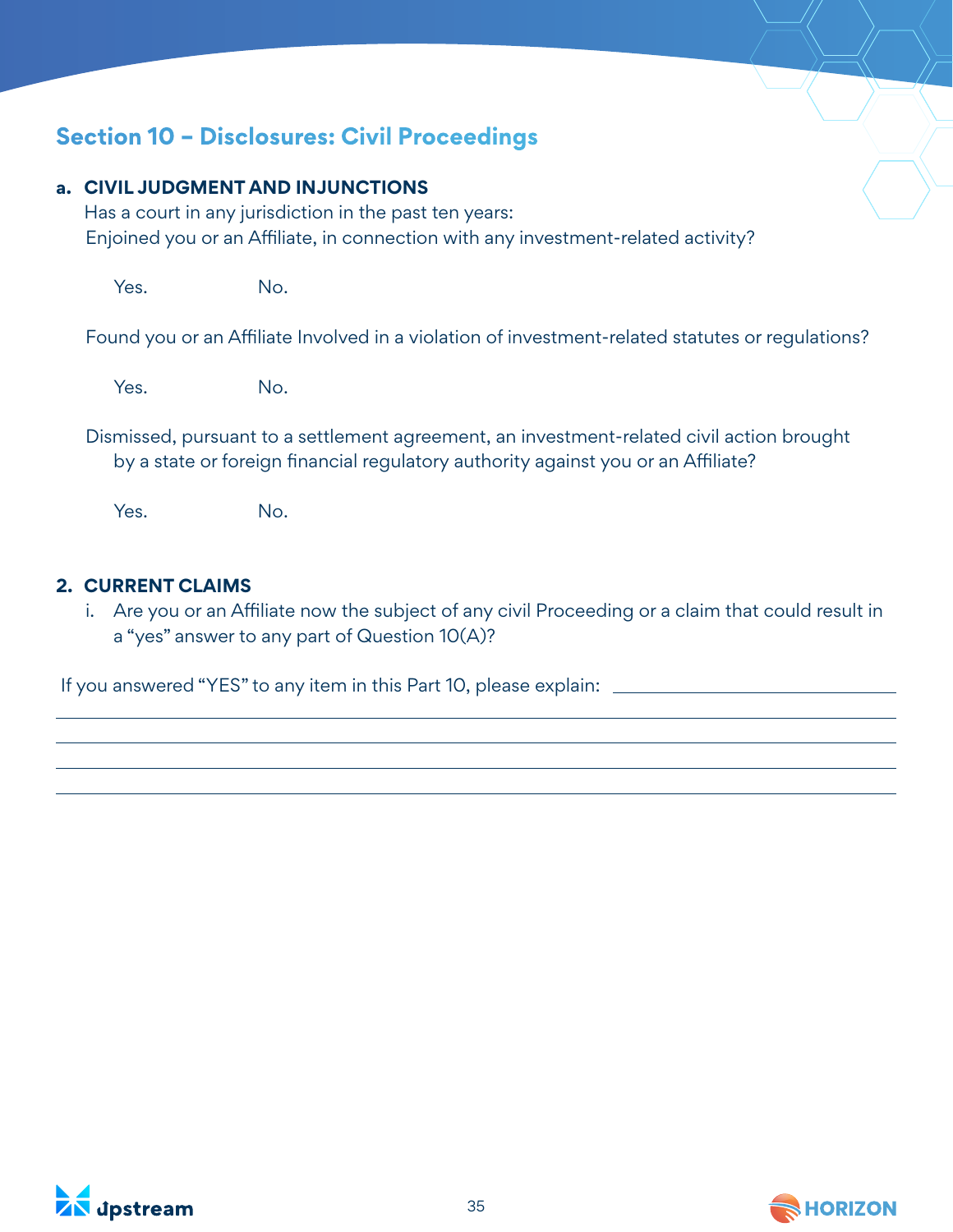# **Section 11 – Disclosures: Bankruptcy/Judgements/Liens**

- a. In the past ten years:
	- i. Have you or an Affiliate had a petition in bankruptcy issued against you, made a voluntary assignment in bankruptcy, made a proposal under any bankruptcy or insolvency legislation, been subject to any Proceeding, arrangement or compromise with creditors, or had a receiver, receiver-manager or trustee appointed to manage your assets?

Yes. No.

ii. Are there any unsatisfied judgments or liens against you currently or in the last ten years?

Yes. No.

If you answered "YES" to any item in this Part 11, please explain:

#### **Part 5. SEC Trade suspensions**

b. In the past ten years:

i. Have you ever been an officer/director/control person of a company that was trade suspended by the SEC , an SRO or any other securities regulator while you were affiliated?

Yes. No.

If you answered "YES" to any item in this Part 12, please explain:



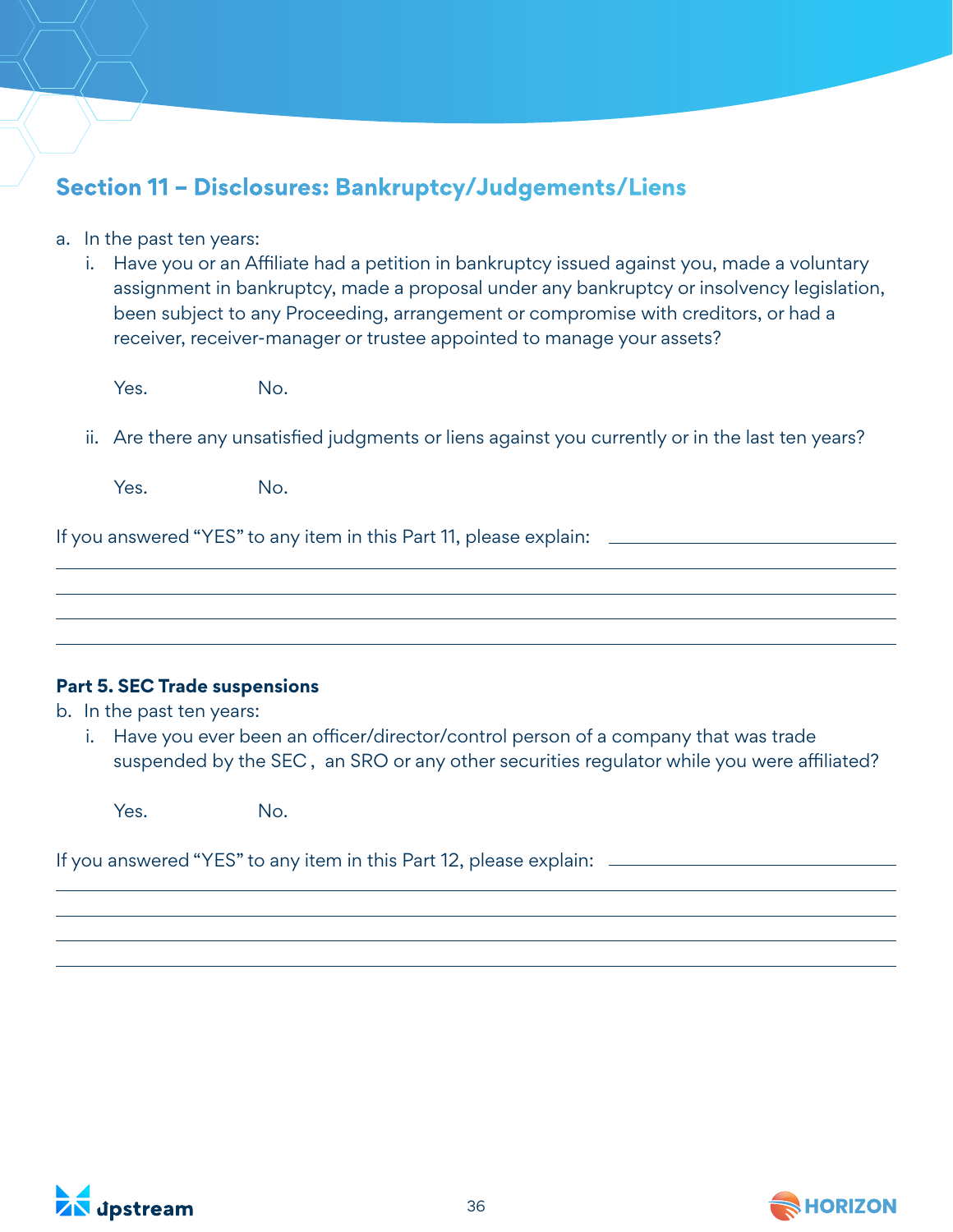## **Section 12 - Signature**

The undersigned represents that the information and statements contained herein, including exhibits and addendums attached hereto, and other information filed herewith, all of which are made a part of this Personal Information Form, are current, true and complete. The undersigned further represents that to the extent any information previously submitted is not amended, such information is currently accurate and complete.

The undersigned acknowledges that he/she has read and understood the Privacy Policy set forth below, and the undersigned consents to the collection, use and disclosure of the information in this Personal Information Form and any further personal information collected, used and disclosed as set out in the Privacy Policy.

The undersigned hereby agrees to be bound by and comply with all applicable rules and policies of Upstream, as amended from time to time.

By (signature):

| Title: |  |  |  |  |
|--------|--|--|--|--|



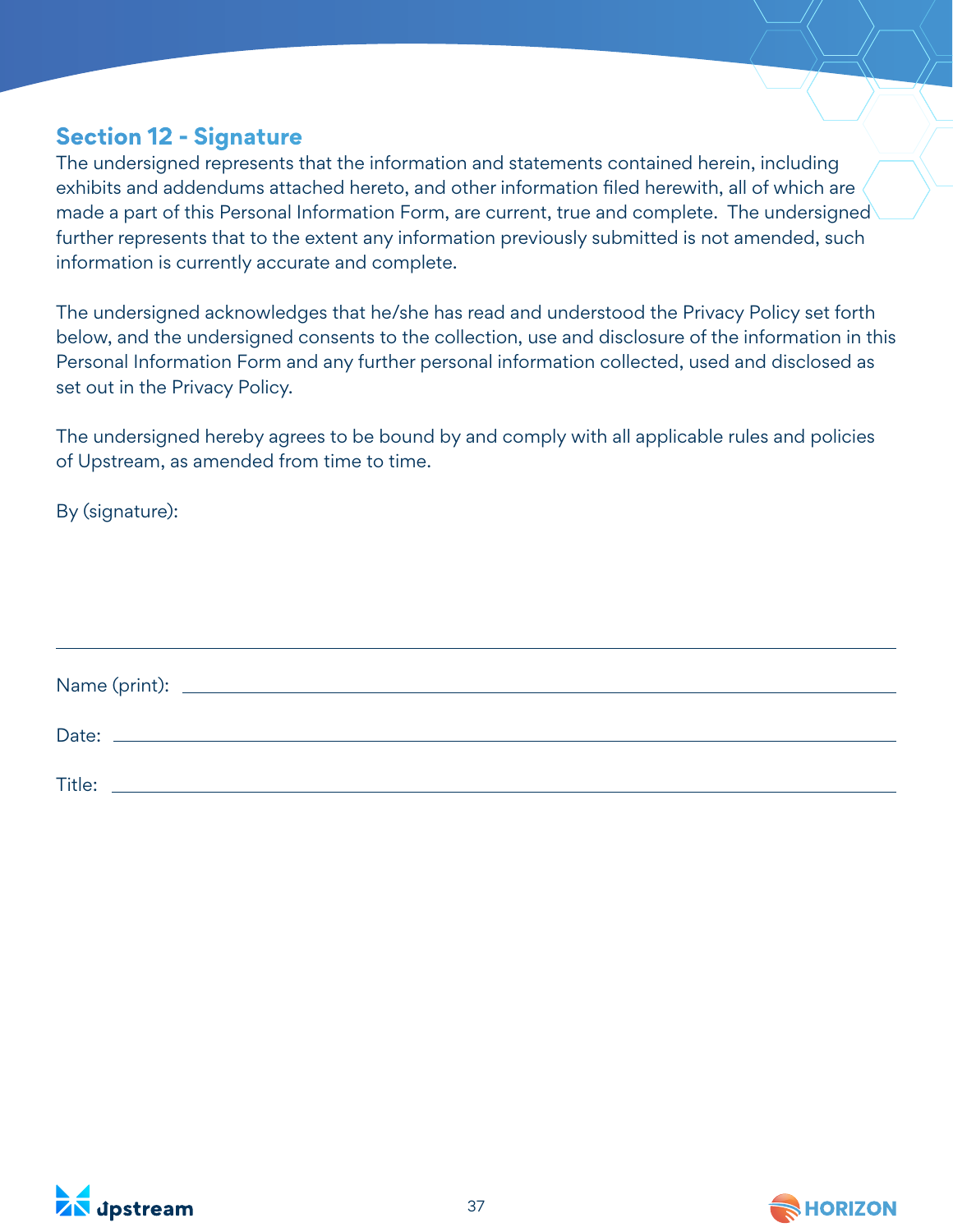# **PRIVACY POLICY**

# **Collection, Use and Disclosure**

Upstream and/or Horizon Fintex Advisors and its affiliates, authorized agents, subsidiaries and assigns collect the information (which may include personal, confidential, non-public, criminal or other information) in the Personal Information Form and in other forms that are submitted by you or the Company for the following purposes:

- to conduct background checks;
- to verify the information that has been provided about you;
- to determine your suitability as an officer, director, promoter, investor relations provider or, as applicable, an employee or consultant, of the Company;
- to consider the eligibility of the Company to listed on the platform; and
- to detect and prevent fraud.

As part of this process, Upstream and/or Horizon Fintex Advisors also collects additional information about you from other sources, including but not limited to, securities regulators, investigative organizations, law enforcement organizations and Self-Regulatory Organizations and each of their subsidiaries, affiliates, and authorized agents, to ensure that the purposes set out above can be accomplished.

The information Upstream and/or Horizon Fintex Advisors collects about you may also be disclosed to these state and federal agencies and organizations or as otherwise permitted or required by law, and such agencies and organizations may use such information in their own investigations for the purposes described above. Upstream and/or Horizon Fintex Advisors may from time to time use third parties to process information or provide other administrative services.

#### **Security**

The personal information that is retained by Upstream and/or Horizon Fintex Advisors is kept in a secure environment. Except to the extent requested by securities regulators and law enforcement agencies, or pursuant to the legal process, no Person shall have access to your file; provided, however, that Upstream and/or Horizon Fintex Advisors may grant its employees and agents access to your file as necessary to accomplish one of the purposes listed above.

#### **Accuracy**

Information about you that is maintained by Upstream and/or Horizon Fintex Advisors and identified by you as inaccurate or obsolete may be replaced or removed, as appropriate.

#### **Questions**

If you wish to consult your file or make corrections to it or if you have any questions with respect to this Privacy Policy, please send a written request to: **hello@upstream.exchange.**



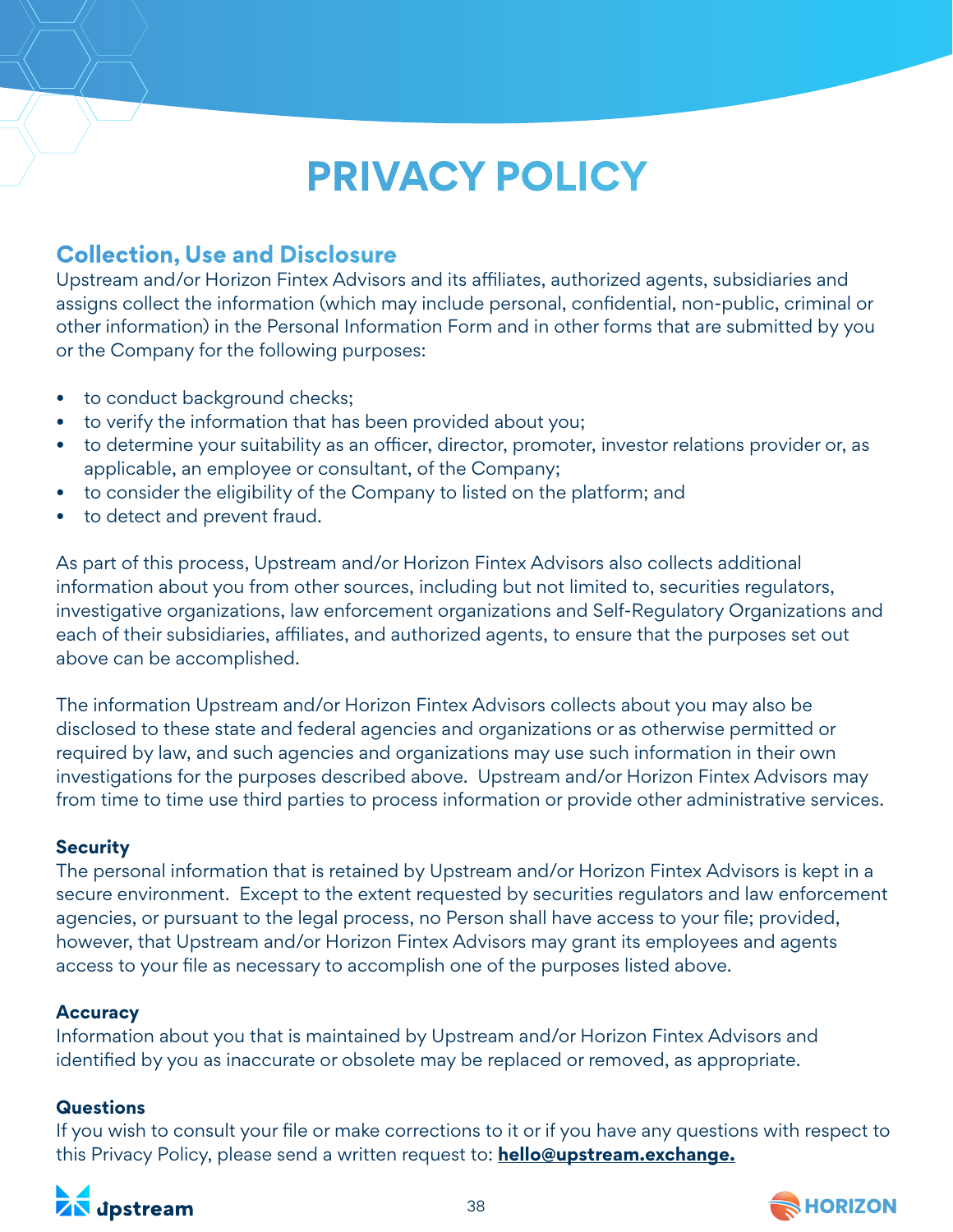# **TRANSFER AGENT/REGRISTRAR STATEMENT OF WARRANTY FOR SECURITIES**

To: Upstream

From: <Issuer's Transfer Agent/Registrar>

We confirm that there are no STOPS regarding the Securities specified below and attached as an exhibit. Furthermore, we confirm that the Securities identified is validly issued and that to our knowledge there are no adverse claims pertaining to these Securities. If at any subsequent time we, as the transfer agent, are made aware of any adverse claim with respect to these Securities we further warrant that we shall immediately notify Upstream within 24 hours in writing.

| Name of Issuer: ___________                 |  |
|---------------------------------------------|--|
| Description (common stock/preferred stock): |  |
|                                             |  |
| (Number of Shares): _________               |  |

Please sign and return this form together with the additional document(s) requested below to Upstream, via email hello@upstream.exchange at your earliest convenience. By executing your signature below, you as transfer agent/registrar, warrant to Upstream that:

- 1. the Securities are genuine, validly issued and freely transferable;
- 2. the transfer agent's/registrar own participation in the issue of the security is within its capacity and within the scope of the authority received by the transfer agent from the issuer; and
- 3. the transfer agent/registrar has reasonable grounds to believe that the Uncertificated Securities is in the form and within the amount the issuer is authorized to issue.

#### We confirm that:

(1) the persons seeking registration of the transfer is eligible to have the security registered in its name; (2) the endorsement is made by the appropriate person or his authorized agent; (3) reasonable assurance is given that the endorsement is genuine and authorized; (4) the transfer does not violate certain restrictions; and (5) the transfer is in fact rightful or to a protected purchaser.

| Date: |  |  |  |  |  |  |
|-------|--|--|--|--|--|--|
|       |  |  |  |  |  |  |
|       |  |  |  |  |  |  |

By: .

(Printed Name) (Representative of Transfer Agent) (Title)



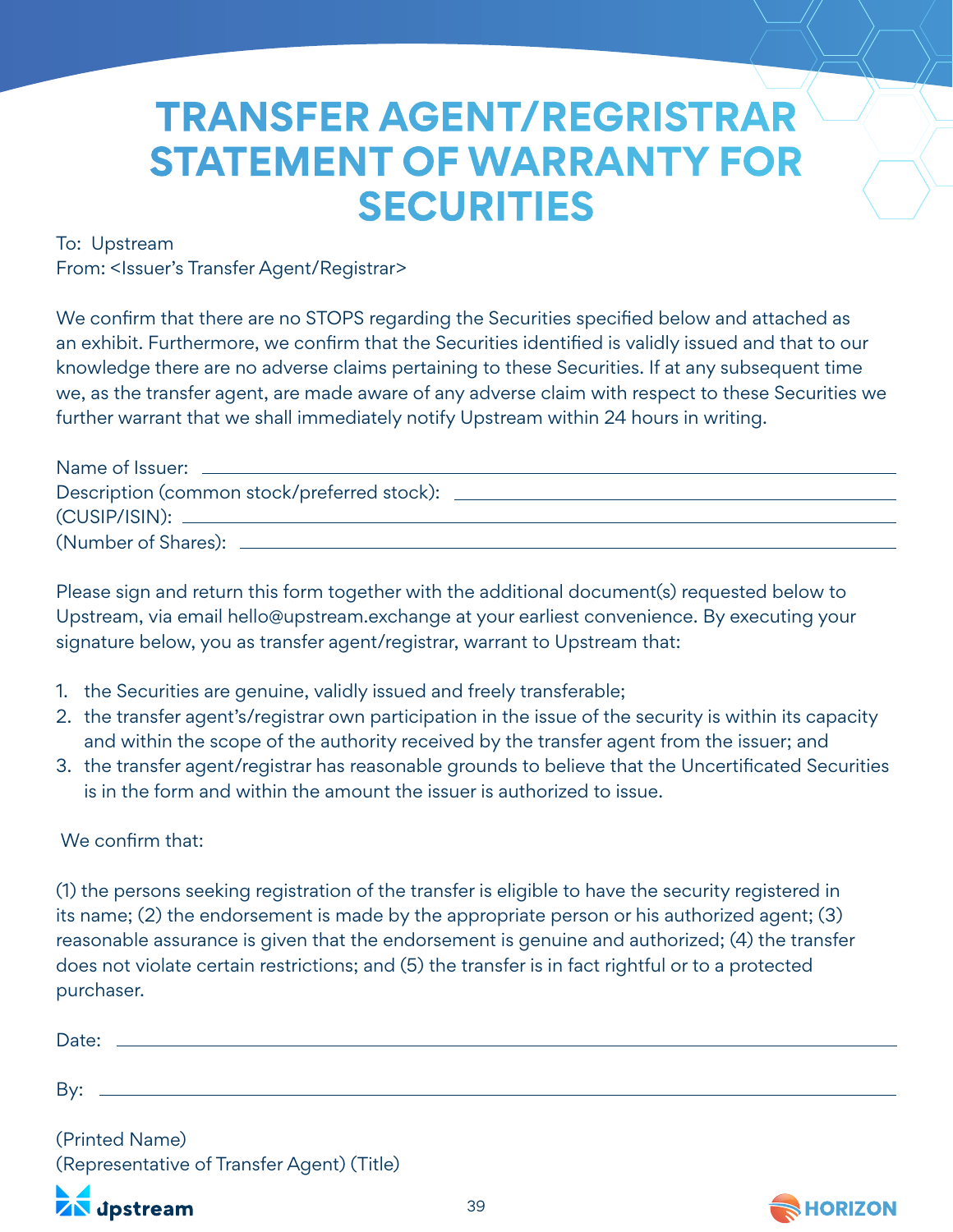# **CODE OF ETHICS**

 (the "Company") is adopting this Code of Ethics (this "Code") to formalize the Company's continuing expectations regarding ethical conduct. This Code applies to the directors, officers and employees of the Company and each of its subsidiaries. The Company also expects all of the Company's consultants will abide by this Code.

#### **Honest and Ethical Conduct**

The Company is committed to conducting its business in accordance with the highest ethical principles. This Code is designed to accomplish this goal by setting forth the ethical standards which will govern the conduct of our directors, officers, and employees.

#### **Reporting of Potential Violations**

Directors, officers and employees should strive to identify and raise potential issues before they lead to problems, and should ask about the application of this Code whenever in doubt. Any director, officer or employee who becomes aware of any existing or potential violation of this Code should promptly notify, in the case of employees, the Company's President and, in the case of directors and the President. The Company will take appropriate action to address any existing or potential violation of this Code brought to its attention, as described in this Code.

#### **Conflicts of Interest**

Directors, officers and employees have a duty to act in the best interests of the Company and its shareholders at all times. As part of this duty, directors, officers and employees are prohibited from engaging in any transaction which involves an improper conflict of interest.

A "conflict of interest" exists when a person's private interests interfere in any way with the interests of the Company. A conflict situation can arise when a director, officer or employee takes actions or has interests that may make it difficult to perform his or her Company work objectively and effectively. Conflicts of interest may also arise when a director, officer or employee, or members of his or her family, receives improper personal benefits as a result of his or her position in the Company. Loans to, or guarantees of obligations of, employees and their family members may create conflicts of interest.

It is almost always a conflict of interest for a Company employee to work simultaneously for a competitor, customer or supplier. You are not allowed to work for a competitor as a consultant or board member. The best policy is to avoid any direct or indirect business connection with our customers, suppliers or competitors, except on our behalf.



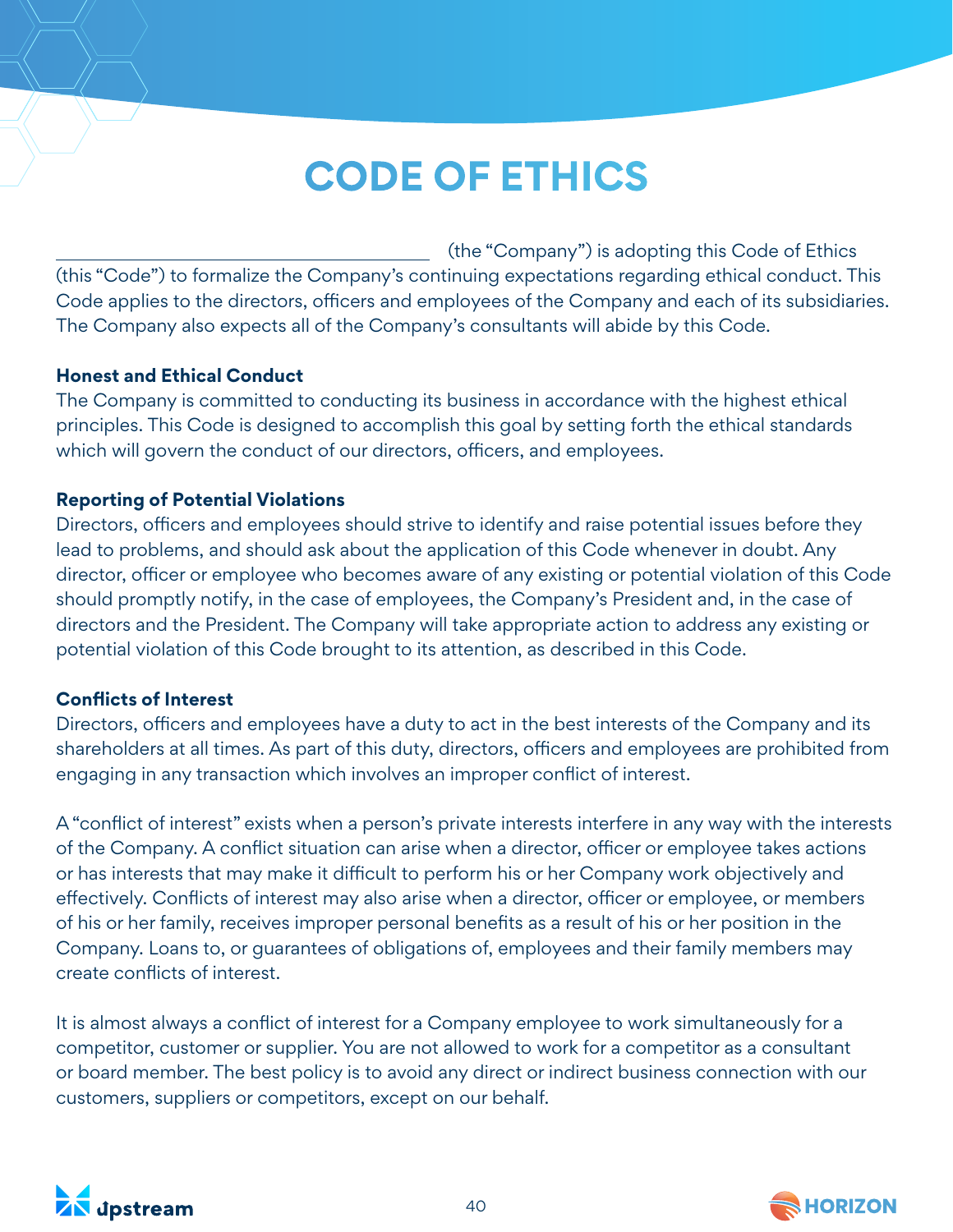Conflicts of interest are prohibited as a matter of Company policy, unless they have been approved by the Company. Wherever a conflict of interest arises, the person involved must promptly disclose the circumstances of the conflict to the Appropriate Ethics Contact.

#### **Corporate Opportunities**

Directors, officers and employees owe a duty to the Company to advance our legitimate business interests when the opportunity to do so arises. Directors, officers and employees are prohibited from taking for themselves (or directing to a third party) a business opportunity that is discovered through the use of corporate property, information or position, unless the Company has already been offered the opportunity and turned it down. More generally, directors, officers and employees are prohibited from using corporate property, information or position for personal gain or competing with the Company.

Sometimes the line between personal and Company benefits is difficult to draw, and sometimes both personal and Company benefits may be derived from certain activities. The only prudent course of conduct for our directors, officers and employees is to make sure that any use of Company property or services that is not solely for the benefit of the Company is approved beforehand by their Appropriate Ethics Contact.

#### **Fair Dealing**

The Company seeks competitive advantages through superior performance and not through illegal or unethical business practices. Directors, officers and employees should deal fairly with our customers, service providers, suppliers, competitors and employees. No director, officer or employee should take unfair advantage of anyone through manipulation, concealment, abuse of privileged information, misrepresentation of material facts, or any unfair dealing practice.

#### **Business Entertainment and Gifts**

The purpose of business entertainment and gifts in a commercial setting is to create good will and sound working relationships, not to gain unfair advantage with customers. No gift or entertainment should ever be offered, given, provided or accepted by any director, officer or employee of the Company, or any of their family members, unless it: (1) is not a cash gift, (2) is consistent with customary business practices, (3) is not excessive in value, (4) cannot be construed as a bribe or payoff and (5) does not violate any laws or regulations.

#### **Confidentiality**

In carrying out the Company's business, directors, officers and employees often learn confidential or proprietary information about the Company, its customers, prospective customers or other third parties. Directors, officers and employees must maintain the confidentiality of all information so entrusted to them, except when disclosure is authorized or legally mandated. Confidential or proprietary information includes, among other things, any non-public information concerning the Company, including its businesses, financial performance, results or prospects, and any nonpublic information provided by a third party with the expectation that the information will be kept



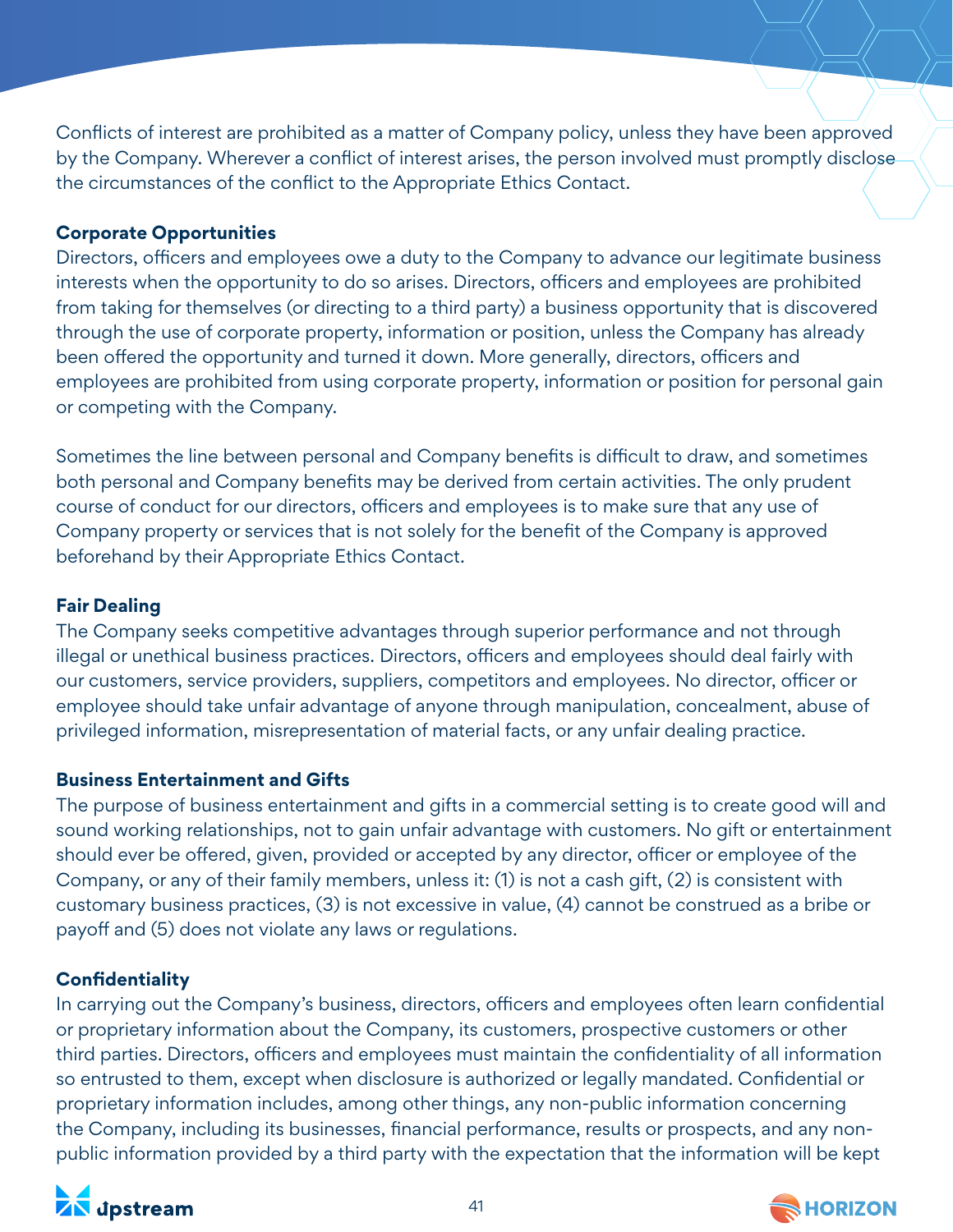confidential and used solely for the business purpose for which it was conveyed. The obligation to preserve confidential information continues even after employment ends.

#### **Laws and Regulations**

Our directors, officers and employees must respect and follow all laws and regulations which apply to the Company and its operations. Therefore, our directors, officers or employees may not:

- 1. In communicating with the Company or any of its customers, counterparties or regulators, make any untrue statement of a material fact or omit to state a material fact necessary in order to make the statements made accurate and complete.
- 2. Engage in any act, practice or course of business which operates or could operate as a fraud or deceit upon the Company, any or its customers, counterparties or regulators, or any other person.
- 3. Cause the Company to violate any laws, rules and regulations applicable to the Company.
- 4. Buy or sell securities of any issuer when in possession of material nonpublic information relating to the issuer, or recommend that another person buy, sell or hold the securities of such issuer.

#### **Public Disclosure and Financial Reporting**

The Company requires that the information in its public communications be full, fair, accurate, timely and understandable. All directors, officers and employees who are involved in the Company's disclosure process, including the senior financial officers, are responsible for acting in furtherance of this policy. In particular, these individuals are required to maintain familiarity with the disclosure requirements applicable to the Company and are prohibited from knowingly misrepresenting, omitting, or causing others to misrepresent or omit, material facts about the Company to others, whether within or outside the Company, including the Company's independent auditors. In addition, any director, officer or employee who has a supervisory role in the Company's disclosure process has an obligation to discharge his or her responsibilities diligently.

The Company's senior financial officers are required to establish and manage the Company's reporting systems and procedures to ensure that:

- 1. Business transactions are properly authorized and accurately recorded on the Company's books and records and in accordance with IFRS.
- 2. The Company's records are maintained in accordance with applicable legal and regulatory requirements and Company policy.
- 3. Periodic reporting and communications with the public are communicated in a manner that offers the highest degree of clarity and meaning so that readers will be able to determine the significance and potential consequences.
- 4. Personnel dealing with the finances of the Company are informed as to rules and regulations



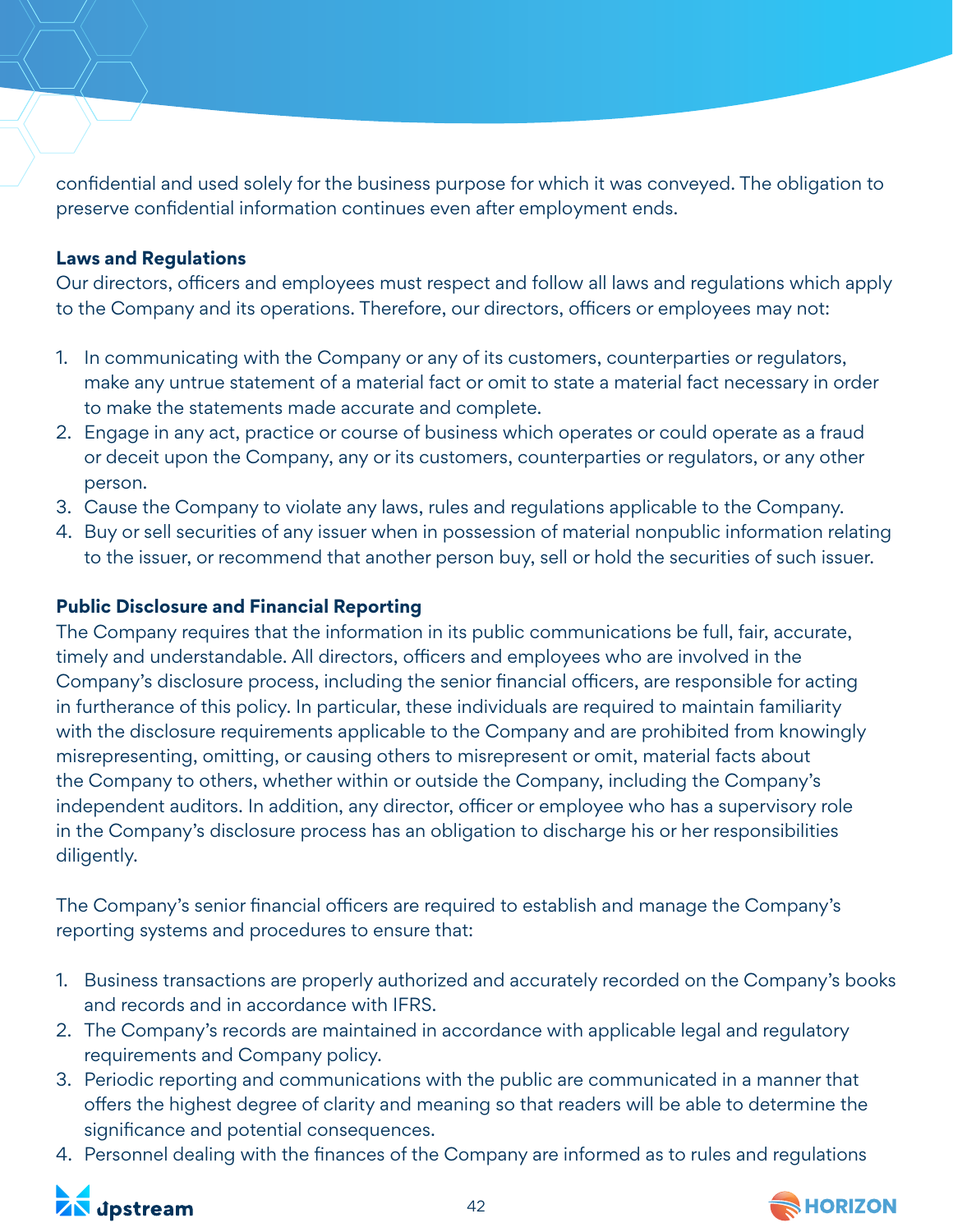that affect the financial operation of the Company.

- 5. The financial operation of the Company is monitored as to compliance with any applicable rules and regulations.
- 6. Any identified error is corrected in a timely manner.

#### **Compliance With this Code**

Employees are encouraged to talk to their Appropriate Ethics Contact about observed illegal or unethical behavior and when in doubt about the best course of action in a particular situation.

Employees are required to cooperate in all internal investigations of misconduct.

#### **Prohibition Against Retaliation**

The Company strictly prohibits retaliation against any person reporting possible violations of law, ethics or this Code which are made in good faith.

#### **Enforcement of this Code**

The Company has adopted the following procedure for enforcing this Code:

- 1. The Company will investigate all alleged violations of this Code. This investigation will be undertaken by the Appropriate Ethics Contact or another person designated by the Board of Directors.
- 2. In the event that the Company determines that a violation of this Code has occurred, the Company will take appropriate action against the violator, which may include termination of employment, reduction of authority or reduction in compensation.



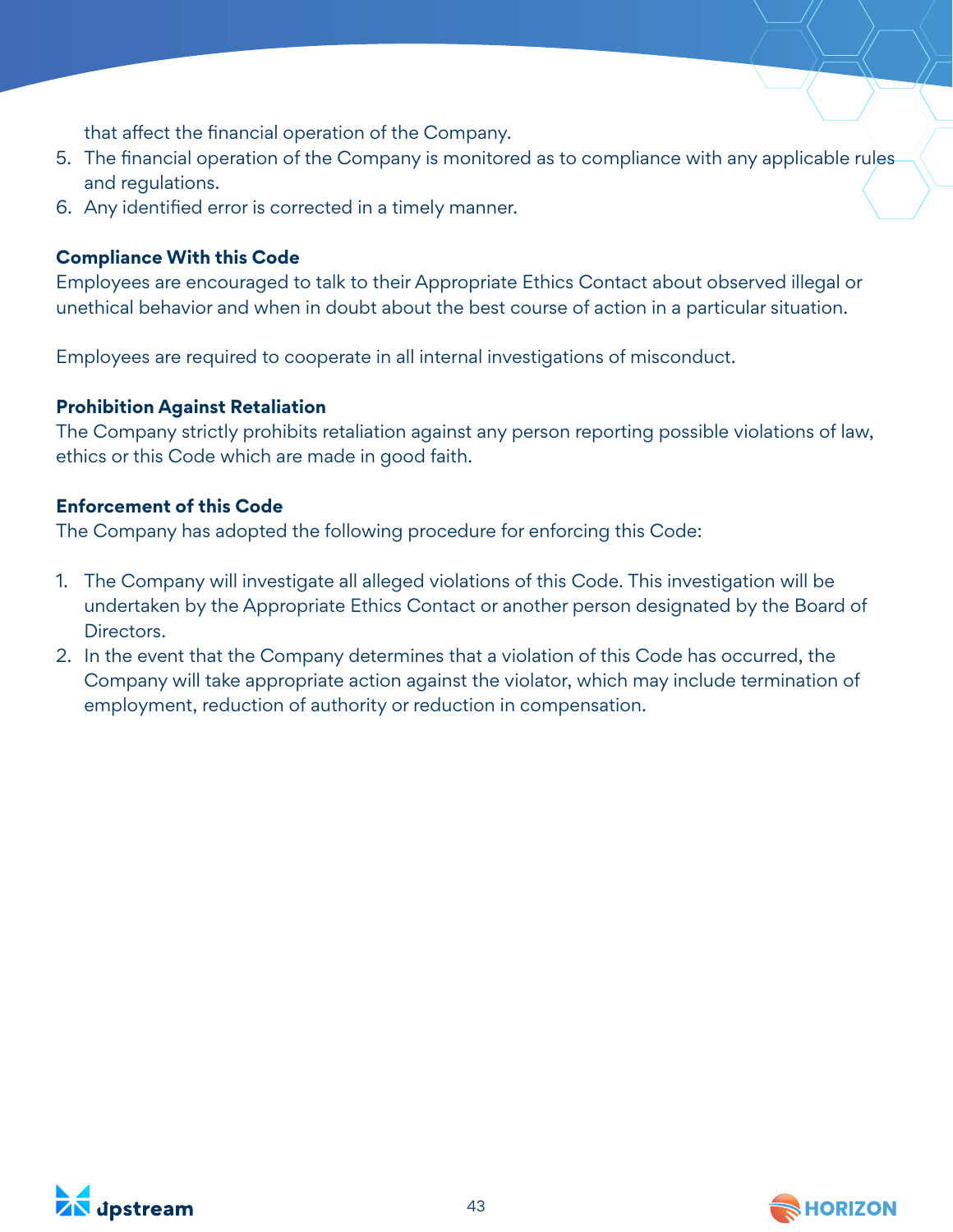# **CERTIFICATE**

The undersigned certifies that:

- 1. The undersigned is duly authorized to sign this certificate on behalf of the Listed Issuer:
- 2. All information in this form is true and complete, and the form contains no untrue statement of material fact and does not omit to state a material fact that is required to be stated or that is necessary to make a statement not misleading in the light of the circumstances in which it was made.

Signature of Authorized Person

| <b>Name</b> | <u> 1989 - Johann Stein, mars an de Francisco Communication (f. 1989)</u> |  |  |
|-------------|---------------------------------------------------------------------------|--|--|
|             |                                                                           |  |  |
|             |                                                                           |  |  |
| Date        |                                                                           |  |  |



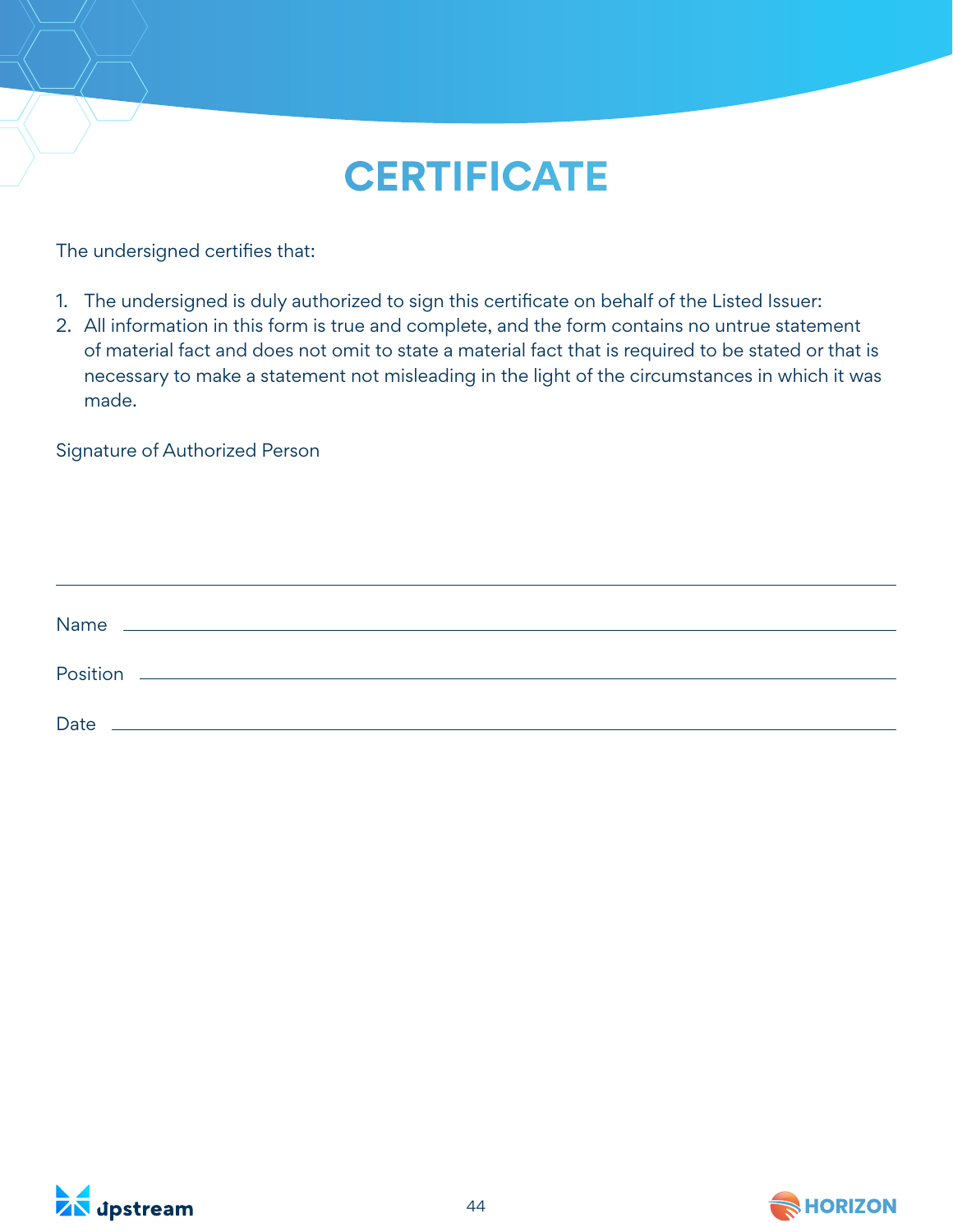# **DEFINITIONS**

Capitalized terms used in this Personal Information Form and any attachments or exhibits hereto shall have the following meanings (such meanings to be equally applicable to both the singular and plural forms of the terms defined):

**"Affiliate"** means any Person that directly, or indirectly through one or more intermediaries, Controls, or is Controlled by, or is under common Control with, the Person completing this Personal Information Form, including, without limitation, any issuer for which the Person completing this Personal Information Form is currently a director, officer, promoter or Control Person.

**"Control"** means the power, directly or indirectly, to direct the management or policies of a company, whether through ownership of securities, by contract, or otherwise. Any Person that (i) is a director, general partner or officer exercising executive responsibility (or having similar status or functions); (ii) directly or indirectly has the right to vote 10% or more of a class of a voting security or has the power to sell or direct the sale of 10% or more of a class of voting securities; or (iii) in the case of a partnership, has the right to receive upon dissolution, or has contributed, 10% or more of the capital, is presumed to control that company.

**"Control Person"** means any Person with Control.

**"Order"** means a written directive issued pursuant to statutory authority and procedures, including orders of denial, suspension, or revocation; provided, however that the term "order" shall not include special stipulations, undertakings or agreements relating to payments, limitations on activity or other restrictions, unless they are included in an order.

**"Person"** means an individual, partnership, corporation, limited partnership, limited liability company, trust, or other organization.

**"Proceeding"** means (1) a formal administrative or civil action initiated by a governmental agency, Self-Regulatory Organization or a Foreign Financial Regulatory Authority, (2) a Felony criminal indictment or information (or equivalent formal charge) or (3) a Misdemeanor criminal information (or equivalent formal charge); except that the term "proceeding" shall not include other civil litigation, investigations, or arrests or similar charges effected in the absence of a formal criminal indictment or information (or equivalent formal charge).

**"Five-Percent Beneficial Owner"** means a Person that beneficially owns or Controls, directly or indirectly, securities representing more than 5 percent of the voting rights attached to all outstanding voting securities of an entity.